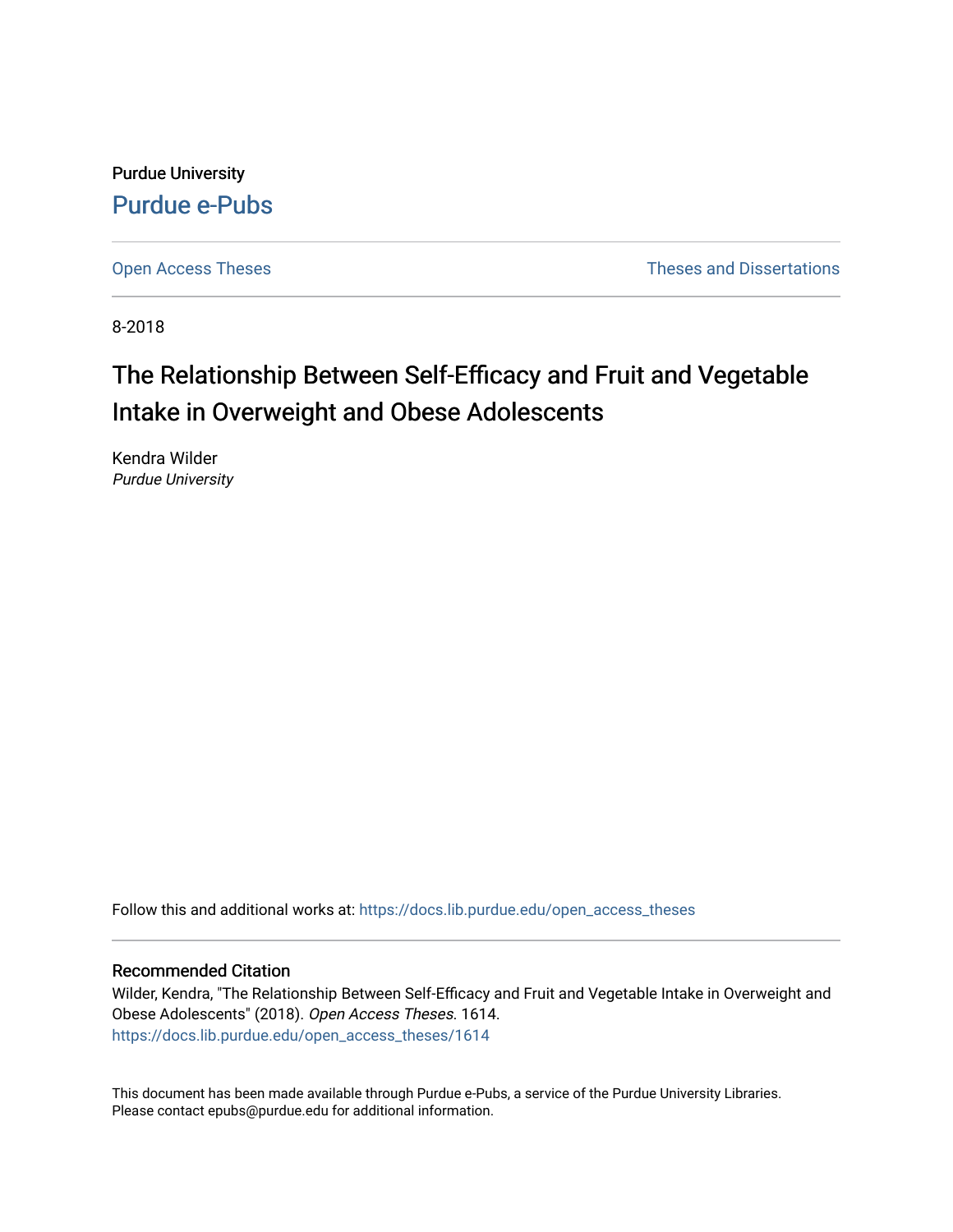# **THE RELATIONSHIP BETWEEN SELF-EFFICACY AND FRUIT AND VEGETABLE INTAKE IN OVERWEIGHT AND OBESE ADOLESCENTS**

by

 **Kendra Wilder** 

### **A Thesis**

 *Submitted to the Faculty of Purdue University In Partial Fulfillment of the Requirements for the degree of* 

 **Master of Science** 



 Department of Nutrition Science West Lafayette, Indiana August 2018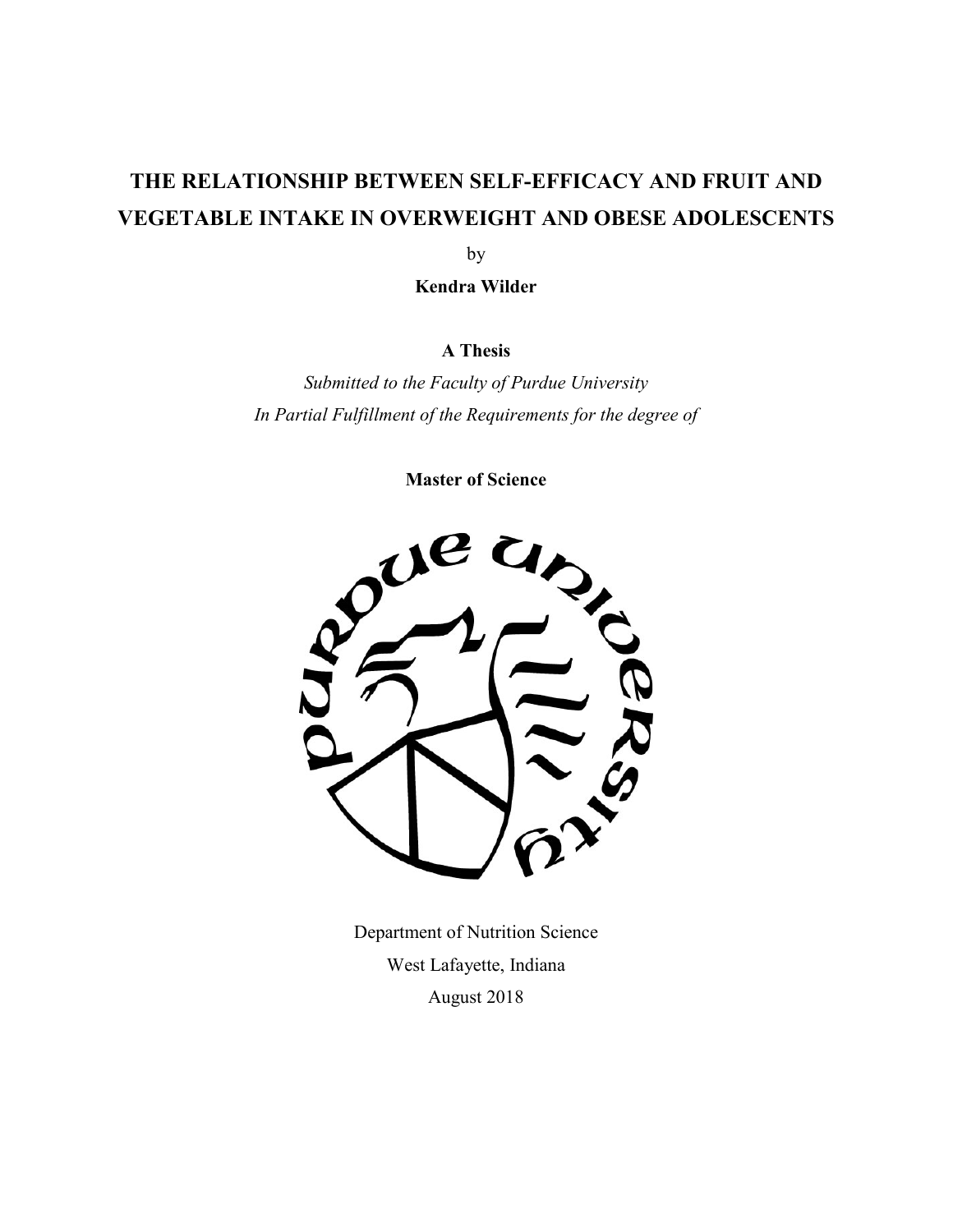# **THE PURDUE UNIVERSITY GRADUATE SCHOOL STATEMENT OF COMMITTEE APPROVAL**

Dr. Nana Gletsu-Miller, Chair

Department of Nutrition Science

Dr. Heather Eicher-Miller

Department of Nutrition Science

Dr. Shelley MacDermid Wadsworth

Department of Human Development and Family Studies

#### **Approved by:**

Dr. Michele Forman

Head of the Graduate Program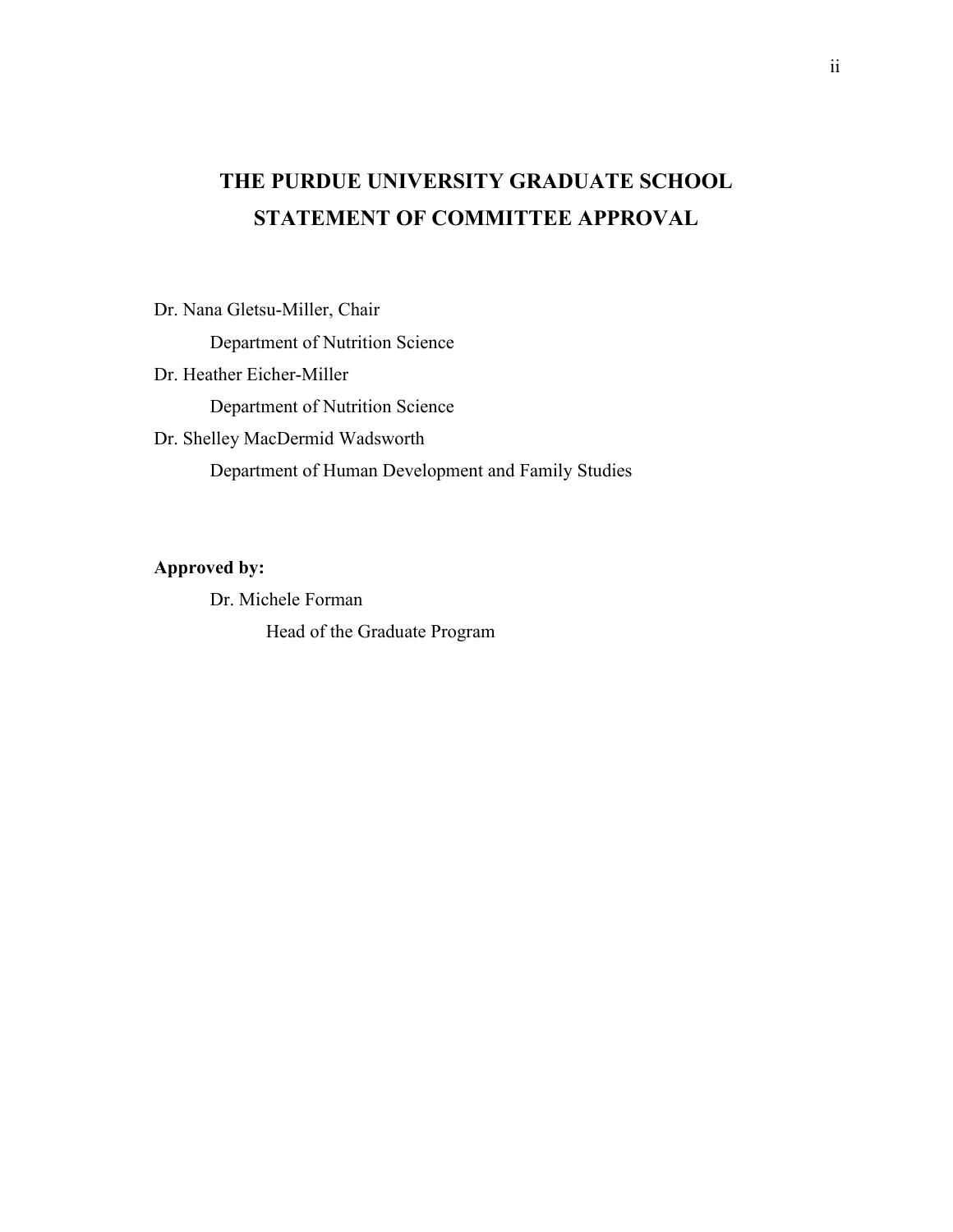*To my loving family who has encouraged me throughout this rigorous program. Without your*  love and support, I would not be where I am today. To my loving fiancé, who has shown constant  *patience, kindness, and encouragement.*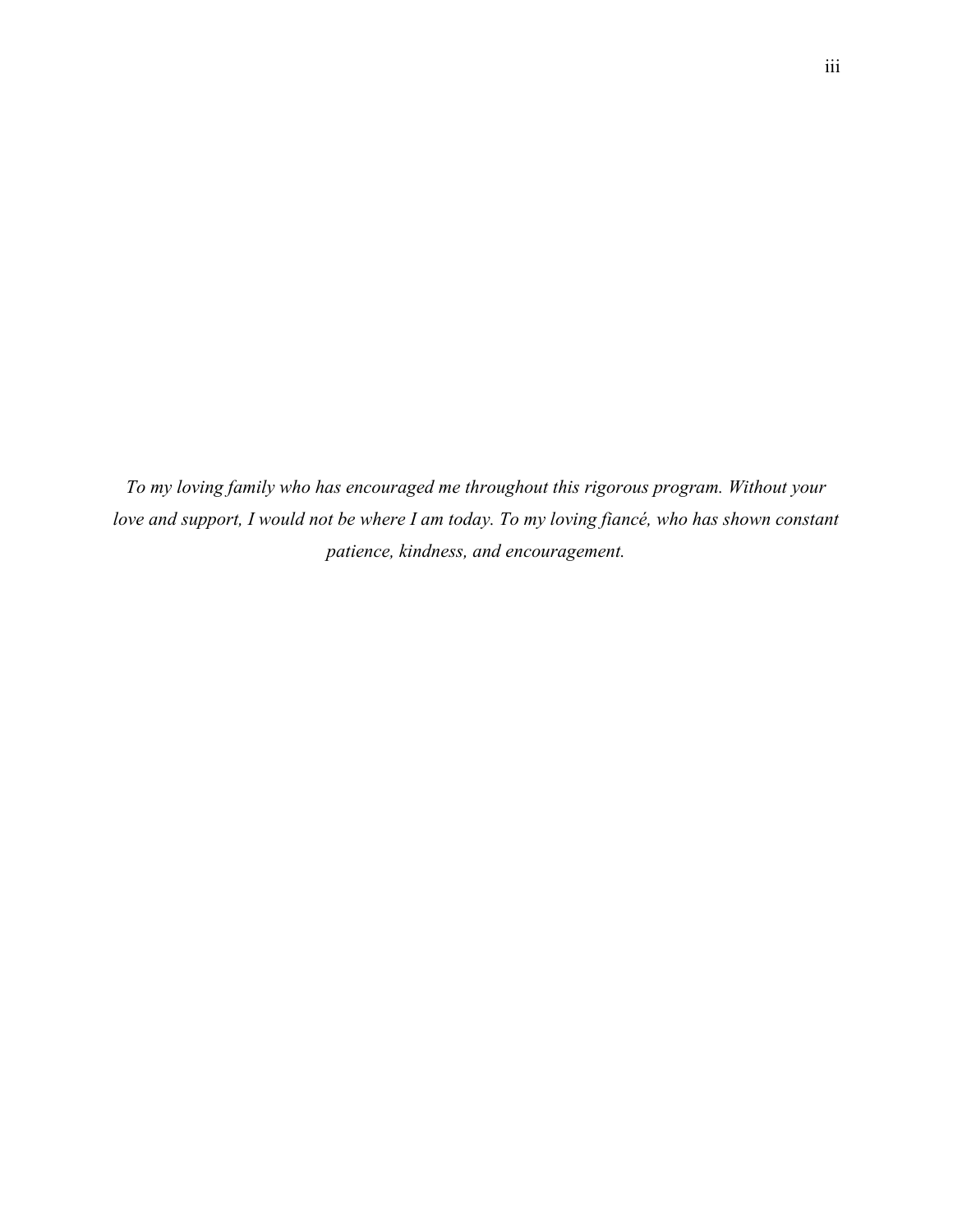### **ACKNOWLEDGMENTS**

 I would like to thank my advisor, Dr. Gletsu-Miller, for her guidance and encouragement during my tenure at Purdue. Her constant patience and support made all of the difference. I would also like to thank my committee members, Dr. Heather Eicher-Miller and Dr. Shelley MacDermid Wadsworth. Without the direction of Dr. Gletsu-Miller and my committee members, I would not have been able to excel in my research project.

 I would also like to thank Dr. Tamara Hannon, Lisa Smith, and Julie Pike for guiding my work on the DIG IT project. Many thanks to my lab members Ethan Braun, Sarah Butts, and Haley Snell for their kind words and encouragement throughout this process.

 I would also like to thank my parents who have always believed in me. Their love and strength give me the drive to do my very best. Lastly, I would like to thank Donkor Taylor for supporting me and motivating me each and every day. I am truly blessed to have you in my life.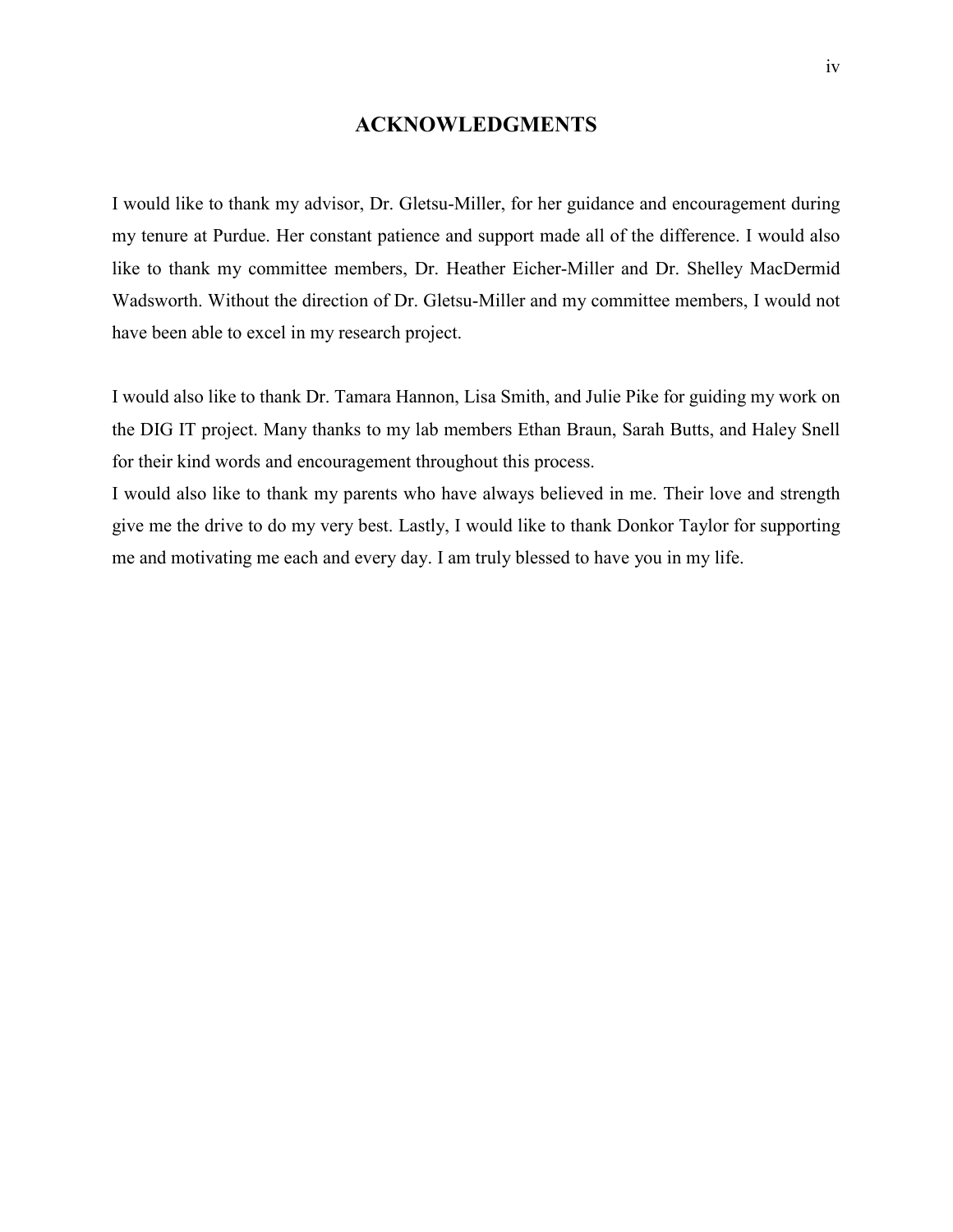# **TABLE OF CONTENTS**

| 1.4.2 Efficacy of Interventions for Fruit and Vegetable Intake in Children and Adolescents 11 |  |
|-----------------------------------------------------------------------------------------------|--|
|                                                                                               |  |
|                                                                                               |  |
|                                                                                               |  |
| CHAPTER 2. THE RELATIONSHIP BETWEEN SELF-EFFICACY AND FRUIT AND                               |  |
| VEGETABLE CONSUMPTION AMONG OVERWEIGHT AND OBESE ADOLESCENTS. 15                              |  |
|                                                                                               |  |
|                                                                                               |  |
|                                                                                               |  |
|                                                                                               |  |
|                                                                                               |  |
|                                                                                               |  |
|                                                                                               |  |
|                                                                                               |  |
|                                                                                               |  |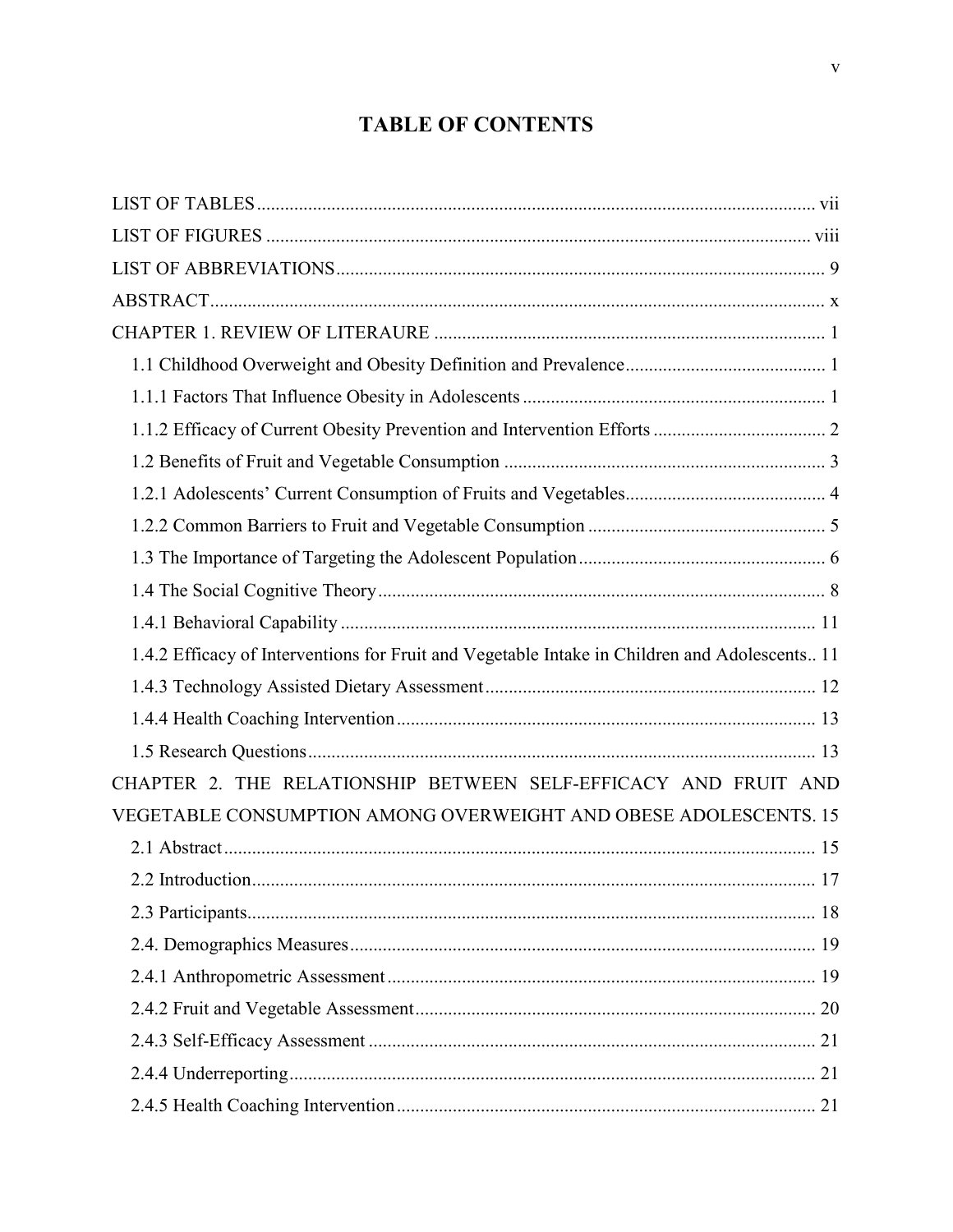|                                                                                            | 22 |
|--------------------------------------------------------------------------------------------|----|
|                                                                                            |    |
| 2.4.8 Participant Exclusion for Cross-sectional and Longitudinal Data Analysis             |    |
|                                                                                            |    |
|                                                                                            |    |
| 2.5.2 Changes in Fruit and Vegetable Consumption and Self-Efficacy During the Intervention |    |
|                                                                                            |    |
| 2.5.3 Associations Between Self-Efficacy and Intake of Fruits and Vegetables               |    |
|                                                                                            |    |
|                                                                                            |    |
|                                                                                            |    |
|                                                                                            |    |
|                                                                                            |    |
|                                                                                            |    |
|                                                                                            |    |
|                                                                                            |    |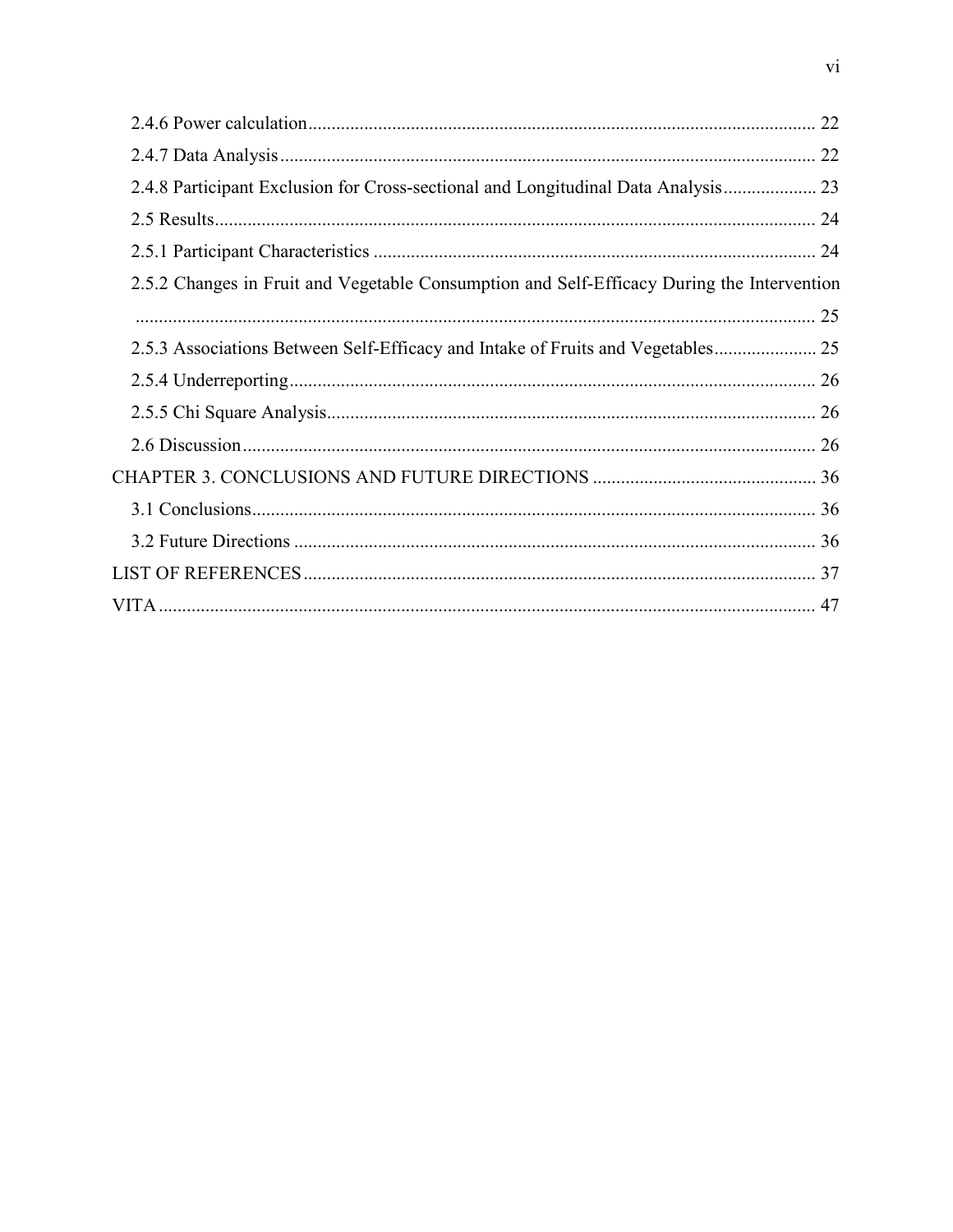### **LIST OF TABLES**

| Table 2.1 Participant Demographics for those Included Compared with those Excluded from           |  |
|---------------------------------------------------------------------------------------------------|--|
|                                                                                                   |  |
|                                                                                                   |  |
| Table 2.4 Fruit and Vegetable Intake, Self-efficacy, and Measures of Obesity at Baseline and Six- |  |
|                                                                                                   |  |
|                                                                                                   |  |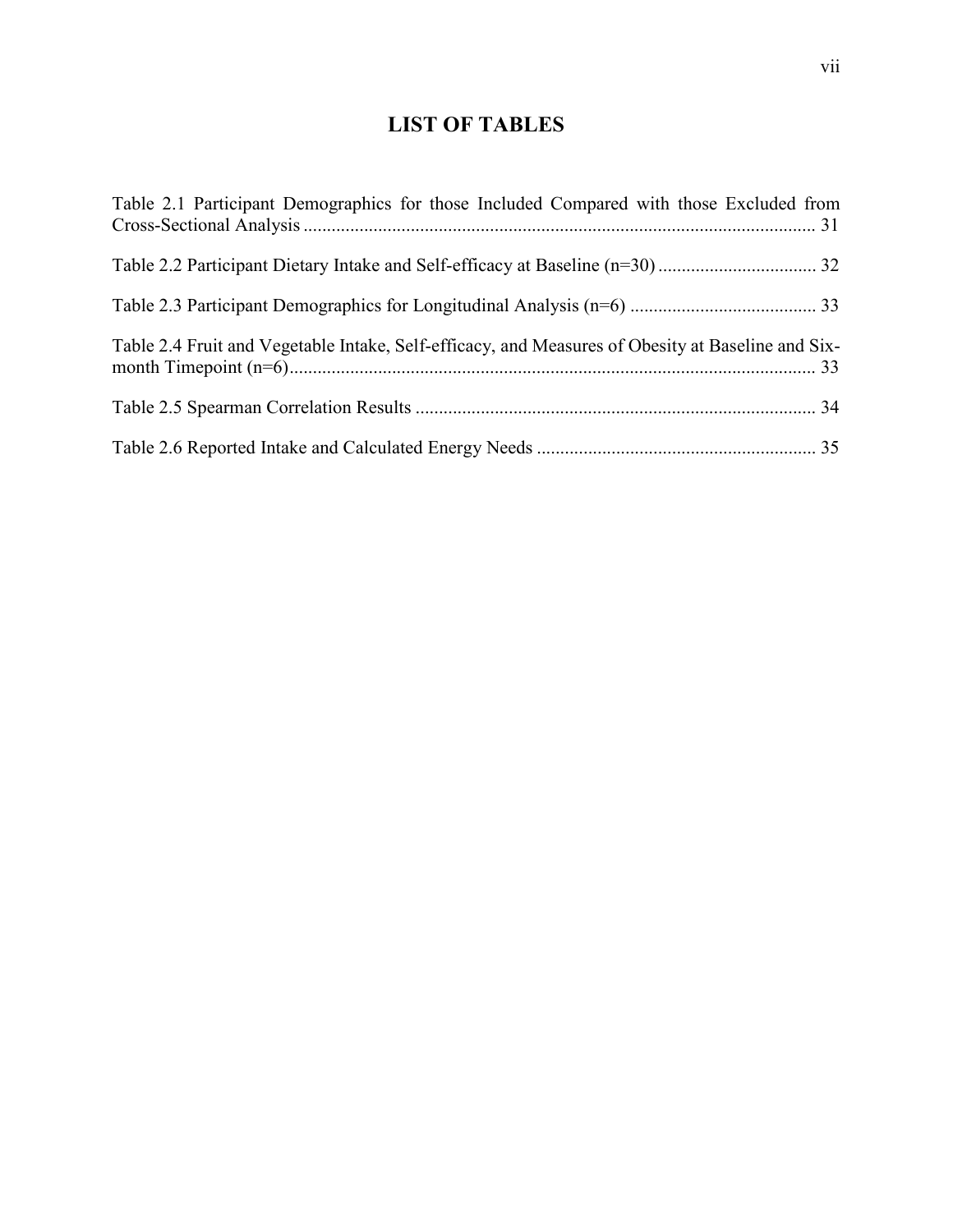### **LIST OF FIGURES**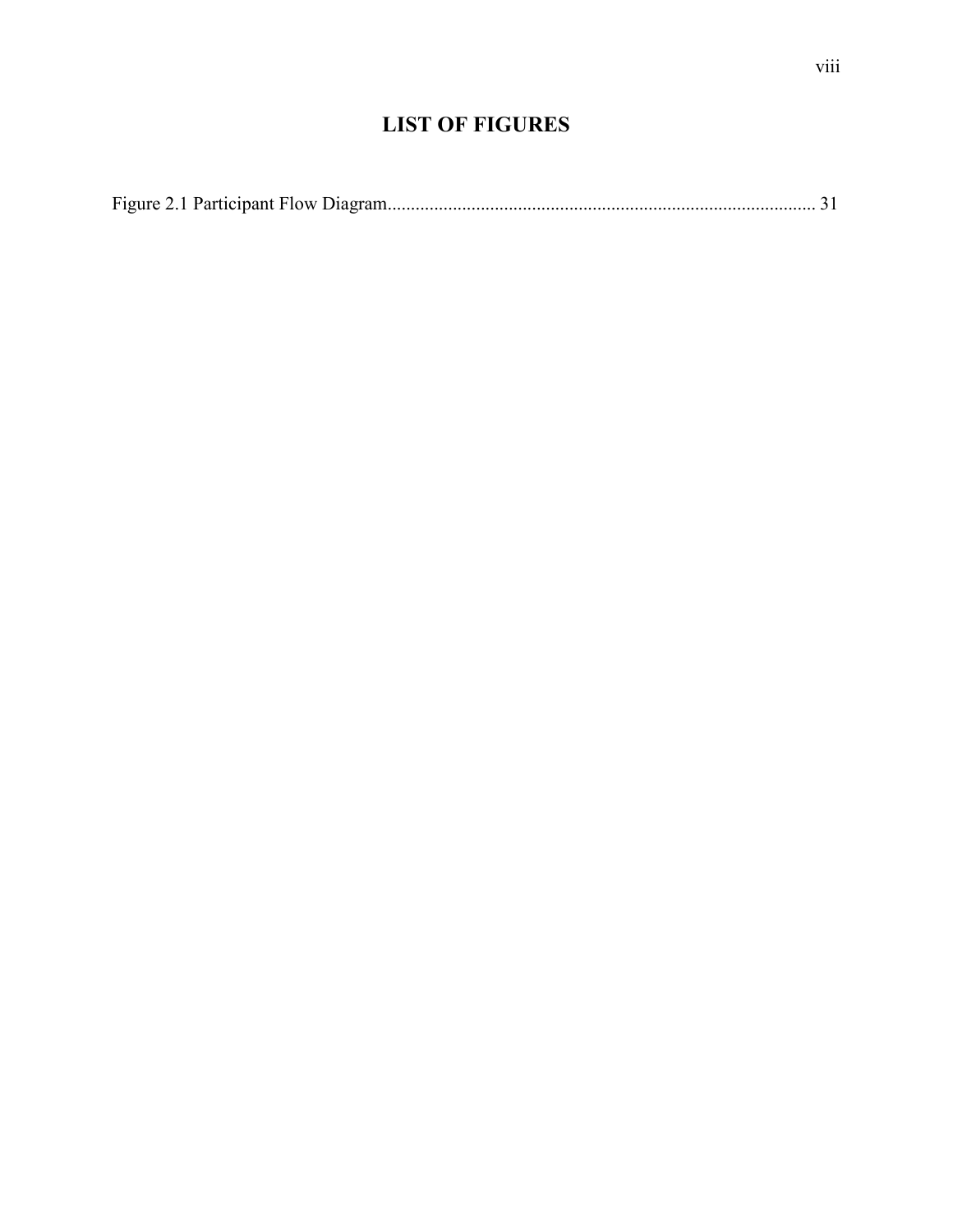### **LIST OF ABBREVIATIONS**

### **Abbreviations Term**

| <b>BMI</b>  | <b>Body Mass Index</b>                        |
|-------------|-----------------------------------------------|
| <b>CEPC</b> | Cup-equivalents per 1,000 calories            |
| <b>EMA</b>  | <b>Ecological Momentary Assessment</b>        |
| EMI         | <b>Ecological Momentary Intervention</b>      |
| <b>FFQ</b>  | Food Frequency Questionnaire                  |
| F&V         | <b>Fruits and Vegetables</b>                  |
| HC          | <b>Health Coaching</b>                        |
| MI          | Motivational Interviewing                     |
| REDCap      | Research Electronic Data Capture              |
| <b>SCT</b>  | Social Cognitive Theory                       |
| <b>SE</b>   | Self-Efficacy                                 |
| <b>SES</b>  | Socioeconomic Status                          |
| <b>TADA</b> | <b>Technology Assisted Dietary Assessment</b> |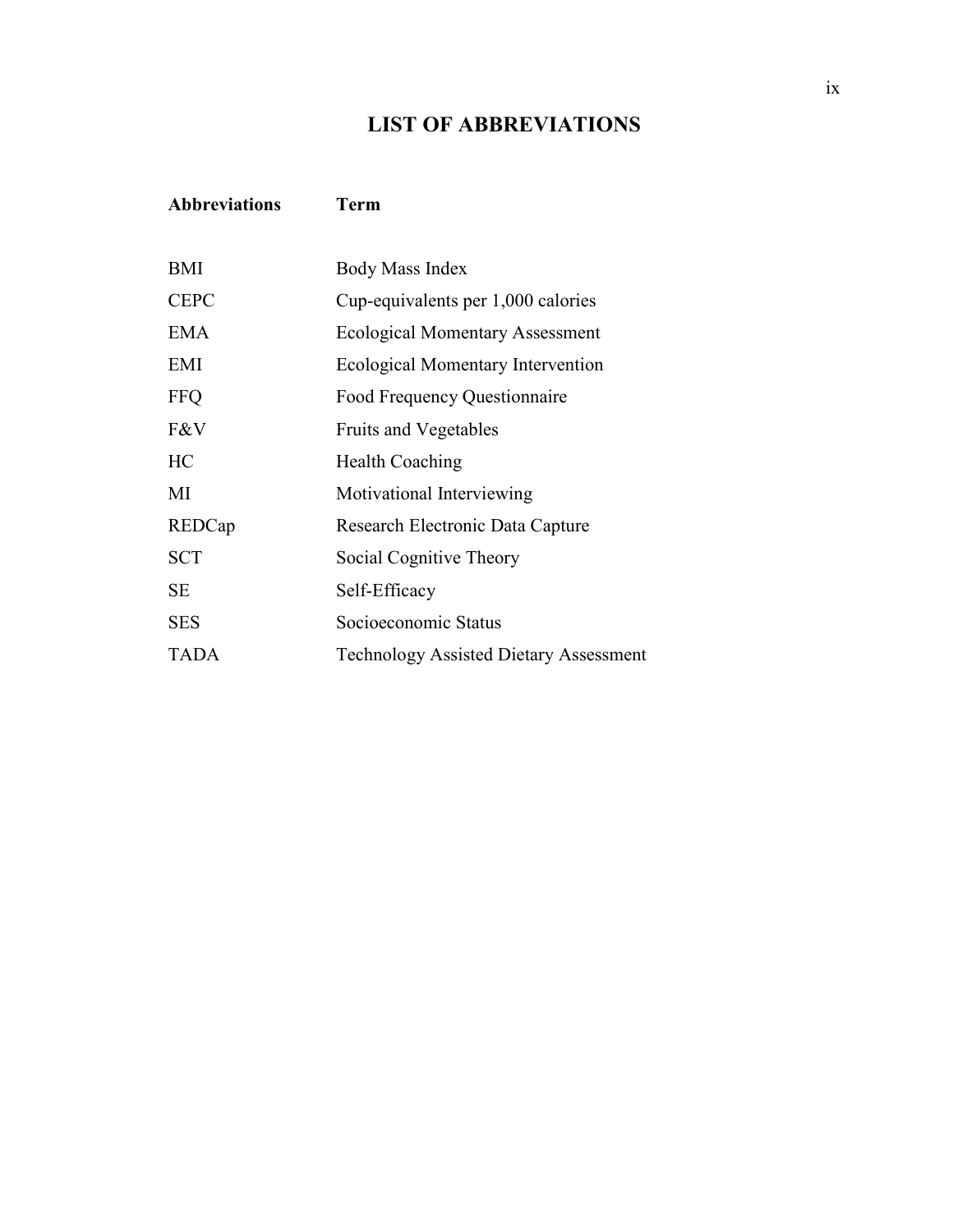### **ABSTRACT**

 [Author: Wilder, Kendra, Z. MS](https://Author:Wilder,Kendra,Z.MS)  Institution: Purdue University Degree Received: August 2018 Title: The Relationship Between Self-Efficacy and Fruit and Vegetable Intake in Overweight and Obese Adolescents Major Professor: Nana Gletsu-Miller

 Adolescents have the poorest diet quality of any age group, characterized by a low consumption of fruits and vegetables. In order to target behavior change, it is necessary to determine factors that predict fruit and vegetable consumption among adolescents. Numerous studies have assessed the relationship between self-efficacy and fruit and vegetable consumption among adolescents, but these studies have produced mixed results. Our study is unique in that it allowed participants to use technology to create a mobile food record, which is a more objective measurement of diet. In addition, we targeted prediabetic adolescents who are overweight and obese for a health coaching intervention, a method that has shown to improve self-efficacy. This pilot study analyzed baseline and longitudinal data from a behavioral intervention in adolescents who are overweight and obese, in order to determine the association between self-efficacy and fruit and vegetable consumption. Fruit and vegetable consumption was determined from analysis of pictures taken using the Technology Assisted Dietary Assessment (TADA). Self-efficacy was determined using the Diet and Exercise Behavioral Strategies Questionnaire. Statistics included Spearman correlations and a paired samples t-test. Data are reported as mean ± standard error of the mean. Participants for baseline analysis ( $N=30$ ) were 63% female, 70% white and 15.4  $\pm$  0.4 years old. BMI Z-score and waist circumference for the total population were  $2.3 \pm 0.1$  and  $107.8$  $\pm$  2.7 cm, respectively and were measured at the screening clinic visit. Fruit intake for our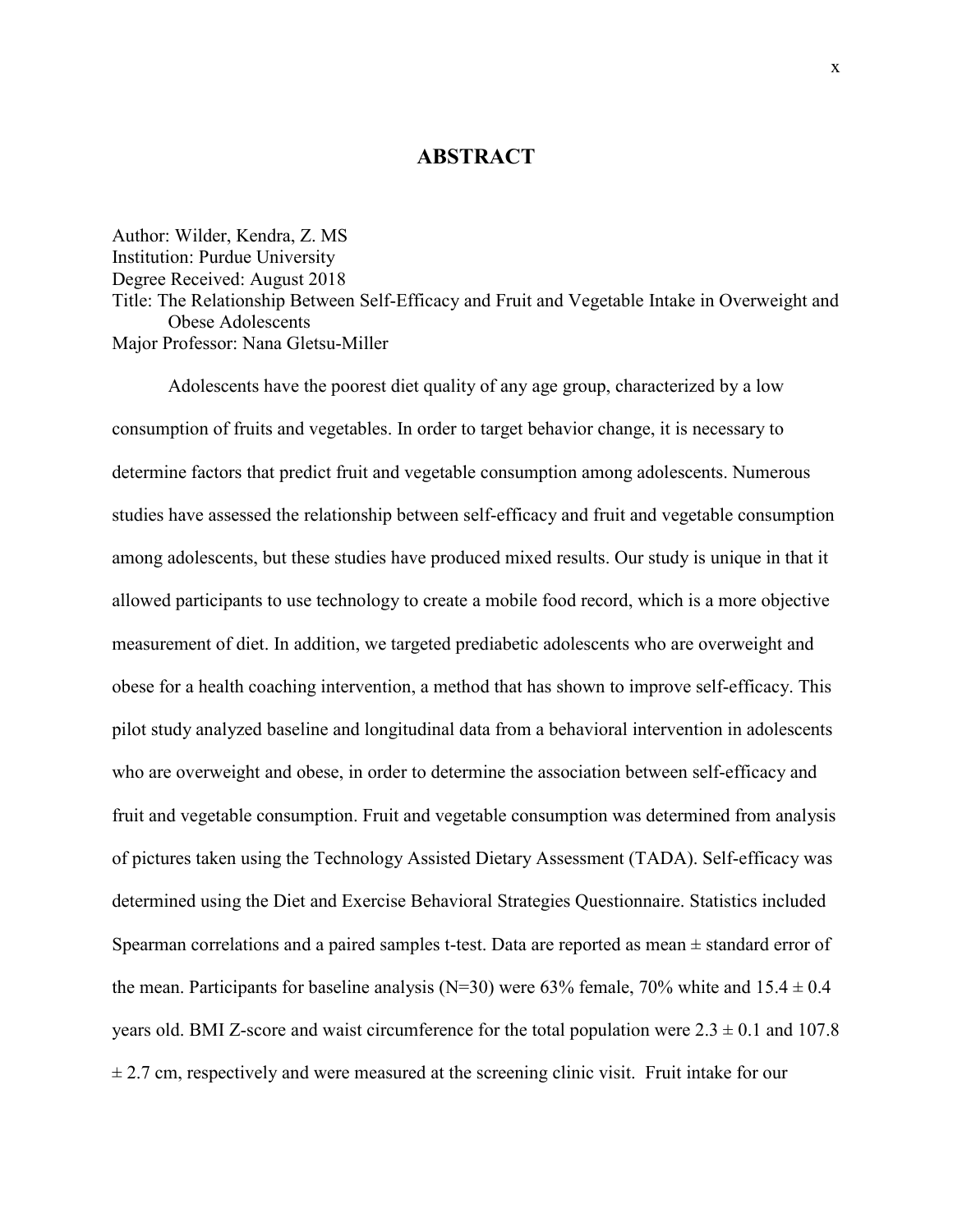population did not meet the recommended 1.5 cups per day established in the Dietary Guidelines for Americans. However, vegetable intake for our population did meet the recommended 2 cups per day established in the Dietary Guidelines for Americans. Self-efficacy towards fruit and vegetable consumption was not significantly different between boys and girls (P=0.35). Selfefficacy at baseline and six month follow up was  $7.5 \pm 1.3$  and  $6.5 \pm 0.8$ , respectively and did not significantly change during the six month intervention  $(P=0.42)$ . Fruit intake at baseline and six month follow up was  $0.9 \pm 0.3$  and  $1.4 \pm 0.5$ , respectively and did not change during the intervention (P=0.09). Vegetable intake at baseline and six month follow up was  $1.8 \pm 0.3$  and  $1.9 \pm 0.5$ , respectively and did not change during the six month intervention (P=0.72). Measures of obesity did not change during the six-month intervention. Our study was underpowered; therefore, we were not able to determine if there is a correlation between self-efficacy and fruit and vegetable consumption for our sample size at baseline or six-month follow-up.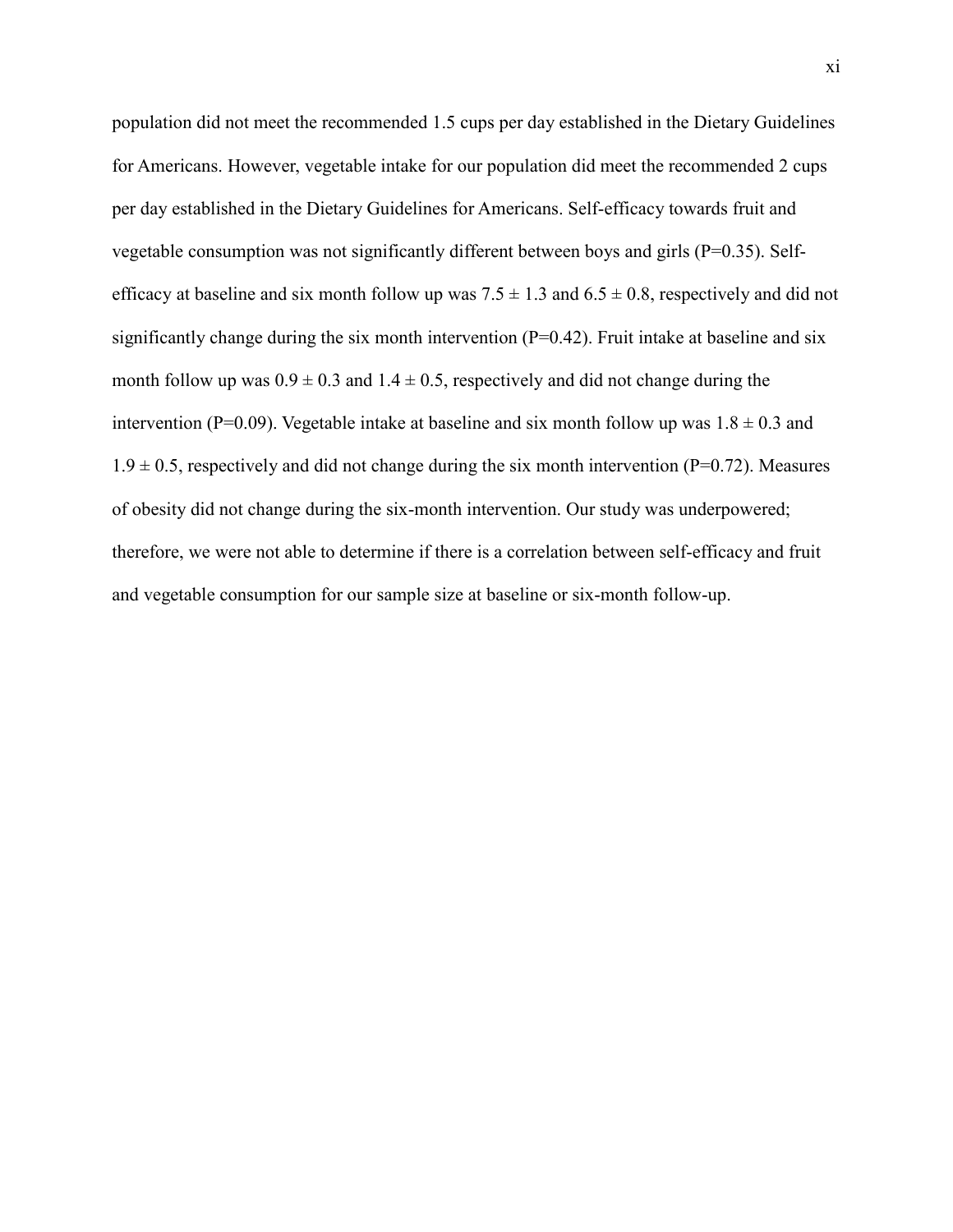### **CHAPTER 1. REVIEW OF LITERAURE**

#### 1.1 Childhood Overweight and Obesity Definition and Prevalence

 Obesity during childhood and adolescence has become an emerging epidemic in the past 30 years [1]. From 2003-2004, 17% of children and adolescents were overweight [2]. For adolescents between 12-19 years, obesity increased from 10.5% to 21% over years 1988-1994 to 2013-2014 [3]. In order to take into account variation due to sex and age, body mass index (BMI) in children and adolescents is evaluated using sex and age specific reference values [4]. For children and adolescents, overweight is defined as a BMI at or above the 85th percentile, and obesity is defined as a BMI at or above the  $95<sup>th</sup>$  percentile [4, 5]. BMI z-score represents the number of standard deviation units a child is away from the population average and is another measure of adiposity that is based on age and sex [6]. Unfortunately, obesity that emerges during childhood or adolescence often persists into adulthood [7], and childhood obesity is correlated with disease states such as type 2 diabetes, hypertension and stroke [8]. Furthermore, excess body weight and poor diet quality are related to body dissatisfaction [9], low self-esteem [10-12], and poor quality of life [13, 14].

#### 1.1.1 Factors That Influence Obesity in Adolescents

 Several factors influence the current obesity epidemic. For instance, today's adolescents consume snacks that are high in sugar instead of eating balanced meals composed of fruits and vegetables. In addition, snacking, especially for adolescents, is associated with consumption of energy-dense foods that are often high in saturated fat and refined grains [15-17], as well as a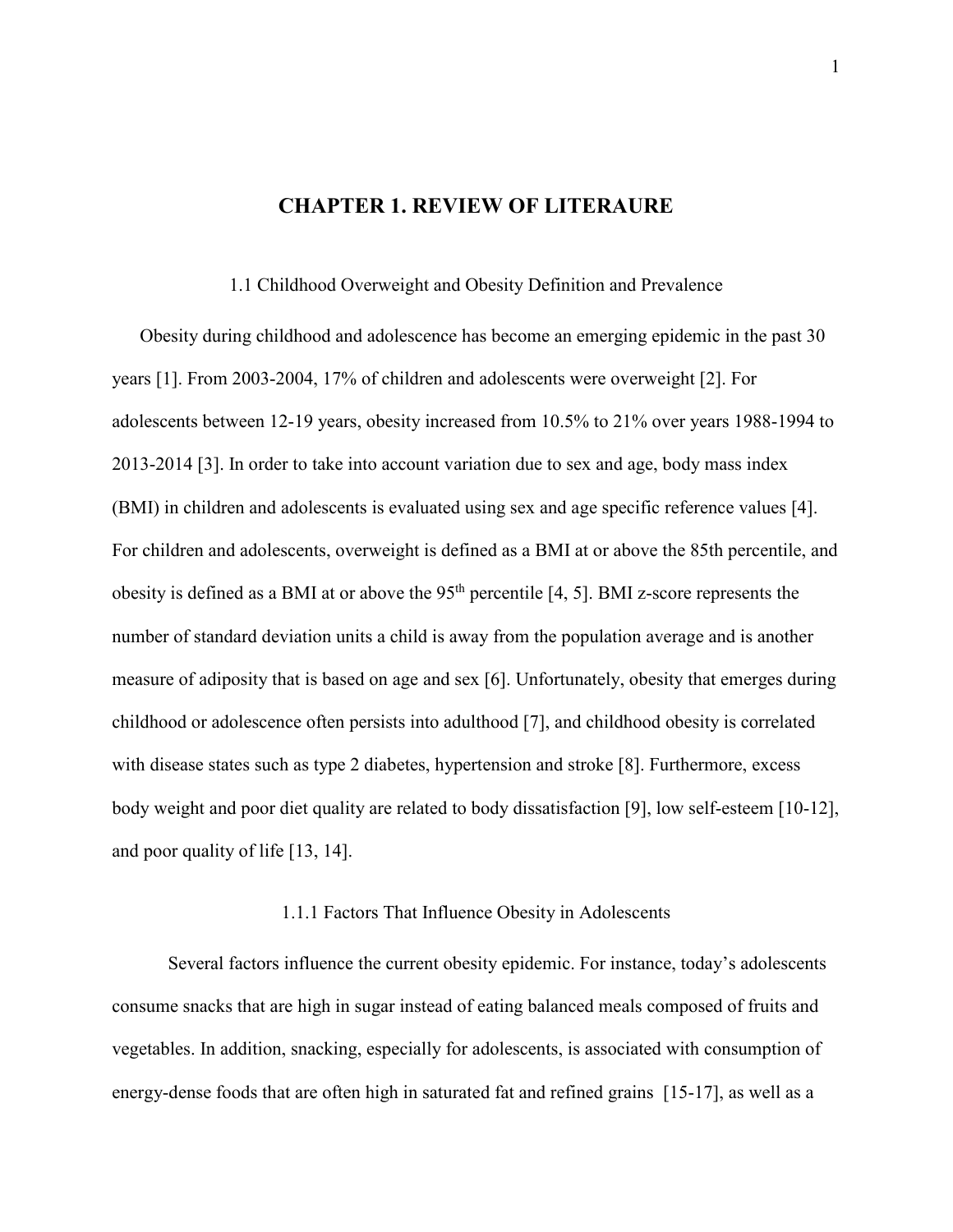higher caloric intake. Socioeconomic status (SES) might also contribute to obesity. SES is assessed by measuring a combination of factors including family income, education, and profession. In a national sample of 40,000 children ages 10-17 in the United States, youth from low socioeconomic households were 3.4-4.3 times more likely to be obese than youth from higher SES backgrounds [18]. In addition, obesity among children from low SES increased by 23-33% from 2003-2004 [18]. Low income households have lower dietary quality and tend to consume more processed meats, baked goods and sweets, and less fruits, vegetables, and whole grains [19]. Lastly, high consumption of fast food may play a major role in the development of obesity through its effects on diet composition. Consumption of fast foods by youth has increased 300% over the last 20 years [20]. A study showed that when youth consume fast food, their energy and fat intake for that day are likely to be higher, and their fruit and vegetable intake (F&V) is likely to be lower than normal [21]. Further, low consumption of F&V is associated with higher body weight [22].

#### 1.1.2 Efficacy of Current Obesity Prevention and Intervention Efforts

 There is a wide range of interventions for both prevention and treatment of obesity. These interventions differ by length, approach, and outcome measures. Comprehensive interventions that include healthy diet counseling, physical activity counseling, and behavior management techniques for obese adolescents have been effective only in short-term weight loss, defined as one year or less [23]. On average, at 6-12month follow-up, intervention groups were 0.3-  $3.3\text{kg/m}^2$  lighter than control groups due to weight loss and weight-gain prevention efforts for intervention groups. A systematic review that analyzed 90 randomized controlled trials for prevention of obesity in children and adolescents found a small, yet significant effect in intervention groups compared with control groups for change in BMI and BMI z-score for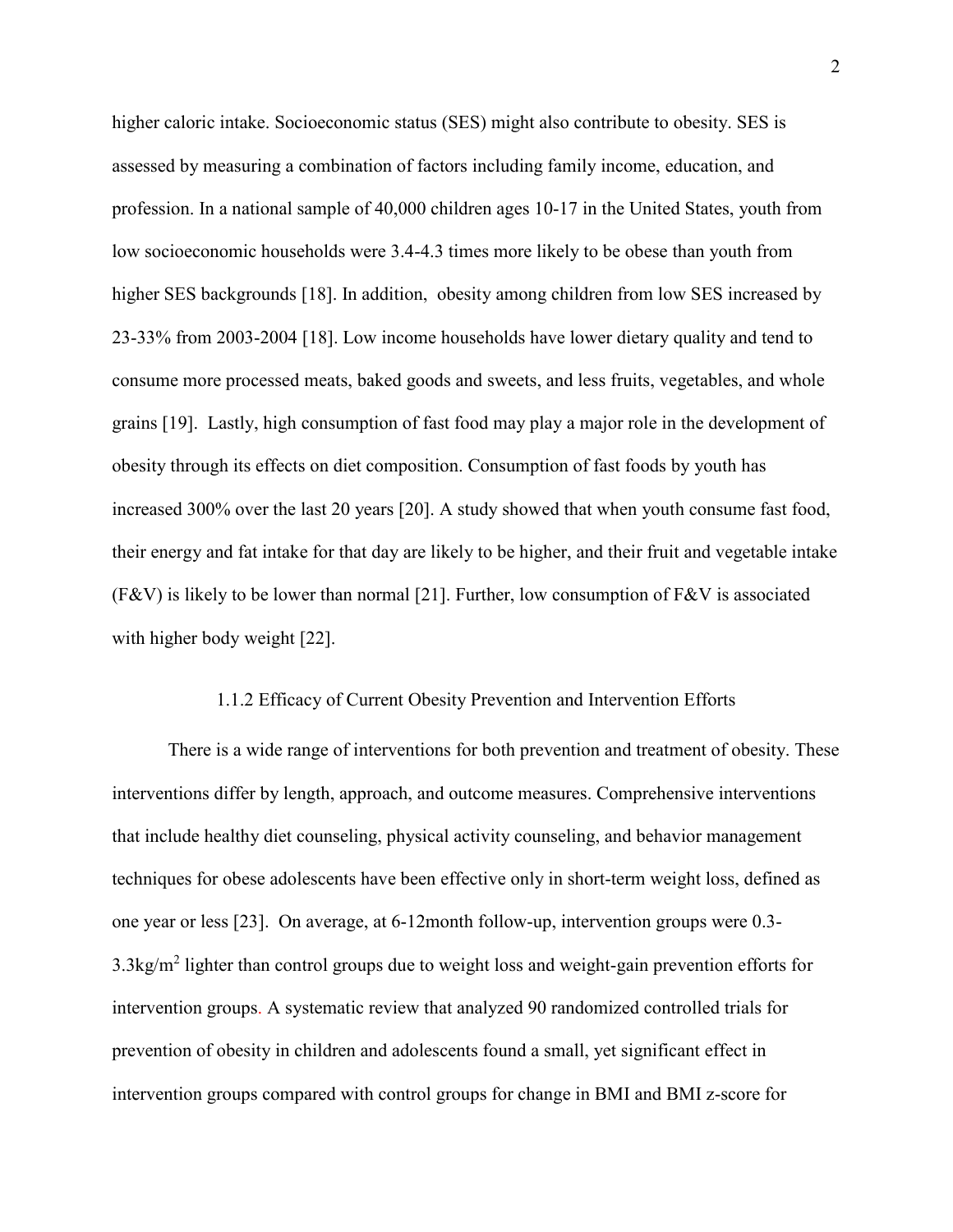adolescents ages 13-18 [24]. However, many studies involved in this analysis received low quality ratings due to inadequate randomization procedures and indirectness, as the studies included mixed weight (normal and overweight) populations so weight-gain prevention efforts could not adequately be measured in a specific population. A recent systematic review and meta- analysis analyzed 44 randomized controlled trials of diet, physical activity, and behavioral interventions for the treatment of obesity in overweight and obese adolescents ages 12 to 17 years old. The study found low quality evidence that interventions with multiple components (diet, physical activity, and behavioral) cause a reduction in BMI. The same review found moderate quality evidence that these interventions reduce weight in overweight and obese adolescents compared to control groups who received no treatment. These findings are limited however, due to inconsistent results, indirectness of outcomes or risk of bias [25].

#### 1.2 Benefits of Fruit and Vegetable Consumption

 and type 2 diabetes [26-28]. Evidence suggests that the reasons for the benefits of F&V consumption for adolescents is that they are low in energy which could promote healthy weight status [29, 30]. Also, F&V contain nutrients such as vitamin C, fiber, and potassium and have phytochemical properties that have antioxidant and anti-inflammatory functions. Due to their high water and fiber content, F&V can promote greater satiety so a person feels full for a longer period of time. F&V also have a low energy density so someone can consume a larger portion size for the same amount of energy as a smaller portion containing relatively high fat and high sugar [31]. A diet that is rich in F&V helps prevent diseases such as cardiovascular disease, obesity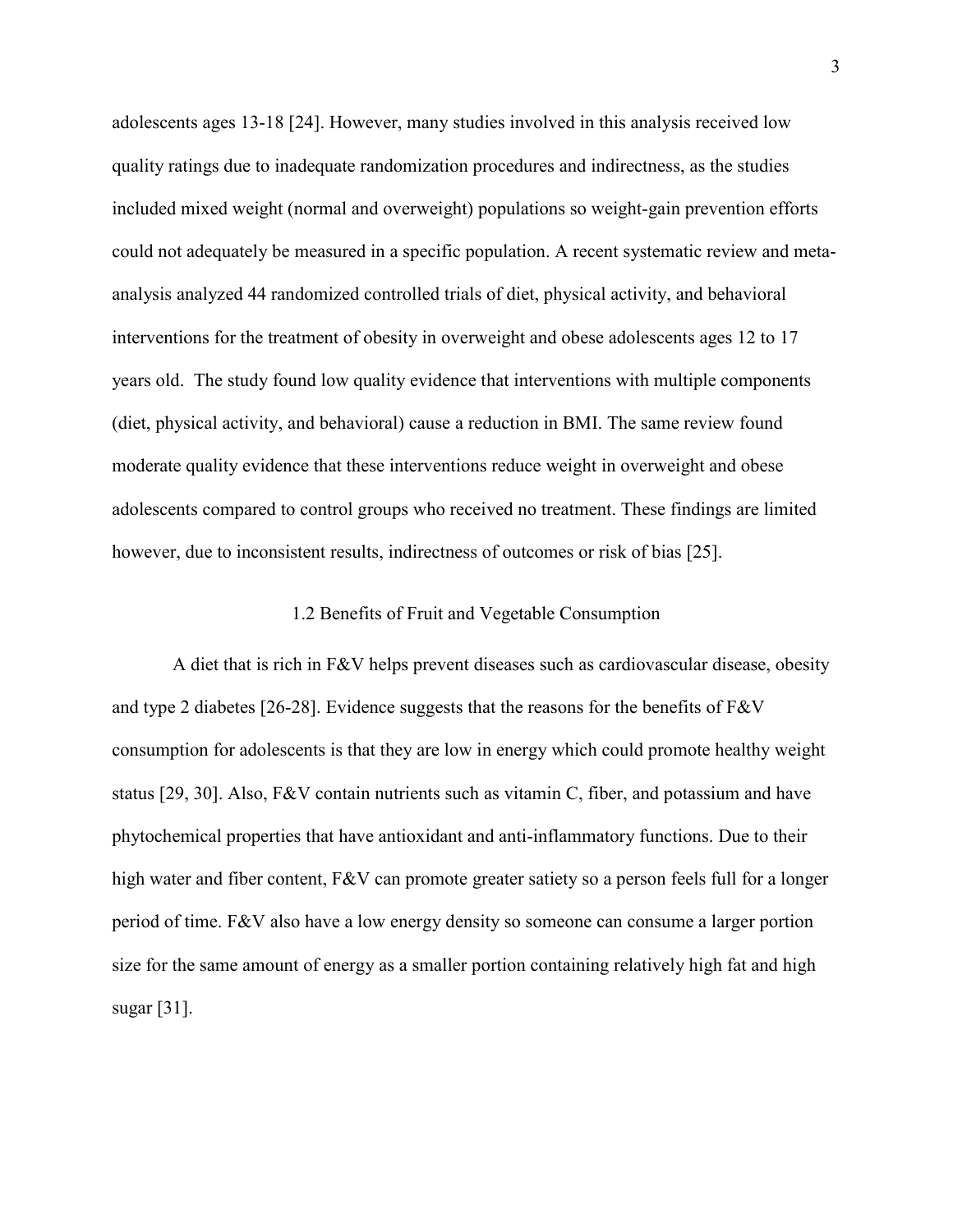#### 1.2.1 Adolescents' Current Consumption of Fruits and Vegetables

 1-2 cups of fruit and 1-3 cups of vegetables per day, based on age, sex, and activity level [26]. For adolescents ages 9-18 years, the recommendation is 1.5-2 cups of fruit and 2-3 cups of vegetables [26]. Adolescents have the poorest diet quality of any age group with high intake of foods that are high in saturated fats and added sugar and low consumption of fruits, vegetables, and fiber [32, 33]. According to a report by the Centers for Disease Control and Prevention in [2010, adolescents consumed 0.62 cup-equivalents per 1,000 calories \(CEPC\) of fruits and 0.53](https://2010,adolescentsconsumed0.62cup-equivalentsper1,000calories(CEPC)offruitsand0.53) CEPC of vegetables [34]. Cup-equivalent per 1,000 calories refers to quantities of foods within each food group that have comparable nutritional content. These data demonstrate that adolescents are consuming below the recommended 0.9 CEPC of fruits and 1.1 CEPC of vegetables [34]. Consumption of F&V differs based on age, gender, and socioeconomic status. Girls are more likely to consume  $F&V$  than boys and this finding is consistent across age groups [35-37]. According to the 2015 Dietary Guidelines Report, boys ages 9-13 years and girls ages 14-18 years have the lowest consumption of vegetables in the United States with less than 1% of these populations meeting the recommendations for fruit and vegetable consumption [32]. Poor diet quality of adolescents, including low consumption of  $F&V$ , may be responsible for current obesity trends and the increasing prevalence of metabolic diseases among adolescents [38, 39]. This is worrisome because research shows that food preferences and eating habits developed during adolescence often continue into adulthood [40, 41]. Therefore, it is crucial for adolescents to adopt healthy lifestyle habits, such as consuming fruits and vegetables. However, adolescents face numerous barriers to fruit and vegetable consumption. The 2010 Dietary Guidelines for Americans recommends that individuals aged 1-18 eat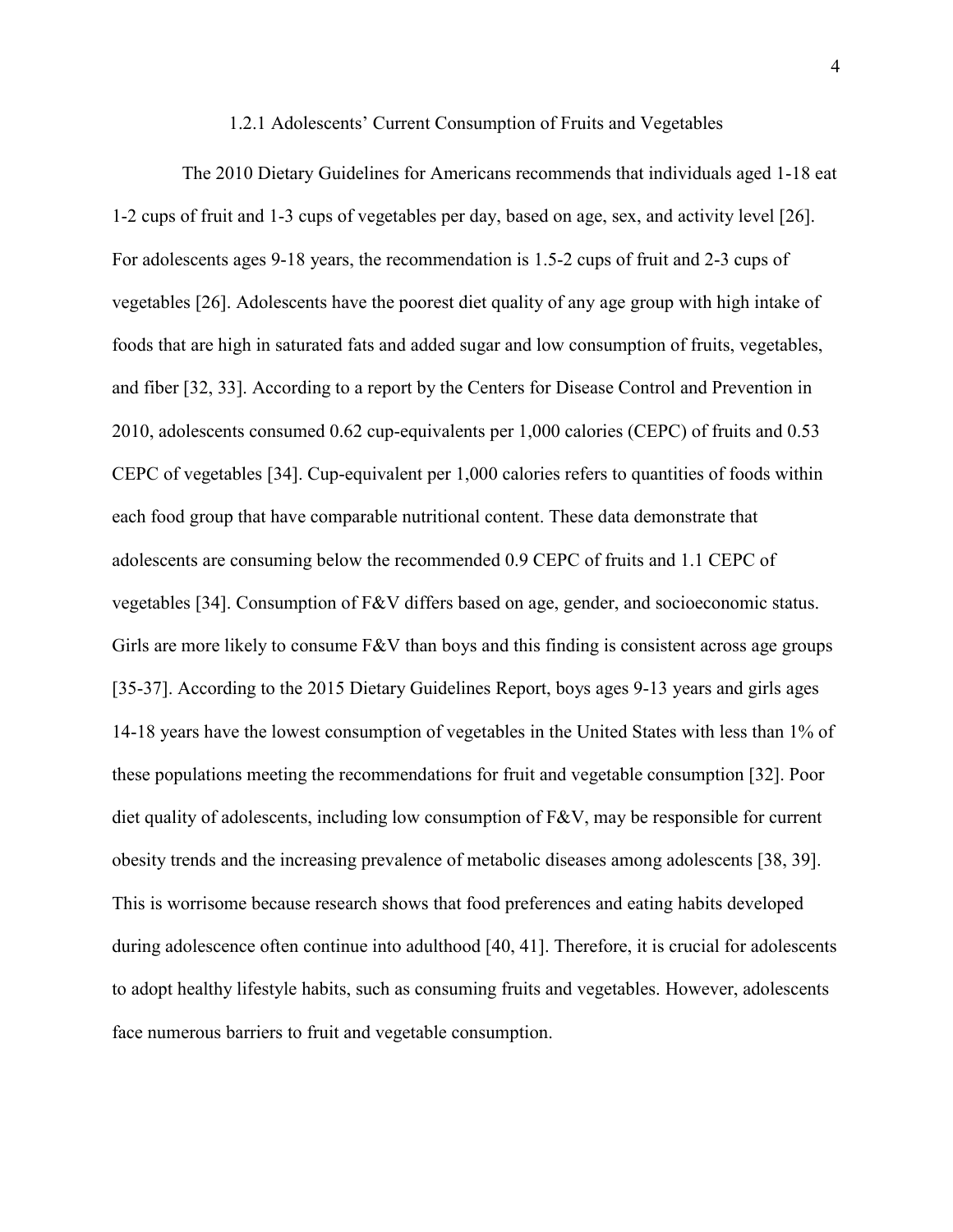#### 1.2.2 Common Barriers to Fruit and Vegetable Consumption

 A systematic review analyzing 31 qualitative studies found several barriers to F&V consumption among children and adolescents [42]. Time cost, or convenience, was determined a major barrier to consumption of F&V [44-54]. Even if children liked particular F&V, they were not willing to sacrifice time to prepare and consume F&V [43-46]. Instead, children preferred snacks that required no preparation such as fast food and salty snacks [47-49]. F&V were seen as inconvenient due to the amount of preparation involved (washing, peeling, cooking) [43-45, 50, 51]. Moreover, youth often underestimated the satiety effects of F&V [43, 46, 47, 51, 52]. For instance, in one study, children thought that snacks such as chips and chocolate were more filling than F&V [46].

 Another barrier is taste guarantee. Taste guarantee refers to children's reasoning that they do not want to waste money on buying F&V since they cannot always be certain that they will have a pleasant taste (due to variation in ripeness, etc). Youth thought the taste guarantee of F&V differed from chocolate since the taste of chocolate never changes [46, 52, 53]. Adolescents' perception of when it is appropriate to eat  $F&V$  is another barrier to consumption. Four studies suggested that adolescents perceive dinner as the only appropriate time to consume vegetables [44, 54-56]. Therefore, if they did not consume vegetables at dinner time, they usually did not consume them at all [55]. In contrast, adolescents felt that fruit could be eaten any time during the day [55, 56]. Sensory and physical traits are another barrier to fruit and vegetable consumption. Sensory characteristics of vegetables are frequently associated with negative implications specifically related to the texture [54, 56, 57] and taste [43, 46, 47, 50, 54, 56, 58- 61] which is described as bland. Numerous studies found that taste is a barrier to consuming F&V, especially for vegetables [47, 53, 54, 56, 57, 59, 60, 62-64]. However, children tend to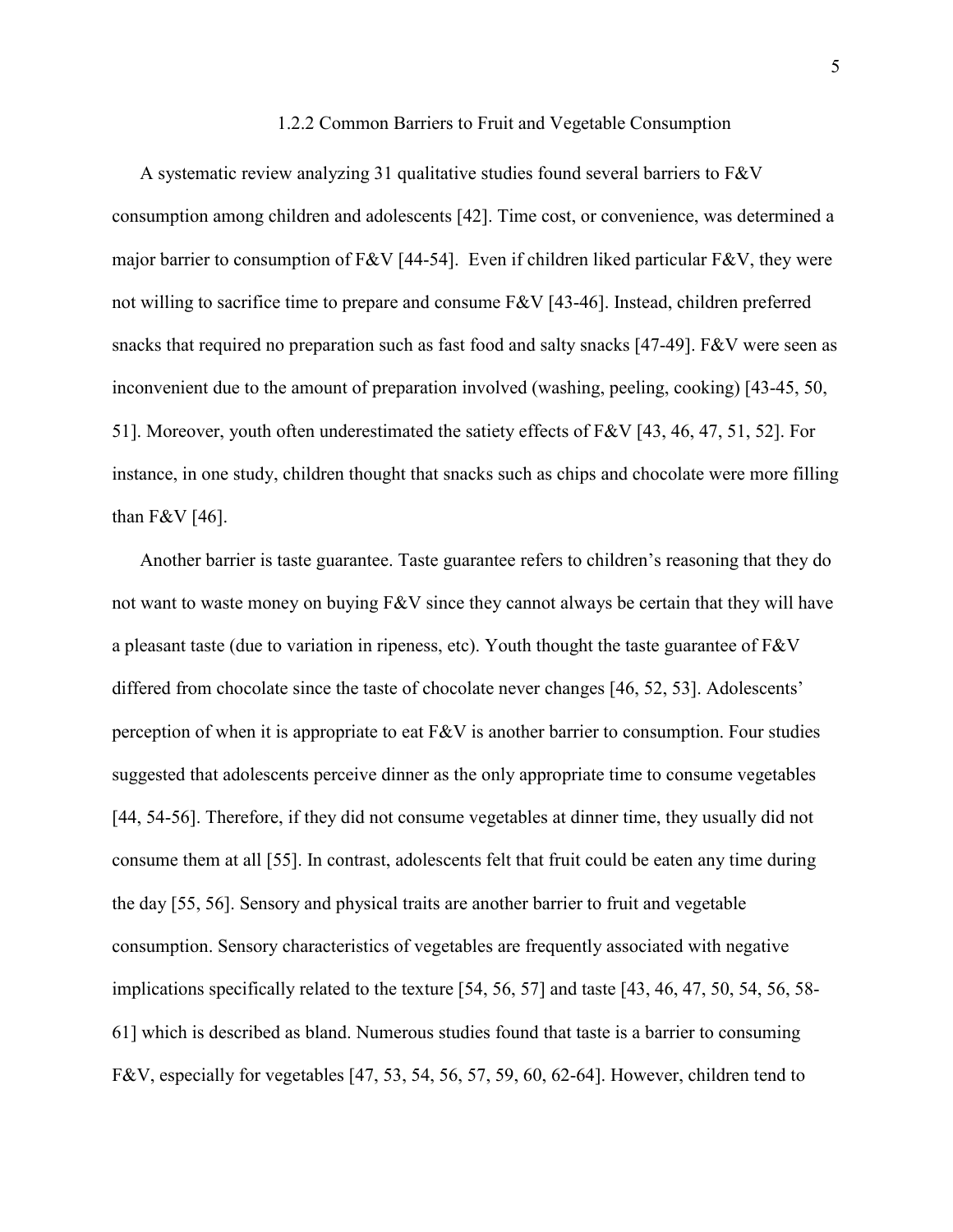prefer the taste of fruits compared to vegetables due to the sweeter taste [44, 45, 47, 54, 55, 58, 60, 63]. In addition, peer influences have a major impact on F&V consumption in adolescents. Youth perceived peer influences as not being supportive towards consuming F&V due to the peer pressure to eat unhealthy foods [43, 44, 50, 54, 55, 60, 65].

Exposure to F&V at home was deemed a significant factor that influences F&V consumption [44, 45, 47, 49, 51, 53-55, 60, 62, 63, 66]. Variety was included as an aspect of availability of F&V in the home and lack of variety in available F&V was determined as a barrier of consumption [53, 67]. Socioeconomic status also affects the variety of F&V available. Lower socioeconomic households tend to have a smaller variety of  $F&V$  than higher socioeconomic households [54]. Lastly, accessibility and visibility were identified as key determinants of F&V consumption. Accessibility refers to whether F&V are in a form and location that is convenient to youth. One study indicated that F&V were available in the home but were not visible or accessible to youth [68]. Adolescents thought that adults were responsible for preparing F&V and displayed them in an easily identified location [45, 48, 51].

 Barriers to F&V intake in children and adolescents concern convenience, taste guarantee and exposure due to socioeconomic status, however, it is often difficult to address these barriers in interventions. Therefore, it is crucial to target barriers that are easier to modify, such as self-efficacy (SE).

#### 1.3 The Importance of Targeting the Adolescent Population

 Adolescence is defined as the time period between ages 10-21 [69]. Development during adolescence has been researched thoroughly as this is a time of rapid physical changes due to puberty. In order to facilitate these physical changes, a healthy diet is essential [70]. Adolescence is also a time of cognitive development as adolescents acquire the ability to think logically and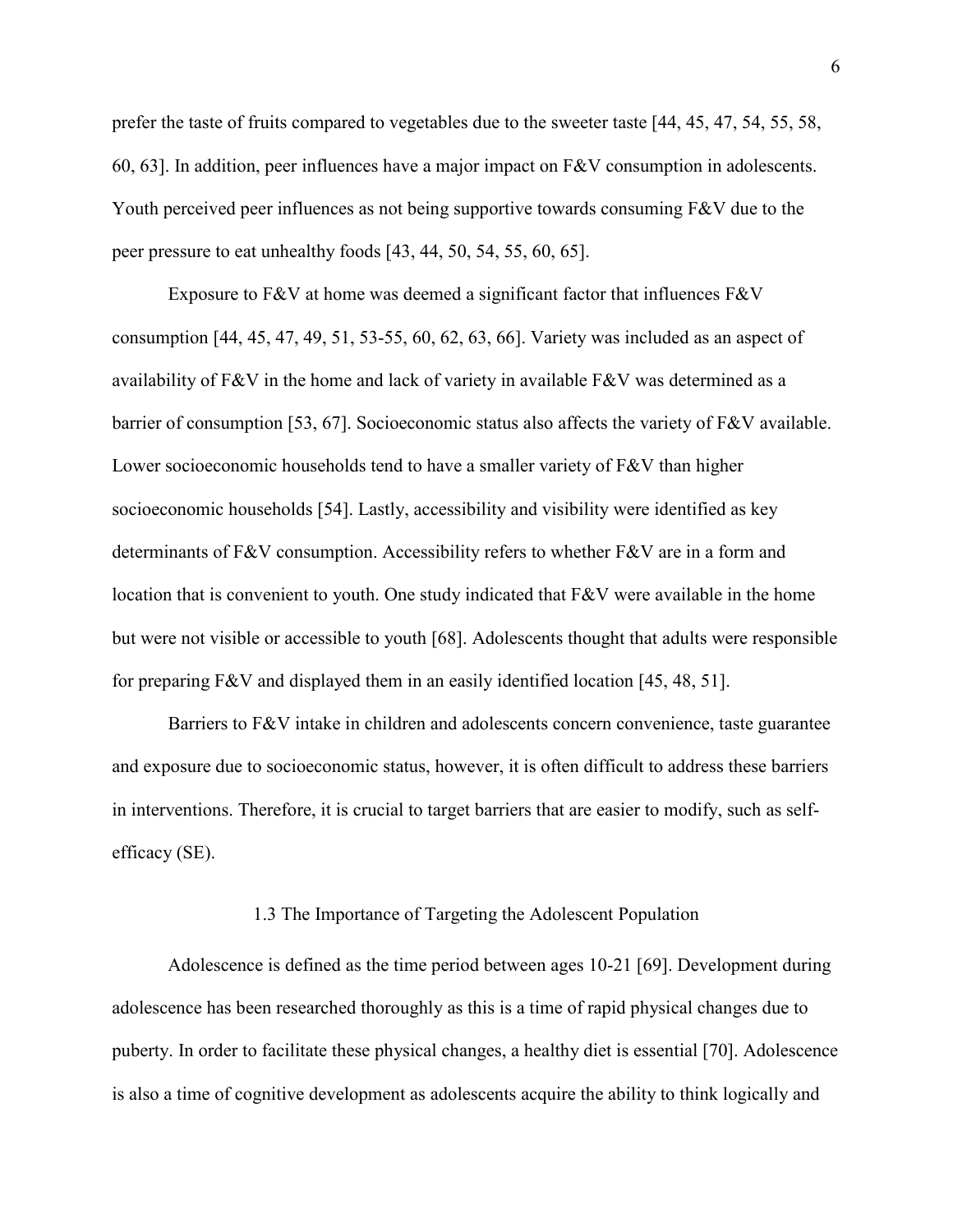abstractly [69]. This is an optimal period for intervention as adolescents are beginning to comprehend future consequences of their current actions. Therefore, adolescents may be able to understand the adverse outcomes they can face in adulthood as consequences of their eating patterns during adolescence. On the other hand, adolescents may adopt an optimistic bias orientation where they believe they are immune to negative consequences [69]. These characteristics make it difficult, yet necessary to target this population.

 Adolescence is also a time that is characterized by enhanced cognitive ability for self- reflection [69]. Adolescents begin to develop their own perception of their capabilities. Thus, it is crucial that adolescents develop a healthy sense of SE, or belief in their ability to perform a given behavior in the midst of challenges, as this could have positive effects on the formation of their identity. Adolescents also begin to become aware of their ideal self, or the person they aspire to be, in relation to their actual self. SE can influence the development of one's ideal self because someone who has higher SE will set higher goals for themselves and be more confident in their ability to reach those goals [71]. Adolescence is also a time where habits are being formed and these habits can transfer into adulthood [69]. Once adolescents enter adulthood, it is harder to intervene as habits are more resistant to change [69]. Thus, it is critical that adolescents develop SE and healthy eating habits as these could have a major impact in adulthood.

 Adolescence is also a time of increased independence which includes more time spent with friends and less time spent with family. This is important because adolescents began to have more control over their food choices and fewer meals are consumed at home [69]. As adolescents spend more time with their peers, their choices become influenced by their peers and social norms [69]. As adolescence is a time of both increased outside influence and independence, it is key that adolescents develop SE in order for them to confidently practice healthy eating habits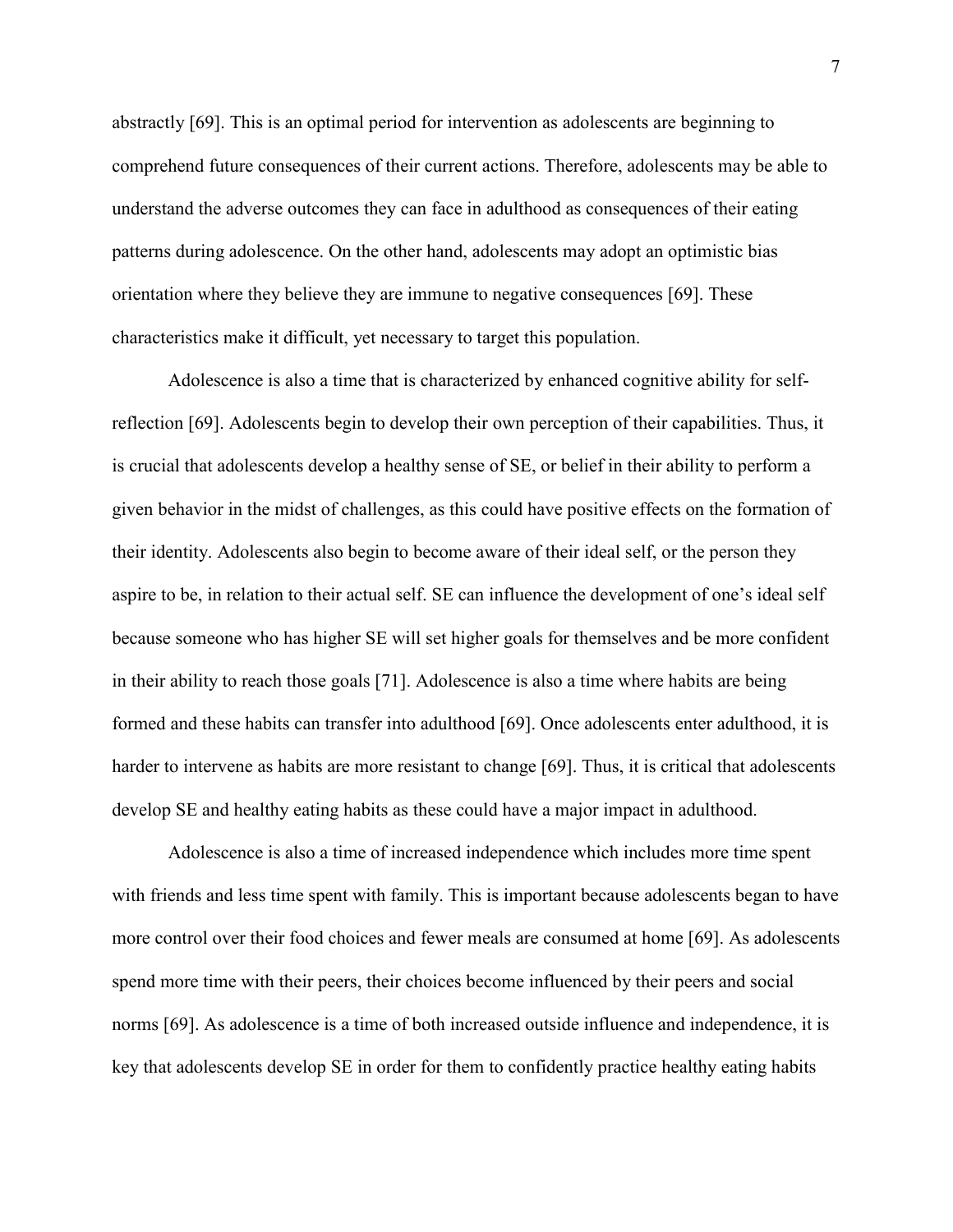when faced with unhealthy alternatives. Therefore, the adolescent population is an important target of SE and F&V interventions.

#### 1.4 The Social Cognitive Theory

 The Social Cognitive theory (SCT) postulated by Albert Bandura, started as Social Learning theory in the 1960s, which later developed into SCT in 1986 [72]. SCT states that human behavior is shaped by a person's environment and people are able to change their environment and consequently change their behavior [72]. The SCT is the most commonly used theory in the development of dietary interventions in youth [73, 74]. Bandura introduced the concept of SE in the SCT and defined SE as a person's belief in their ability to perform a certain behavior in the midst of challenges [72]. SE is crucial because if people do not believe that their actions will enable them to accomplish their desired goal, they will have little motivation to make a change or to continue their new habits when conflict arises [71]. SE is also important because it influences the results people expect from their actions. Thus, people with stronger SE will set higher goals for themselves and will be more committed to those goals [71]. SE scales usually have a Likert scale format and assess a person's confidence in their ability to accomplish a given task at that particular moment [75]. A person's level of SE affects how they approach conflict; a person with a lower level of SE is more likely to stop their efforts when conflict arises. In contrast, people with a higher level of SE have the perspective that conflict can be overcome with consistency of effort [71]. Increased SE is also related to the improvement in skills related to maintenance of behavior change such as planning and self-monitoring [76]. SE is believed to influence a wide range of factors including choices, motivations, and emotions. The impact of SE has been assessed in numerous populations, such as children and adults, including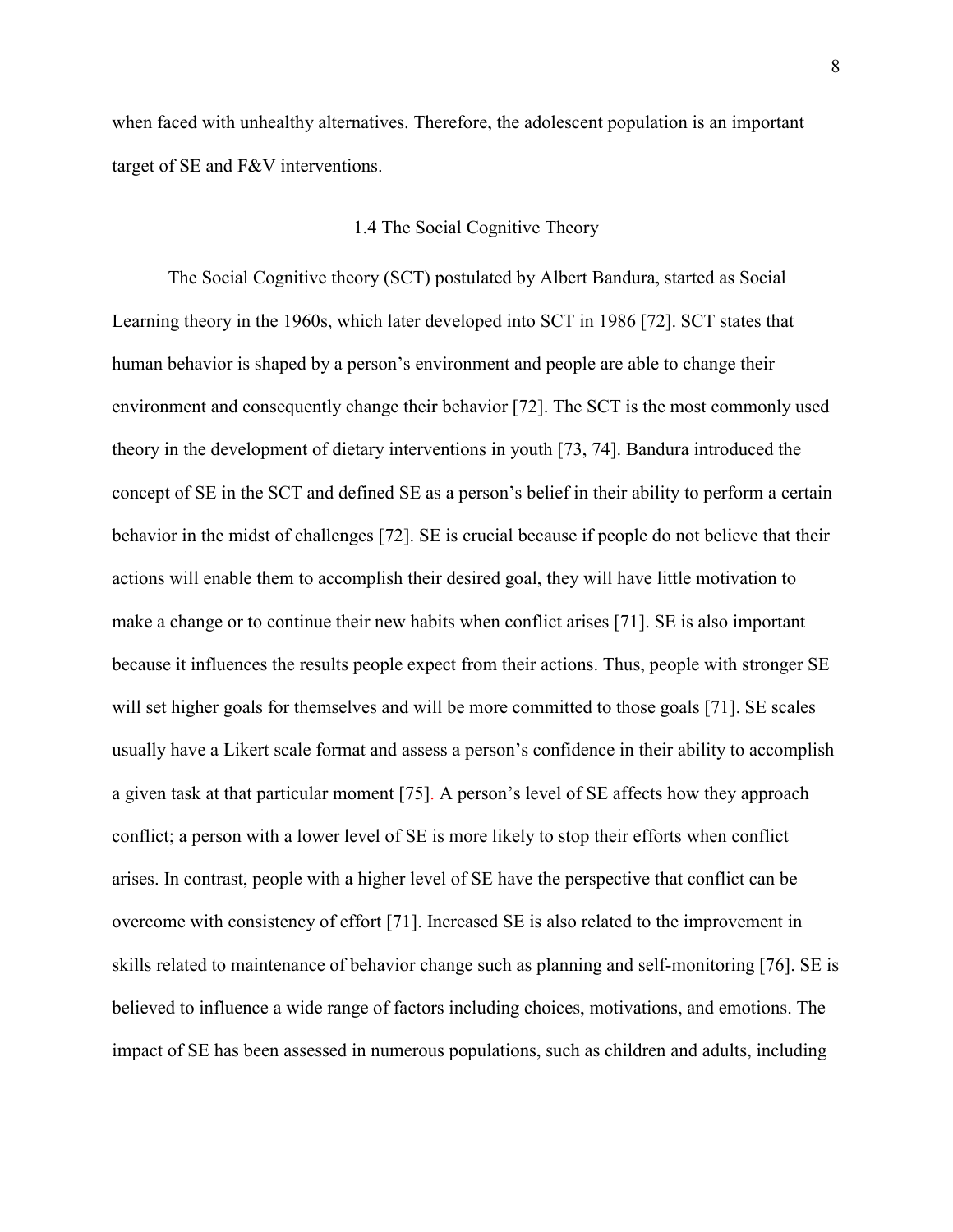those experiencing a dietary intervention to those suffering from addiction [72]. SE is modifiable in that it is affected by observations, experiences, and influences [72].

 Self-efficacy assesses one's confidence at the present moment to perform a given behavior. Previous research has been conducted on behavior modification interventions for momentary decision making. Specifically, ecological momentary assessment (EMA) and ecological momentary intervention (EMI) have been used together to better understand factors that influence individuals struggling with alcohol and drug addiction [77]. Ecological momentary assessment involves participants randomly being prompted to report how they feel at a given time (craving a cigarette or drink) and what environmental or internal cues contributed to their mood. Ecological momentary interventions emphasize delivering an intervention in real-life settings during an individual's daily routine [78]. Ecological momentary interventions allows clinicians to deliver an intervention to patients as they go about their normal routine in order to build skills between treatment sessions and are often delivered through a mobile phone app. Ecological momentary interventions can include organized interventions where participants receive a text message when they usually smoke that discusses the benefits of not smoking or alternatively, a less rigorous intervention where the clinician sends texts at random about tips to cope with stress aside from smoking. Ecological momentary interventions allow clinicians to teach patients how to take control during momentary decision making by sending them tips and reminders to facilitate the decision-making process. An example of a successful EMI includes a study conducted in smokers. The investigators of the study found that individuals in the intervention group who received EMI support were more likely to quit smoking than those in the control group [77]. Therefore, interventions that focus on momentary decision making and self-efficacy towards making healthy choices are important for behavior modification.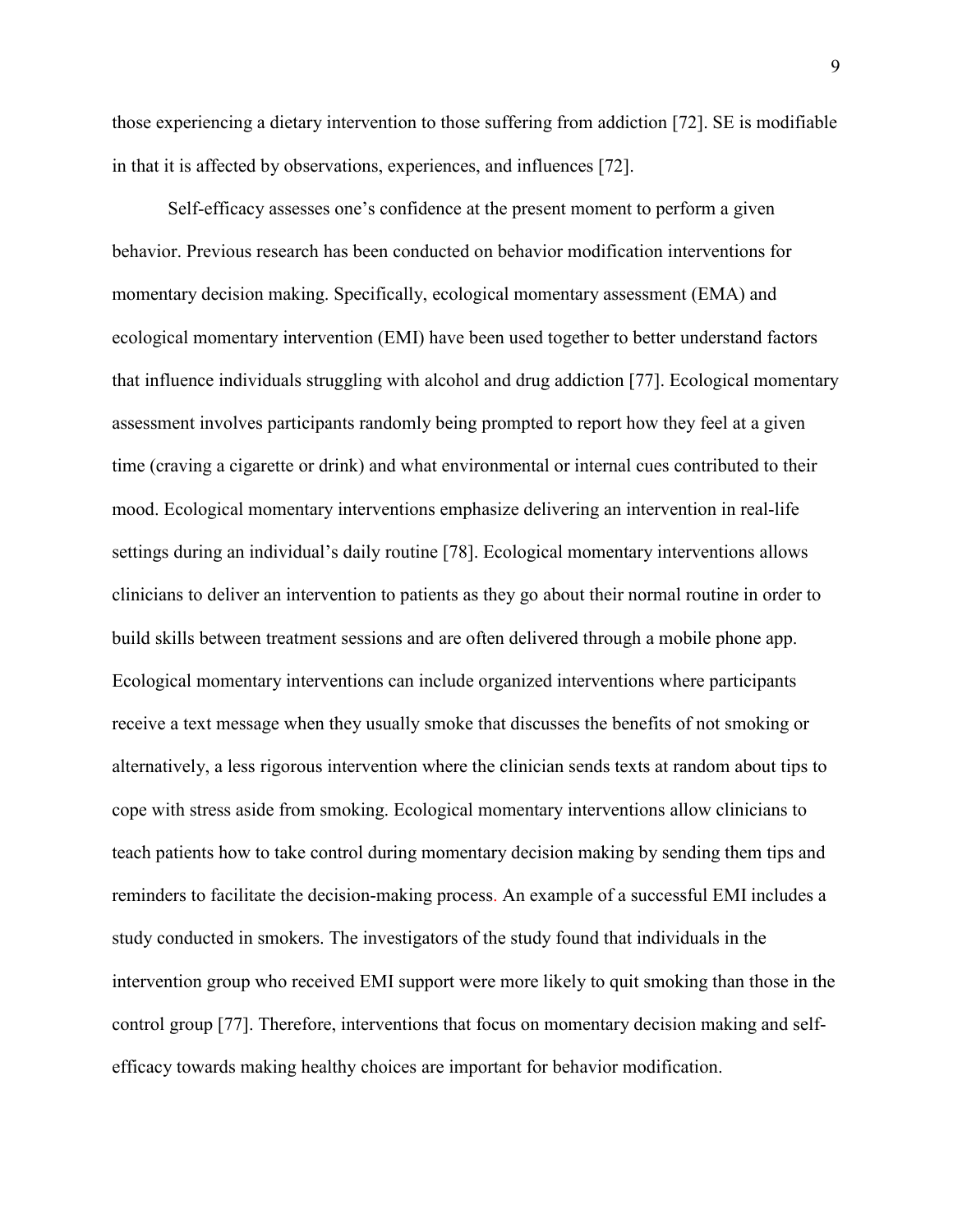Dietary SE has been defined as one's ability to make healthy dietary choices in spite of challenges. There is a wide range of research evaluating SE and the ability to adopt a healthy dietary behavior that includes diets high in F&V. Multiple studies have found that high SE was correlated with high fruit and vegetable intake [79-84]. An example of a finding of a positive correlation is a study that was conducted by Granner, et al. The researchers sought to determine the factors that related to fruit and vegetable intake in 736 middle school students ages 11-15 years [80]. Participants completed a food frequency questionnaire (FFQ) to determine fruit and vegetable intake and a questionnaire with a Likert scale format to assess their SE towards fruit and vegetable consumption. Researchers found that SE influenced fruit and vegetable consumption among adolescents. Participants who were 14-15 years old reported lower SE than participants who were 11 years old. Older participants also reported lower preferences for fruit and vegetables compared to 11-year-old participants. These results are consistent with prior data suggesting that older adolescents tend to have a lower consumption of  $F&V$  [41, 85, 86]. Adolescents' low consumption of F&V provides the rationale to target factors such as SE, to improve F&V consumption and reduce adolescents' risk of disease.

 Although there are studies that have found a positive association between SE and F&V consumption, not all investigators have observed these positive associations [87]. An example of a null finding is a study by Neumark-Sztainer, et al, identifying personal, behavioral, and socio- environmental factors of fruit and vegetable intake among 3,957 adolescents from public middle and high schools in Minnesota [87]. To determine fruit and vegetable intake, participants were asked to complete the Youth and Adolescent Food Frequency Questionnaire. Participants also completed the Project EAT survey, a 221-item survey evaluating personal, behavioral and socio-environmental factors that the researchers thought may influence dietary intake. Structural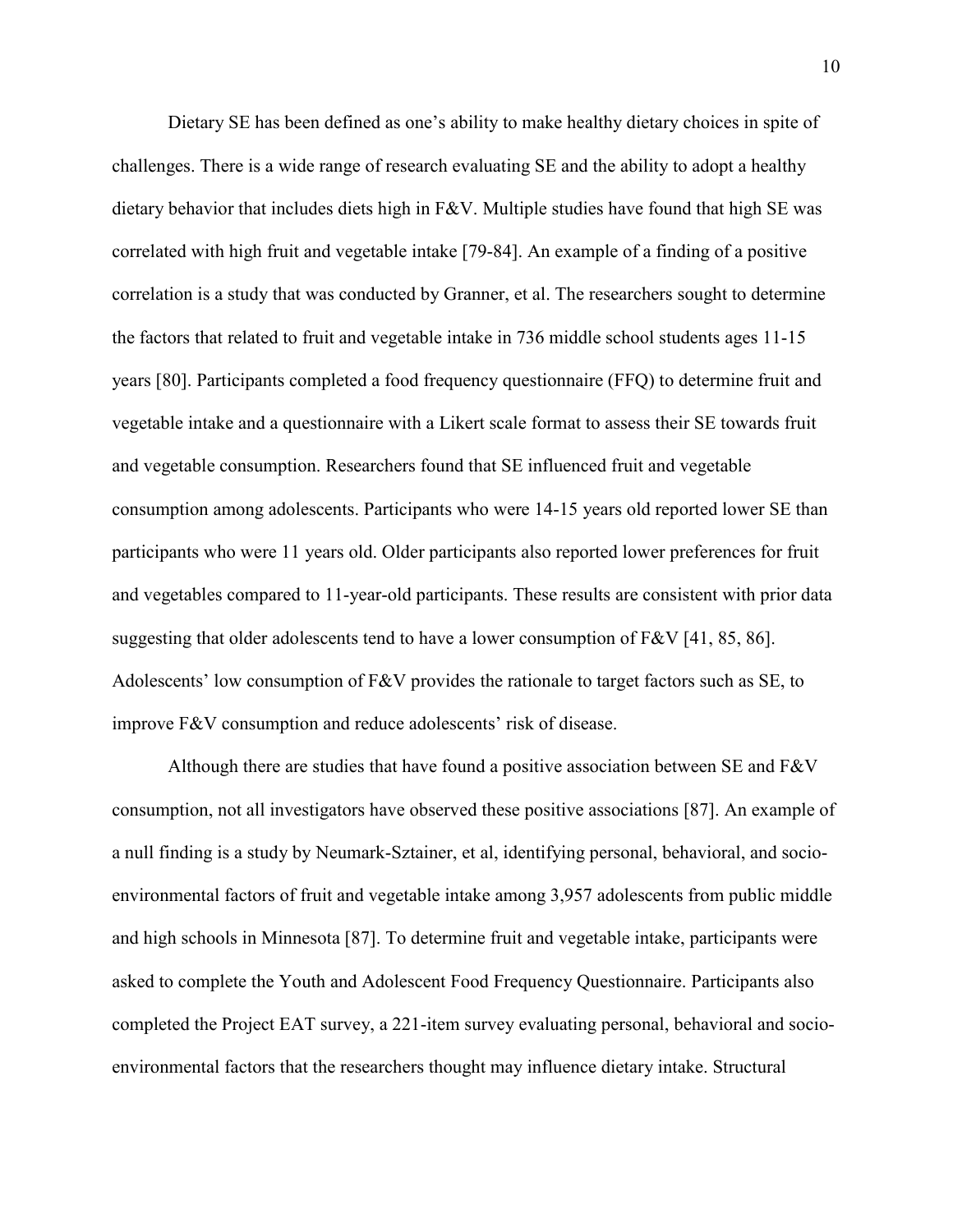equation modeling was used to determine the factors that affect fruit and vegetable consumption. The researchers found that SE was not significantly correlated with fruit and vegetable intake. The studies were similar in that they all included cross-sectional analysis of SE and  $F\&V$ , assessed SE using a Likert scale format, and used FFQ to determine F&V intake.

 A systematic review analyzed 70 studies evaluating psychosocial determinants of fruit and vegetable consumption in children and adolescents ages 3-18 years old [88]. From this review, the correlates of fruit and vegetable consumption best supported by the literature include norms, dietary interventions, liking and preferences, and perceived modeling. Further, the results showed no consistent associations between SE and F&V consumption.

#### 1.4.1 Behavioral Capability

 The SCT also includes the construct of behavioral capability. Behavioral capability refers to the knowledge and skill required to perform a desired behavior. Therefore, if we want adolescents to increase their consumption of F&V, we need to provide them with the knowledge and skill to do so. However, interventions that have sought to improve nutrition knowledge towards F&V and improve F&V intake in adolescents have produced mixed results [89-93].

1.4.2 Efficacy of Interventions for Fruit and Vegetable Intake in Children and Adolescents

 In a systematic review summarizing the literature on interventions for F&V intake in children and adolescents, nine studies found a significant positive effect on  $F\&V$  consumption of dietary interventions compared to controls in those ages 5-12 years old [94]. In the same systematic review, only one of four interventions for those ages 13-18 years was successful in increasing F&V consumption. Moreover, the intervention increased F&V consumption in girls but not in boys [94]. Another systematic review analyzed 36 studies measuring F&V intake in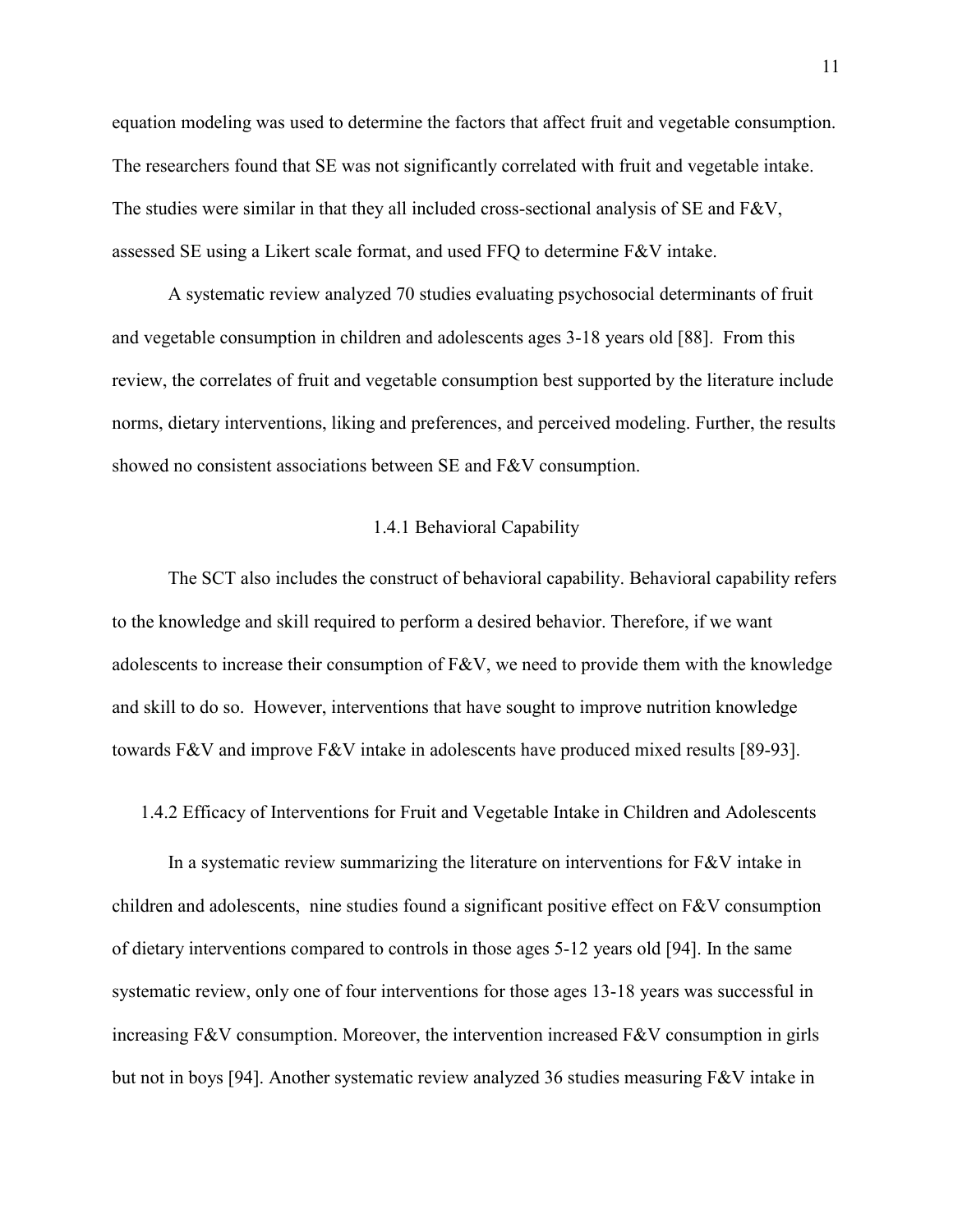adults and children. Several studies tested the association between change in F&V intake and SE and the results suggested that SE promoted greater F&V intake [95, 96]. The mixed results of these studies support the need for more research to be conducted on the relationship between SE and F&V intake in adolescents.

#### 1.4.3 Technology Assisted Dietary Assessment

 Adolescents view conventional methods of dietary recall, such as 24-hour recall or FFQ, as burdensome. There are not enough validation studies in adolescents that justify using one method of dietary assessment over another. However, researchers have sought to incorporate technology in dietary assessment methods to better suit the adolescent population. One such method is the Technology Assisted Dietary Assessment (TADA) application, which was created by a Purdue engineering team. The TADA allows participants to take before and after pictures of each meal on an iPhone [97]. Adolescents attending a residential summer camp on Purdue University's campus were given an iPhone with the TADA app installed and asked to take pictures of their meals for two days using the TADA. After these two days, participants were asked to complete a usability questionnaire and the results showed that 80% of participants found the TADA software easy to use [98]. Adolescents found the TADA app less burdensome as they were able to actively take pictures of their meals in order to create a food record [96]. Studies have shown that adolescents often find it difficult to report dietary intake, especially portion sizes [99]. The TADA allows participants to take pictures of their food, eliminating the need for adolescents to estimate portion sizes. In addition, the TADA app is useful for adolescents because it sends reminders for participants to take pictures of their meals. However, a drawback of using the TADA is that participants might change their dietary habits as a result of being asked to take pictures of their food. In order to address this issue, when participants are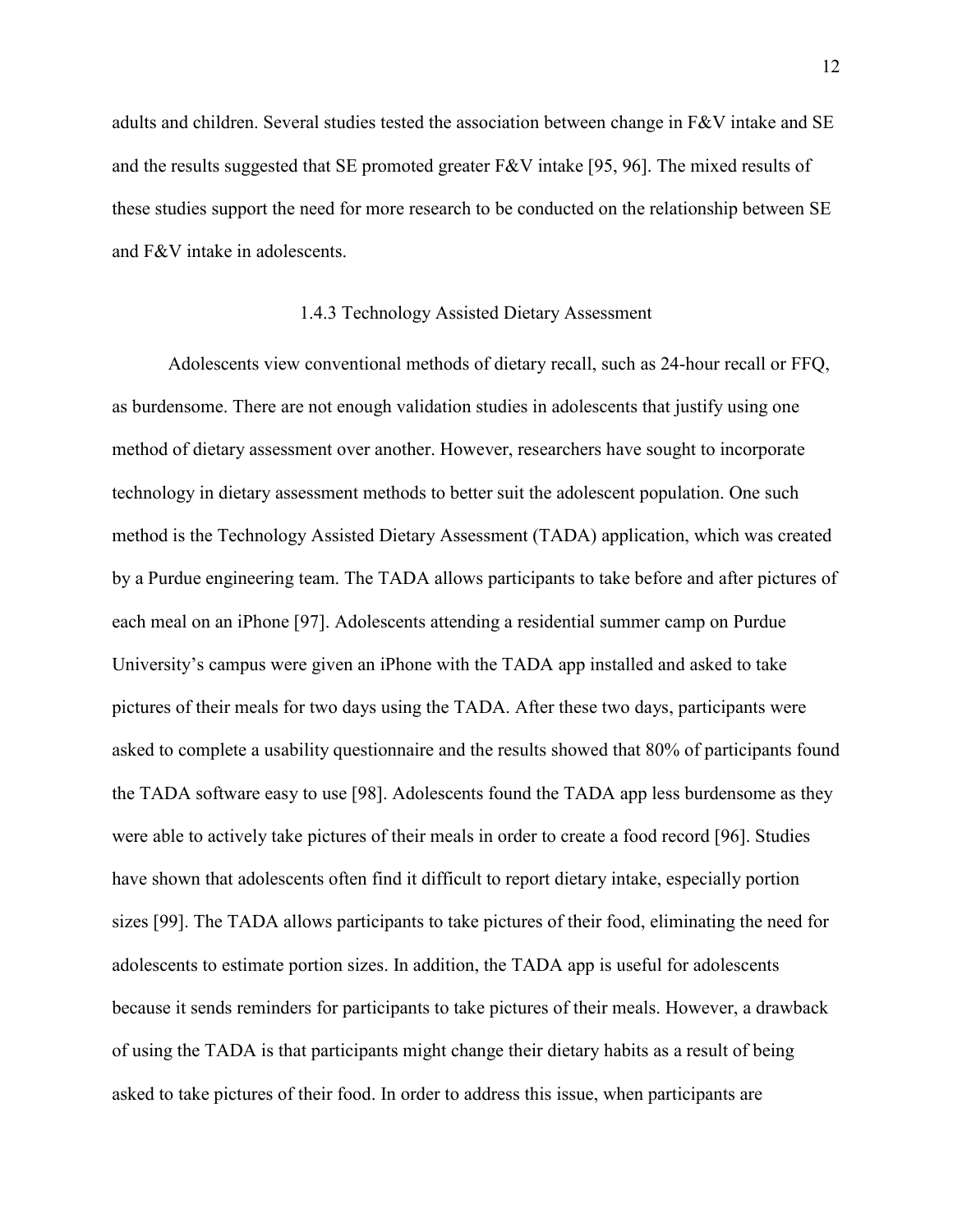consented for our study, they are asked to continue with their regular eating habits. However, despite this limitation, the TADA app is still a viable method of dietary assessment.

#### 1.4.4 Health Coaching Intervention

 Health coaching (HC) is a combination of education and behavior modification that is used widely to promote behavior change for disease prevention [100]. HC is a patient-centered approach in which dietitians provide education and support in order to increase patient motivation and self-efficacy [104]. HC has shown to be effective in improving health behaviors in patients with prediabetes [100, 101], diabetes [102], cancer [103], and obesity [104]. HC has also improved adherence in individuals seeking to adopt a healthy diet [103]. HC differs from a standard consultation with a dietitian in that patients are able to have one-on-one sessions with the dietitian each week, instead of simply seeing the dietitian once every few months at a doctor's appointment. HC sessions can occur in person, over the phone, or through email. A limitation of studies involving HC is that frequency, length, duration, and delivery often differ [105]. One unique aspect of HC includes the practice of motivational interviewing (MI) which has been used to promote healthy behavior change in youth [106]. MI emphasizes the client- centered approach of HC and allows the client to decide their degree of readiness for behavior change while the coach simply provides support [107]. Therefore, due to the focus on improving self-efficacy and the incorporation of motivational interviewing, we believe health coaching will be an effective strategy in our intervention.

#### 1.5 Research Questions

 The high prevalence of obesity in adolescents increases their risk for disease and predisposes them to obesity in adulthood. Several factors play a role in the development of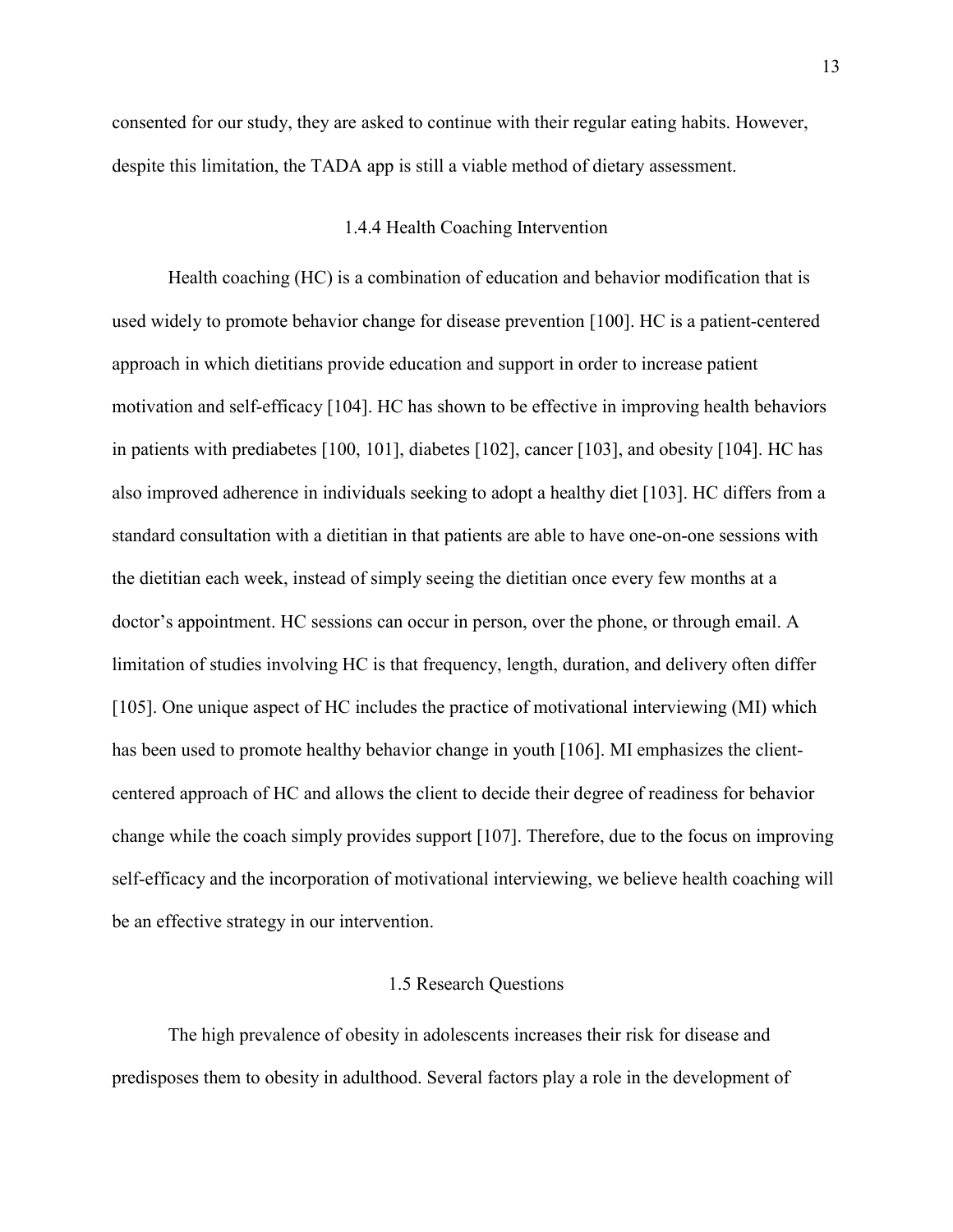obesity including low consumption of F&V. Adolescence is a time of increased independence and more meals are consumed away from home. Habits established in adolescence can carry into adulthood, so it is key to promote healthy eating habits in adolescents. According to the data from the NHANES survey, adolescents are consuming below the recommended values for F&V which increases their risk of disease. Bandura's SCT states that behavior is shaped by cognitive, environmental and behavioral factors such as SE. SE is a crucial component in behavior change as it influences a person's belief in setting and achieving goals. By delivering a dietary intervention through health coaching, we believe our intervention will successfully improve self- efficacy towards consumption of fruits and vegetables. Allowing participants to track dietary intake through the use of the TADA app is an innovative method for dietary assessment in youth and may lead to more cooperation among adolescent participants. Thus, the purpose of this project is to determine the relationship between SE and intake of F&V among overweight and obese adolescents. We hypothesized that high SE would be correlated with a high consumption of F&V. We also sought to determine if the SE and F&V was modified by gender. Lastly, we sought to determine the role of health coaching on improving self-efficacy towards fruit and vegetable intake.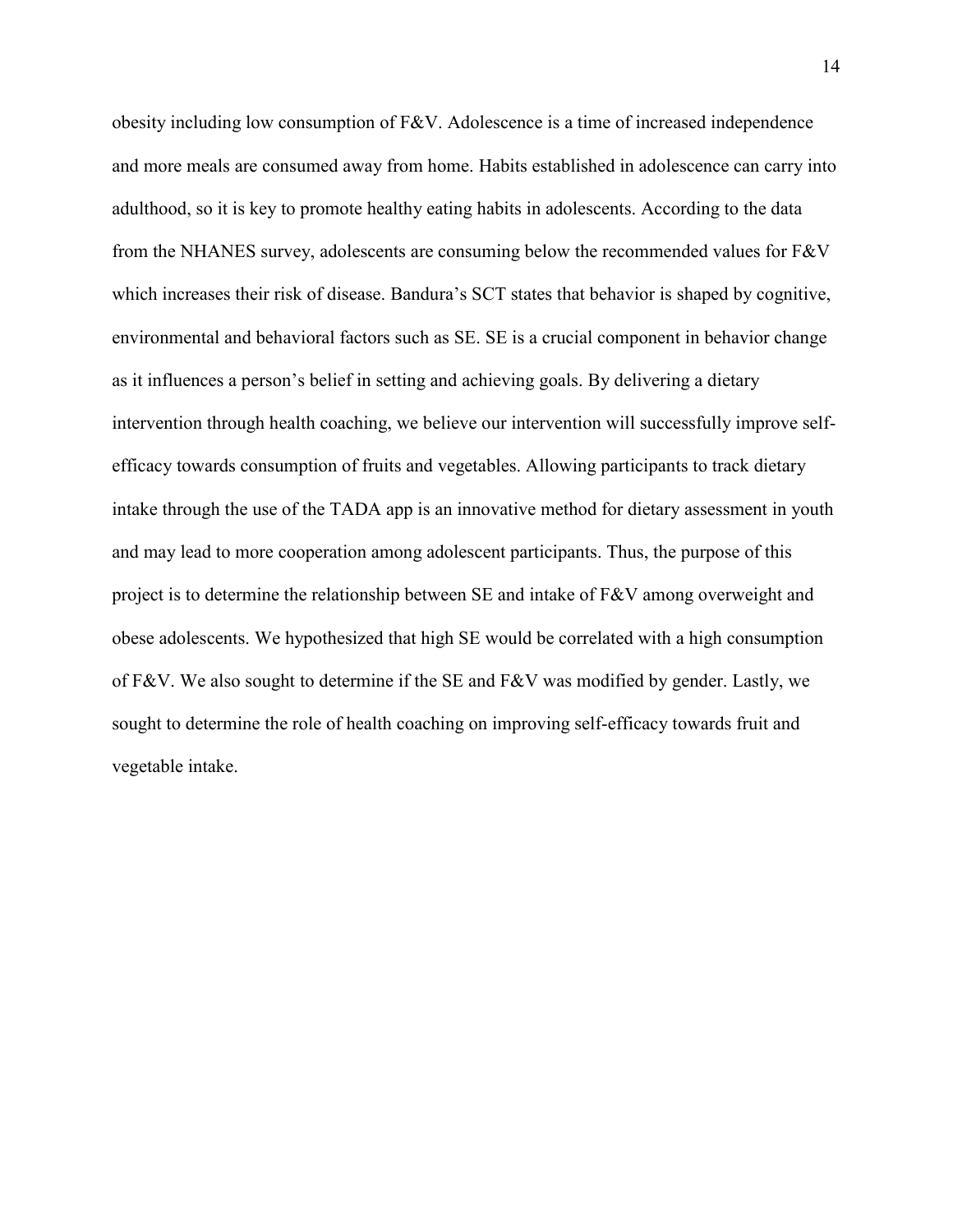### **CHAPTER 2. THE RELATIONSHIP BETWEEN SELF-EFFICACY AND FRUIT AND VEGETABLE CONSUMPTION AMONG OVERWEIGHT AND OBESE ADOLESCENTS**

Kendra Wilder<sup>1</sup>, Ethan M. Braun, RDN<sup>1</sup>, Lisa G. Smith, MS<sup>2</sup>; Carol J. Boushey, PhD<sup>3</sup>, Edward J. Delp, PhD<sup>4</sup>, Tamara S. Hannon, MD<sup>2</sup>; Nana Gletsu-Miller, PhD<sup>1</sup>

<sup>1</sup>Department of Nutrition Science, Purdue University, West Lafayette, IN; <sup>2</sup>Pediatrics, Indiana University, Indianapolis, IN, <sup>3</sup>Nutrition Science University of Hawaii Cancer Center; <sup>4</sup>Electrical Engineering, Purdue University, West Lafayette, IN

700 West State Street

West Lafayette, IN 47907

Phone: 765-494-1860

Fax: 765-494-0906

#### 2.1 Abstract

 **Background:** In adolescents, low consumption of fruits and vegetables (F&V) may be associated with obesity. We suspect low self-efficacy (SE) prevents adolescents from consuming fruits and vegetables.

 **Objective:** In a pilot study, using baseline and longitudinal data from a behavioral intervention in adolescents who are overweight and obese, to determine the relationship between SE and F&V. We also sought to compare self-efficacy and fruit and vegetable intake among boys and girls.

 **Hypothesis:** High self-efficacy for fruit and vegetable consumption is associated with high fruit and vegetable intake at baseline. Girls will have higher self-efficacy and fruit and vegetable intake than boys at baseline and six-month follow up. The health coaching intervention will improve self-efficacy and thereby improve fruit and vegetable intake.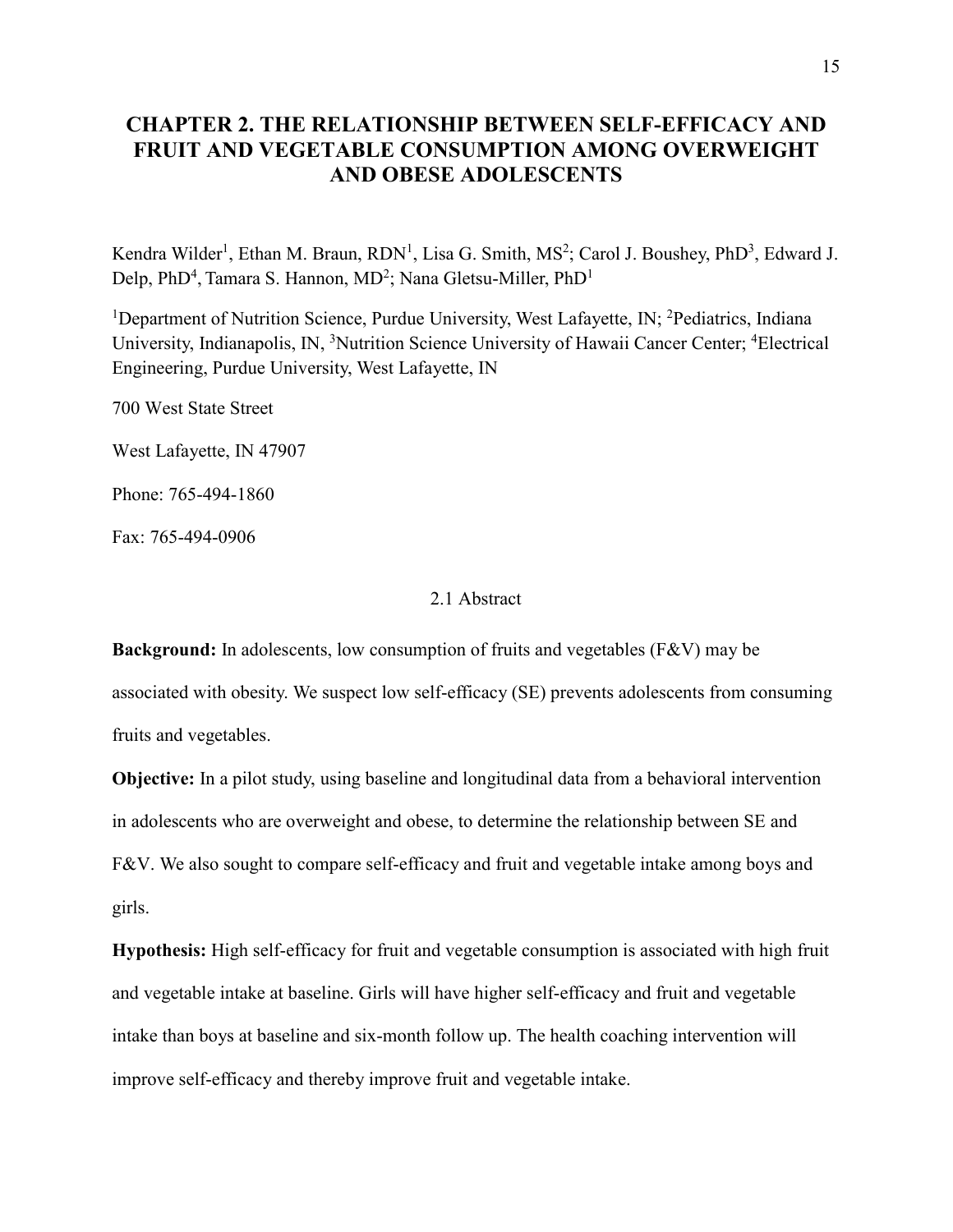**Research Design and Methods**: Participants included a free-living population of overweight and obese ( $>85<sup>th</sup>$  percentile) adolescents between the ages of 10-21 years old. Diet was assessed using the Technology Assisted Dietary Assessment system, whereby participants used the mobile food record to capture before and after images of their eating occasions over 4 days. Dietary intake was analyzed using the Nutrient Data System for Research software (Nutrition Coordinating Center, University of Minnesota, Minneapolis, MN). Self-efficacy towards intake of F&V was assessed on a scale of 1 (low) to 10 (high) through the Diet and Exercise Behavioral Strategies questionnaire. Cross-sectional data included participants who were analyzed at the screening clinic visit. Longitudinal data included those who were assessed at the screening visit, qualified and completed the six-month intervention. The association between SE and fruit and vegetable consumption was determined by using Spearman correlations. Data are expressed as means ± standard error. T-tests were used to determine between and within group comparisons. **Results**: Participants included in baseline analysis (N=30) were 63% female, 70% white, 20% African-American, 10% biracial, and 10% of this group were Latino. The average age of participants was  $14.7 \pm 0.4$  years old. Average dietary intake of fruits during the four-day baseline period (servings/day) for boys and girls was  $1.3 \pm 0.3$  and  $1.0 \pm 0.2$ , respectively (P=0.43). Average dietary vegetable intake (servings/day) at baseline for girls and boys was  $2.2 \pm$ 0.2 and  $2.5 \pm 0.5$ , respectively (P=0.41). Reported SE at baseline for girls and boys was  $6.1 \pm 0.7$ and  $7.2 \pm 0.9$ , respectively (P=0.35). No correlation between SE and fruit intake (P=0.19) and SE and vegetable intake (P=0.54) was observed at baseline. Of the participants included in six- month analysis (N=6), 67% were male, 83% were White, 17% were African American; and none were Latino. The participants were  $16.5 \pm 0.8$  years. Dietary fruit intake (servings/day) at baseline and six-month follow up for the total population was  $0.9 \pm 0.3$  and  $1.4 \pm 0.5$ ,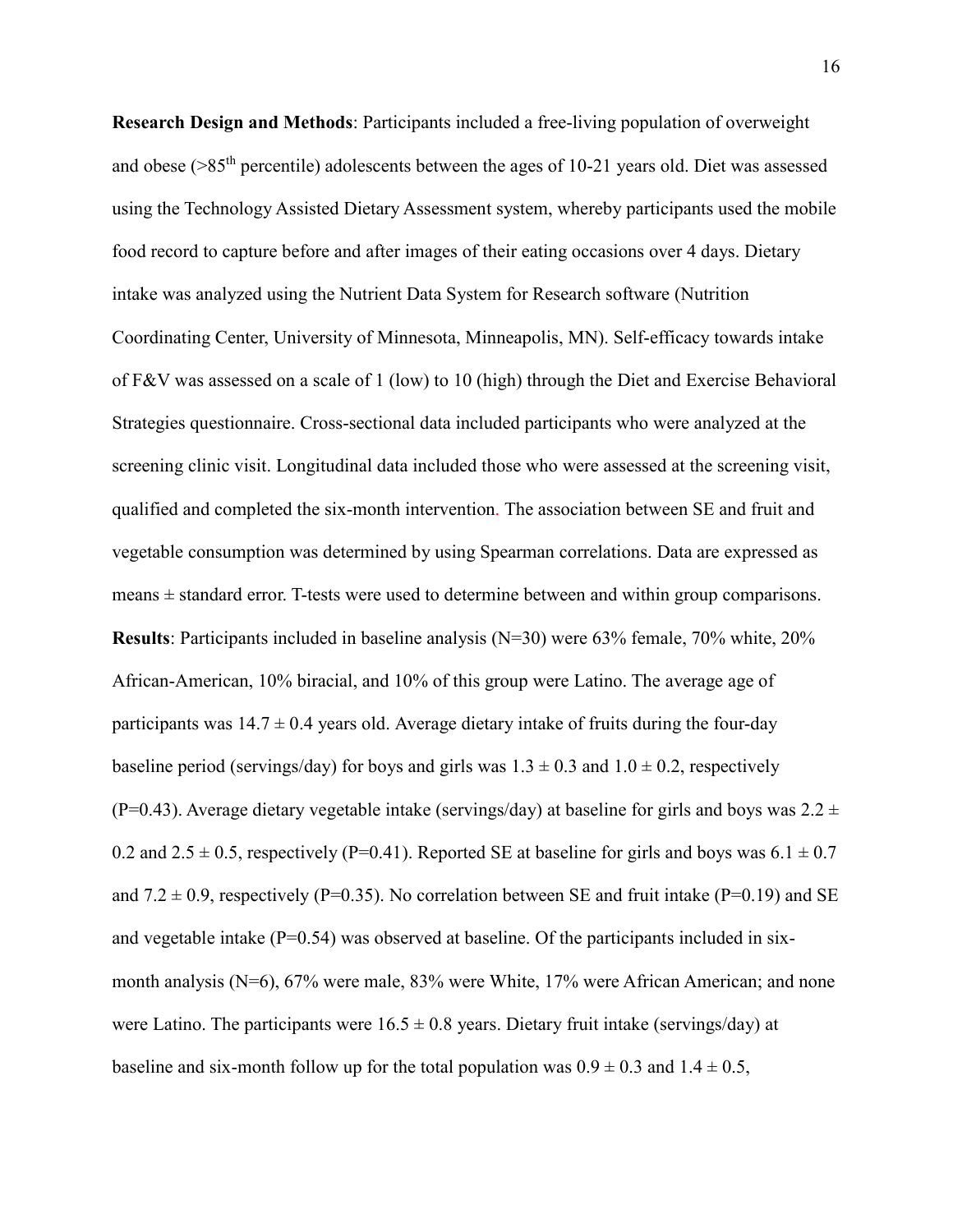respectively (P=0.09). Dietary vegetable intake at baseline and six-month follow up for the total population was  $1.8 \pm 0.3$  and  $1.9 \pm 0.5$ , respectively (P=0.72). Reported SE at baseline and sixmonth follow-up for the total population was  $7.5 \pm 1.3$  and  $6.5 \pm 0.8$ , respectively (P=0.42). Measures of obesity did not change during the six-month intervention. There was no correlation found between SE and fruit intake ( $P=0.19$ ) and SE and vegetable intake ( $P=0.47$ ) at six-month follow up.

 **Conclusions:** We were underpowered and therefore not able to determine if self-efficacy was associated with fruit and vegetable consumption in this pilot study of adolescents. Limitations of this study include the cross-sectional study design and small sample size.

#### 2.2 Introduction

 Adolescents have the poorest diet quality of any age group with a diet that is characterized by a low intake of fruits and vegetables (F&V) [32, 33]. Adolescence is a time of physical change with the onset of puberty, and a healthy diet can facilitate growth and development [70]. A diet that is high in F&V can also prevent the onset of diseases. Dietary habits that form during adolescence often persist into adulthood [40, 41], therefore this is a critical period for dietary intervention. Self-efficacy (SE), or a person's belief in their ability to perform a given behavior, has been recognized as a possible determinant of behavior change [71]. However, studies that have assessed the relationship between SE and its effects on F&V consumption have yielded mixed results [79-84, 108-110]. Previous studies that assessed the relationship between SE and F&V consumption often used food frequency questionnaires (FFQs) to assess F&V intake [82, 111]. The use of FFQs limits the variety of F&V that can be reported; thus alternative dietary methods could lead to more accurate measures [112]. The Technology Assisted Dietary Assessment (TADA) app allows participants to take before and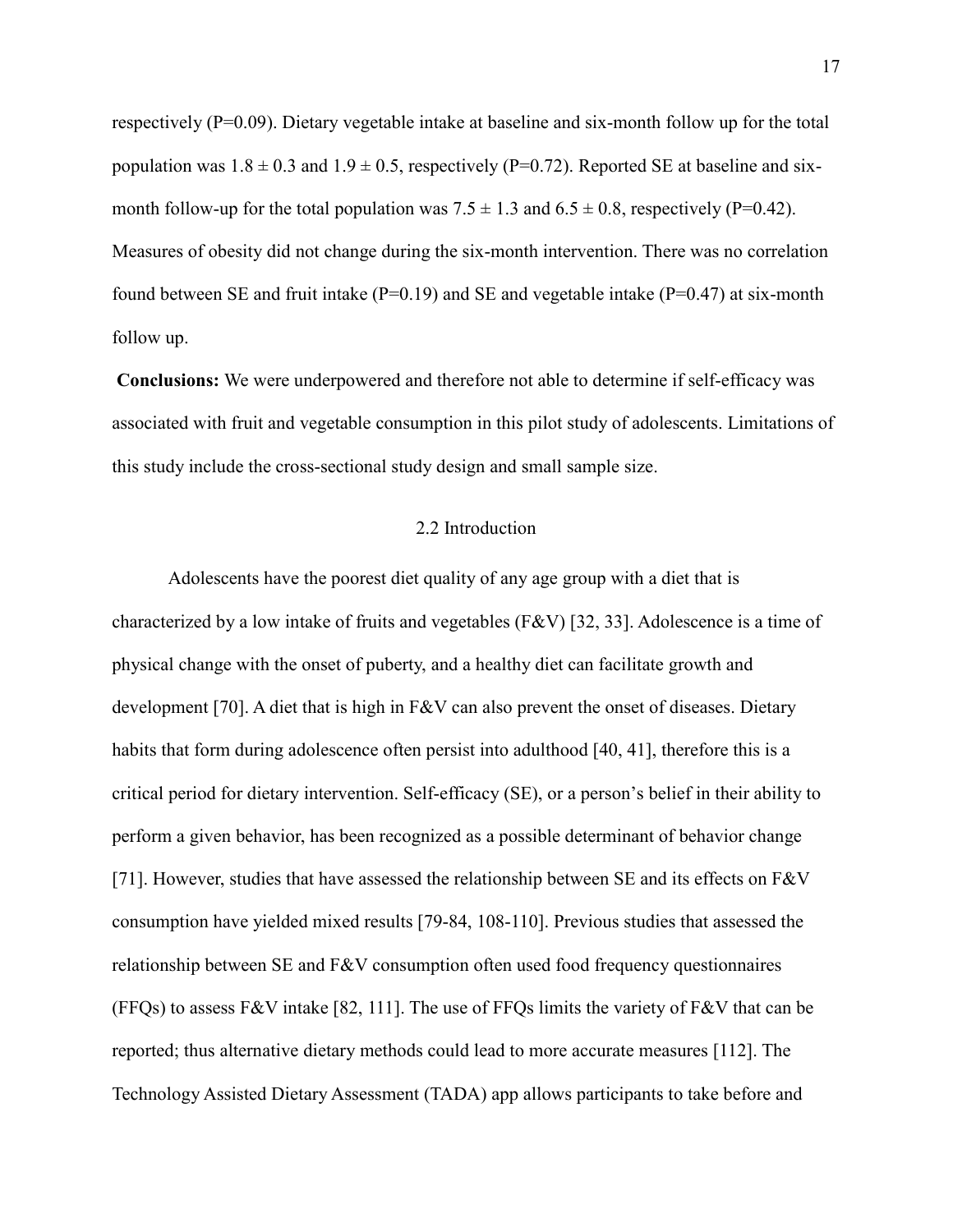after pictures of their meals for four days. The TADA app is an innovative method because it allows participants to actively take pictures of their food to track their dietary intake, rather than trying to recall previous eating occasions on a standard questionnaire. Also, taking pictures using the TADA app is more objective than other methods of dietary assessment such as dietary recalls. Our intervention targeted prediabetic adolescents for an intervention that uses health coaching to facilitate the adoption of healthy dietary behaviors. Health coaching has shown to improve self- efficacy in adolescents with prediabetes [100, 101]. The overall aim of this pilot study was to determine the relationship between SE and F&V intake in a free-living population of adolescents. In addition, we sought to determine if the relationship among  $F&V$  and  $SE$  is modified by gender as previous studies have shown a possibility of this relationship [113]. Our hypothesis was that SE is correlated with F&V consumption at baseline and that girls would have higher SE and F&V compared with boys. Our secondary aim was to determine longitudinal associations between SE and F&V consumption and the effect of health coaching on self- efficacy towards fruit and vegetable intake. Our hypothesis was that SE is correlated with F&V consumption after the intervention and that health coaching improves self-efficacy towards fruit and vegetable consumption.

#### 2.3 Participants

 The study included baseline and longitudinal data from an intervention that uses health coaching to help overweight and obese adolescents with prediabetes adopt healthy dietary behaviors [114]. The first consultation with the health coach for all participants took place at the screening clinic visit. Participants from the West Lafayette, IN, Lafayette, IN and Indianapolis, IN areas were recruited through physician referrals. We also used a search of electronic medical records in the Indiana University Health system, using criteria of age and physician reported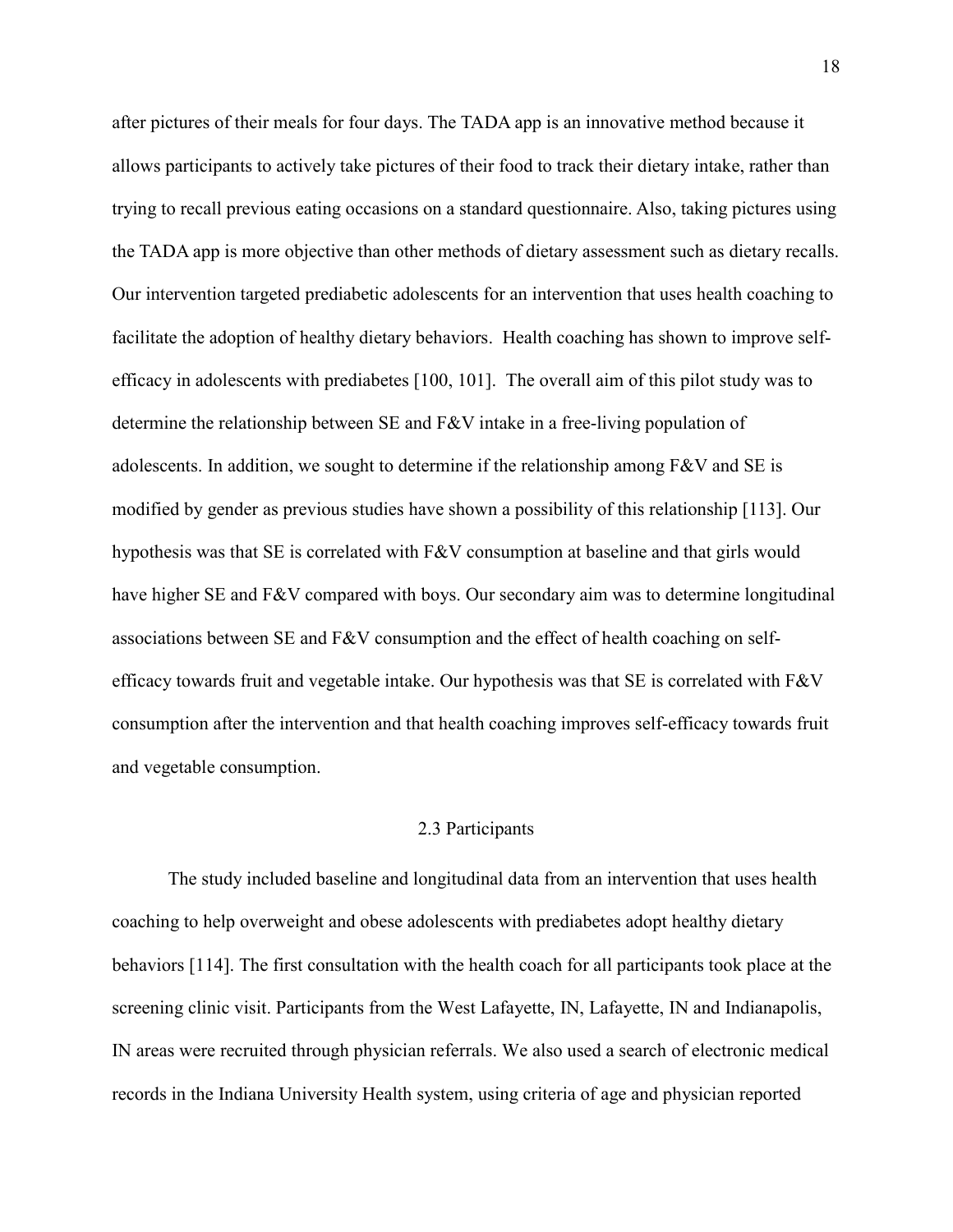body mass index, or weight to height ratio, to identify and recruit individuals. Inclusion criteria included those between ages 10-21 years with a BMI  $\geq 85^{th}$  percentile for age and sex or  $\geq 95^{th}$  percentile for age and sex according to the Centers for Disease Control and Prevention [115]. Exclusion criteria include self-reported use of medications for glucose metabolism, pregnancy, and syndromic obesity. This study is approved by the Purdue University and Indiana University Institutional Review Boards (IRB Study #: 1403986016).

#### 2.4. Demographics Measures

 All participant characteristics including age, sex, and race/ethnicity were self-reported at the screening clinic visit at the Clinical Research Center in the Indiana University Health University Hospital in Indianapolis, IN. Participants younger than 18 years old were required to have their parent or legal guardians present at the clinic visit due to their status as a minor. Written assent and consent was obtained from all participants before any study activities occurred. occurred.<br>2.4.1 Anthropometric Assessment

 Anthropometric measures were taken during clinic visits at the Indianapolis University Clinical Research Center in Indianapolis, IN. Height was measured to the nearest 0.1 cm using a stadiometer (Seca Model, Hamburg, Germany) and weight was measured using an electronic scale (Scale Tronix Model, White Plains, NY). BMI percentiles and Z scores were calculated using age- and sex-specific values from the Centers for Disease Control and Prevention growth charts [115].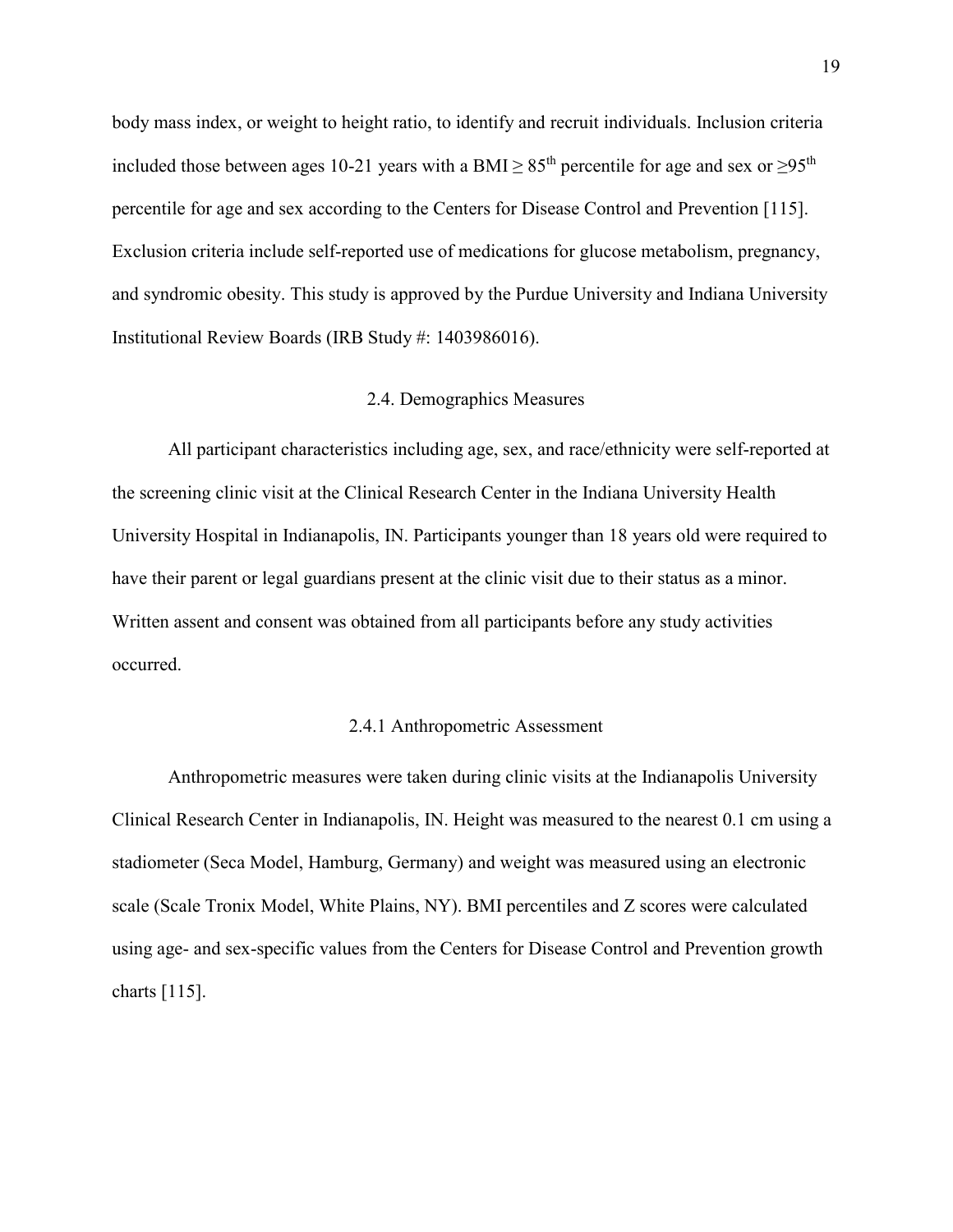#### 2.4.2 Fruit and Vegetable Assessment

 Fruit and vegetable servings were assessed using the Technology Assisted Dietary Assessment (TADA) system, whereby participants used the mobile food record to capture before and after images of their eating occasions over four days. The TADA app was developed at Purdue University and its acceptance among adolescents was validated at a residential summer camp on Purdue University's campus [99, 116]. Participants took pictures of their food, these pictures were sent to a secure database whereby a food record was created for each participant's four-day intake. Food in the images were identified and portion sizes were classified by a registered dietitian. Fruit and vegetable intakes were analyzed using the Nutrient Data System for Research (NDSR) software (Nutrition Coordinating Center, University of Minnesota, Minneapolis, MN). We used NDSR to create an output of average energy intake per day, macronutrient and micronutrient composition, and food groups for each of the four days of recorded dietary intake. NDSR categorized fruits into the following categories: citrus juice, fruit juice excluding citrus juice, citrus fruit, fruit excluding citrus fruit, avocado and similar, fried fruits, and fruit-based savory snacks. NDSR categorized vegetables into the following categories: dark-green vegetables, deep-yellow vegetables, tomato, white potatoes, fried potatoes, other starchy vegetables, legumes (cooked dried beans), other vegetables, fried vegetables, vegetable juice, and vegetable-based savory snacks. If participants took pictures of mixed dishes, at the screening clinic visit they were asked to clarify each food that was in the dish. If participants did not take pictures of all meals, a 24-hour recall was conducted by the dietitian at the screening clinic visit. Fruit and vegetable intake for participants was compared with recommended F&V intake for adolescents in the Dietary Guidelines for Americans [32].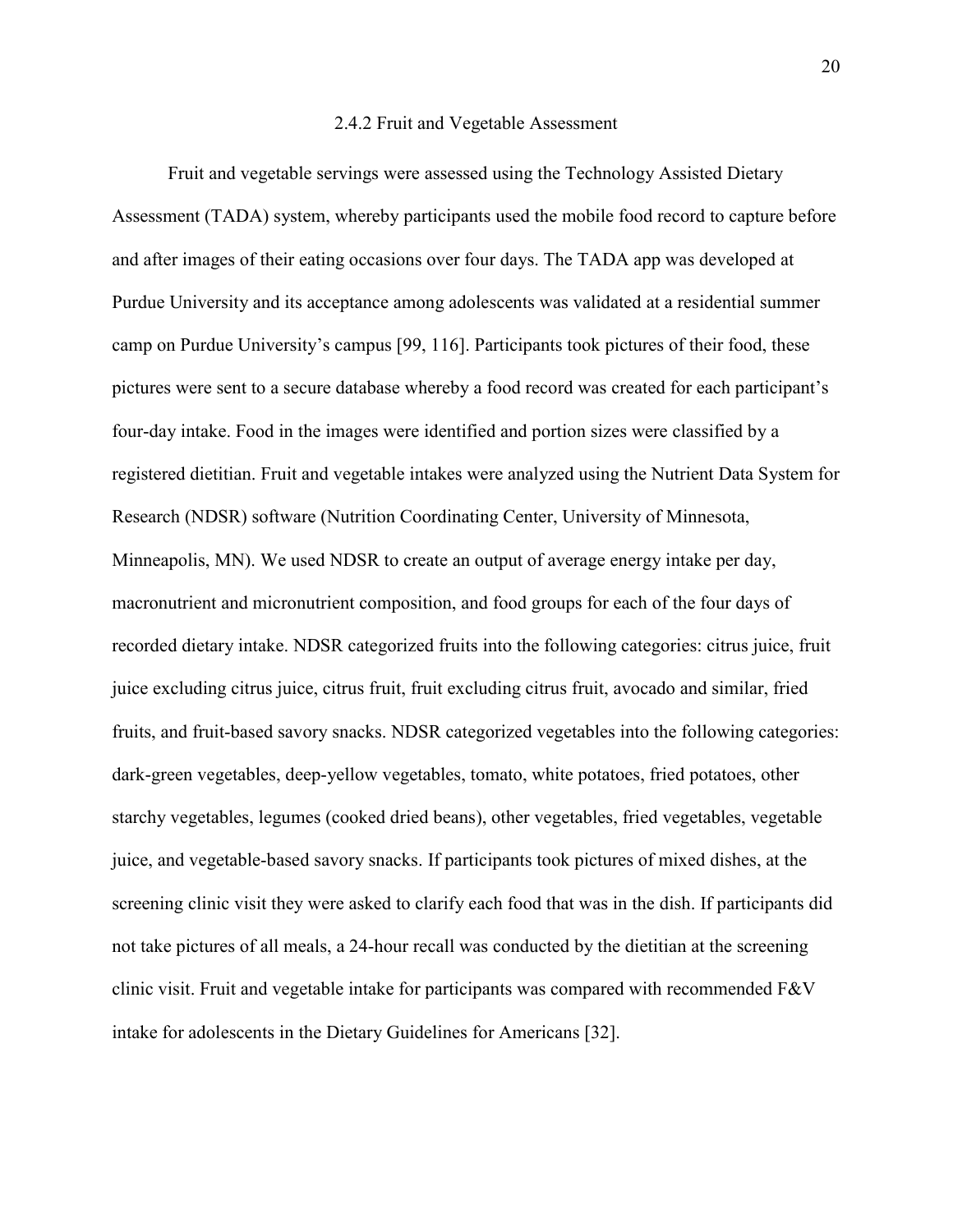#### 2.4.3 Self-Efficacy Assessment

 Self-efficacy towards intake of F&V was assessed on a Likert scale of 1 (low) to 10 (high) through the Diet and Exercise Behavioral Strategies questionnaire. This questionnaire was adapted from the Self-efficacy for Diabetes Self-Management scale [117]. The questionnaire asked participants, "On a scale of 1 (not at all) to 10 (completely sure), please rate how sure are you that you can eat at least 5 servings of fruits and vegetables per day?" The Self-efficacy for Diabetes Self-Management scale was developed to evaluate adolescents' SE towards managing type 1 diabetes [118]. The Self-efficacy for Diabetes Self-Management scale allowed adolescents to rank on a scale from 1(low) to 10 (high) their self-efficacy for managing their type 1 diabetes.

#### 2.4.4 Underreporting

 In order to determine if participants were underreporting, their reported energy intake was compared with their energy requirements using predictive equations. We used the standard deviation for the calculated energy expenditure for this calculation. Energy requirements were calculated using equations for overweight children and adolescents in a weight maintenance condition [119].

#### 2.4.5 Health Coaching Intervention

 visit. The consultation visit lasted 20-45 minutes with the child and legal guardian present. Participants who were randomized to the standard of care group had one consultation with the dietitian at the screening visit and did not interact with the dietitian again until the six month follow up clinic visit. The dietitian's notes from consultations at the screening visit were stored in REDCap (Research Electronic Data Capture, Vanderbilt University, Nashville, TN), an All participants received a consultation with the dietitian at the screening clinic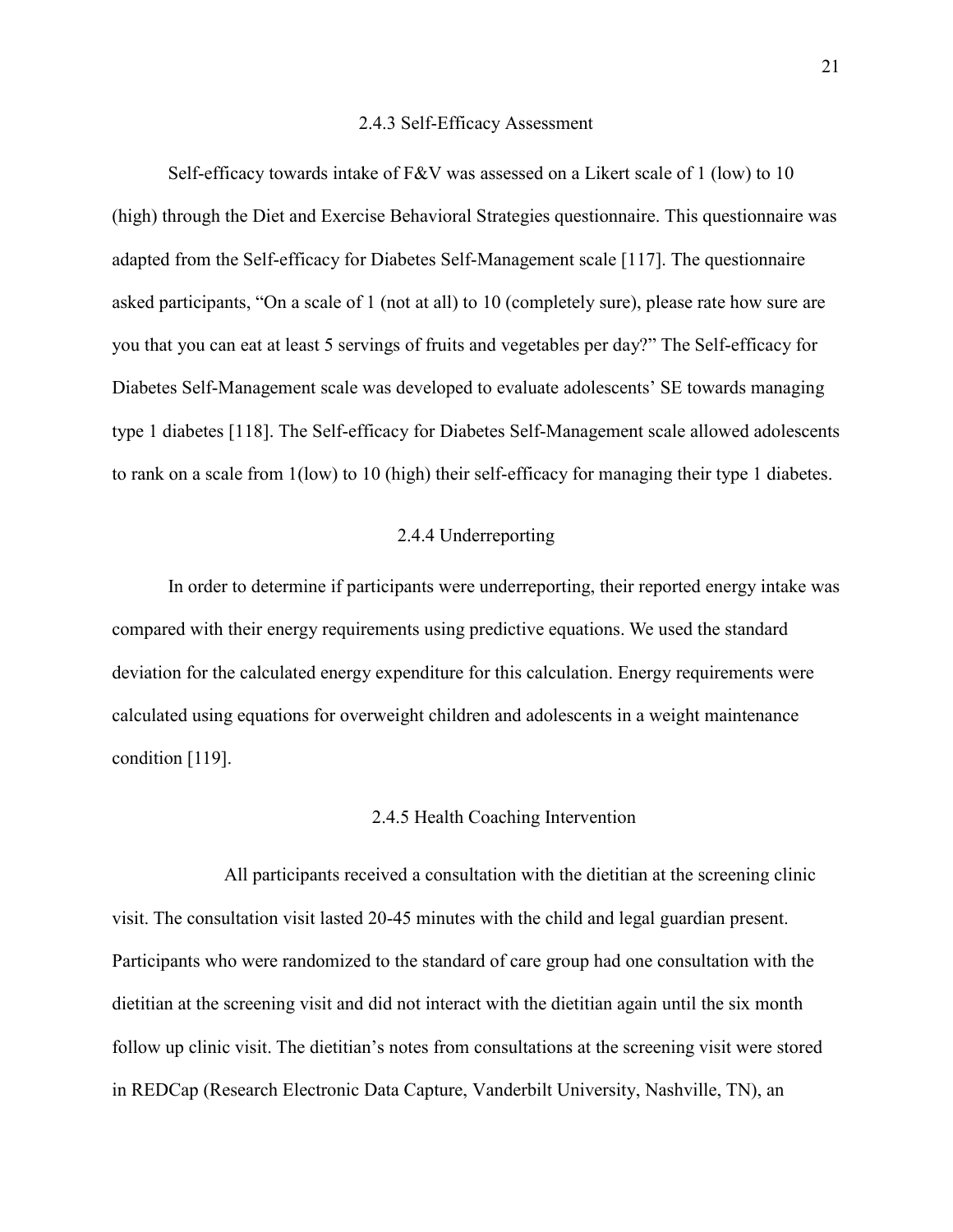internet-based database platform. REDCap is an instrument used for the collection and management of data for research studies. Participants randomized to the health coaching group set up either weekly or biweekly phone calls with the dietitian. Calls included the participants and at least one legal guardian, however, if needed, the dietitian talked with participants and their legal guardian separately. In order to determine adherence to the health coaching intervention, the dietitian kept health coaching notes in REDCap for each session they had with the participant. The health coaching notes included if they were able to reach the participant, and the frequency and duration of the calls. The notes also included all topics discussed in each call such as current eating habits, participants' goals and their progress towards their goals.

#### 2.4.6 Power calculation

 Statistical power was calculated using the GPower 3.1 software (Franz Faul, Universitat Kiel, Kiel, Germany). The correlation coefficient (R=0.3) from a previous study that found a significant correlation between SE and F&V intake was used to calculate power for our study [108]. To have statistical power of 80%, 84 participants would need to provide complete dietary and SE data at baseline.

#### 2.4.7 Data Analysis

 Data from this study were collected and stored using REDCap. Statistical analyses were performed using IBM SPSS Statistics 24 (IBM Corp. Armonk, NY: IBM Corp.). Normality of distribution was assessed using the Shapiro-Wilk test. Spearman correlations were performed throughout since self-efficacy data were not normally distributed. Spearman correlations were performed in order to determine correlations between F&V and SE at baseline and six-month follow-up. Paired samples t-tests were performed on six-month data (n=6) in order to determine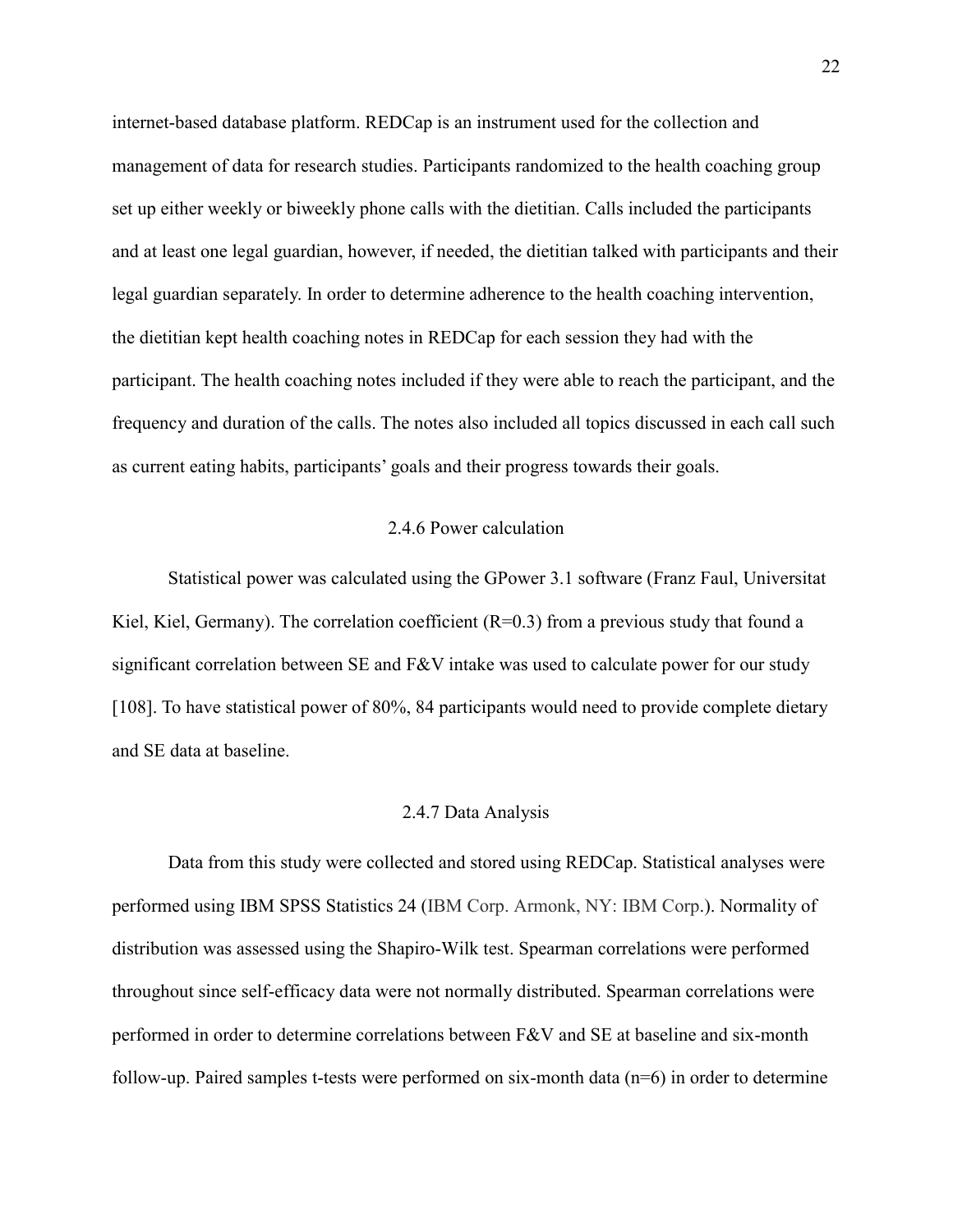[changes in SE and F&V intake from baseline to six-month follow up. A P value of less than 0.05](https://changesinSEandF&Vintakefrombaselinetosix-monthfollowup.APvalueoflessthan0.05)  was deemed as statistically significant. A chi-square analysis was performed to determine differences between participants who dropped out and participants who completed the screening clinic visit. All data are reported as means  $\pm$  standard error of the means unless otherwise indicated. In order to determine if participants were underreporting, their reported energy intake was compared with their energy requirements which were calculated using equations for overweight children and adolescents in a weight maintenance condition [119].

#### 2.4.8 Participant Exclusion for Cross-sectional and Longitudinal Data Analysis

 For the cross-sectional data analysis, twenty participants were excluded. Eight participants were excluded because they dropped out of the study before the baseline clinic visit. Four participants were excluded due to malfunctions with the TADA app and inability to capture dietary information. One participant's dietary information was excluded because it was suspected that the participant was struggling with an eating disorder. One participant was excluded because they did not take any pictures of their food. Six participants were excluded because of incomplete food records. We defined incomplete food records as participants taking two pictures or less each day of their meals, especially if the pictures represented very small meals. Therefore, for statistical analyses for cross-sectional data, only data from 30 participants were used (**Figure**   $(2.1)$ . **2.1**). At the screening clinic visit, 12 participants were determined prediabetic and were

 enrolled in the six-month intervention; six participants were randomized to the health coaching group and seven participants were randomized to the standard of care group. From the health coaching group, two participants were lost to follow up, one participant did not provide six-month self-efficacy data, and one participant withdrew from the study. From the standard of care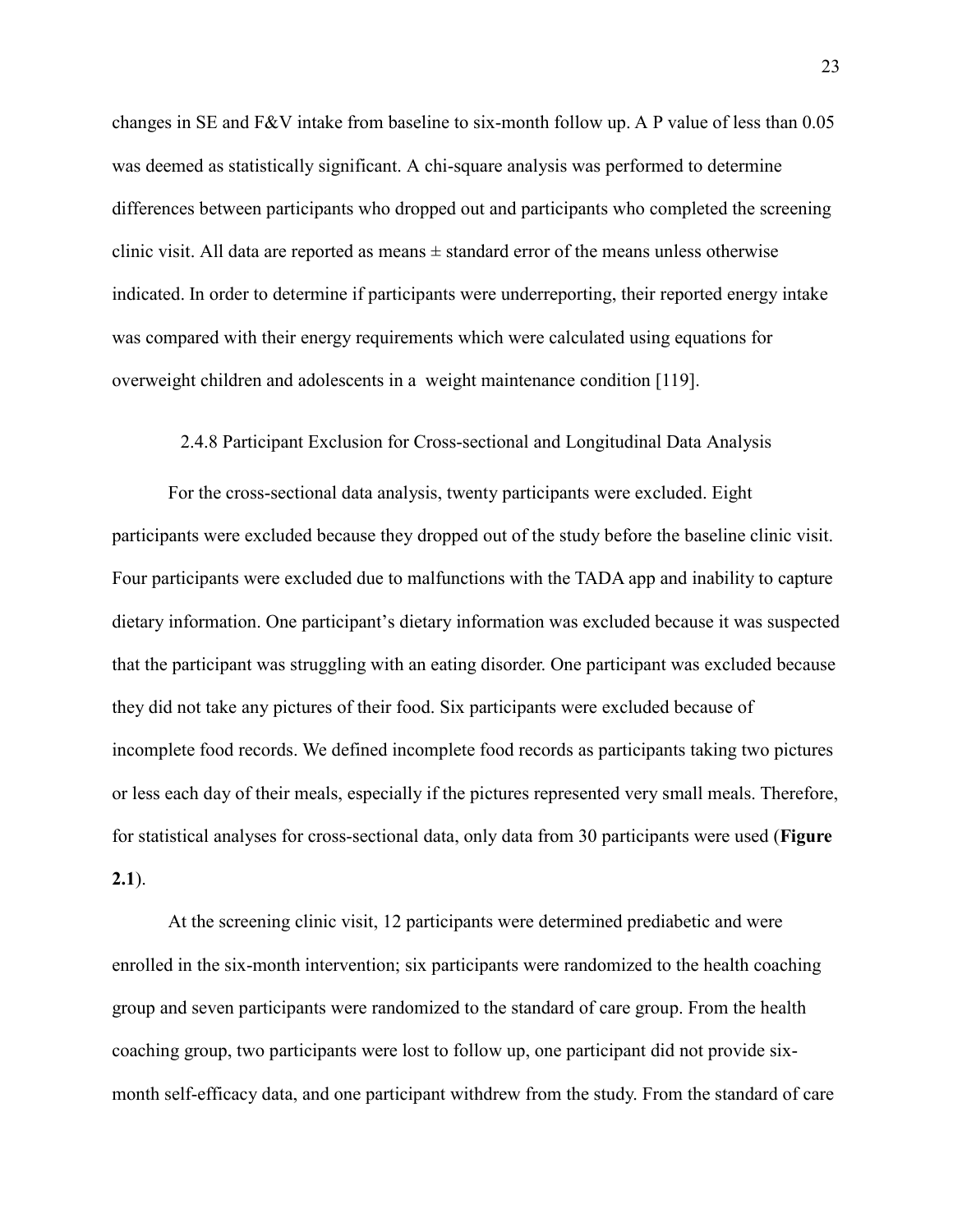group, one participant was lost to follow up and two participants' clinic visits fell after the data collection time period for the longitudinal analysis. Thus, for longitudinal analyses, data from two participants in the health coaching group and four from the standard of care group were included. Due to the small sample size, data from participants were not separated based on intervention group and data from six participants were included **(Figure 2.1)**.

#### 2.5 Results

#### 2.5.1 Participant Characteristics

 For cross-sectional analysis, data from 30 participants were used. Our goal was to have complete diet and self-efficacy data for 84 participants in order to have statistical power of 80%. Therefore, since we only included 30 participants in this analysis, we had statistical power of 49% and were underpowered. For the 30 participants included in statistical analyses, the participants were  $15.4 \pm 0.4$  years old at baseline. Of these participants, 63% were female, 70% were white, 20% were African-American, and 10% were biracial, and 10% of this group were Latino. The average BMI Z-score was  $2.3 \pm 0.1$  and the average waist circumference was 107.8 ± 2.7 cm. Participant dietary intake and SE at baseline are shown in **Table 2.2**. Girls and boys reported eating  $1834 \pm 87$  and  $1918 \pm 160$  kcal per day, respectively (P=0.62). Dietary fruit intake (servings/day) at baseline for girls and boys was  $1.3 \pm 0.3$  and  $1.0 \pm 0.2$ , respectively (P=0.43). Dietary vegetable intake (servings/day) at baseline for girls and boys was  $2.2 \pm 0.2$  and  $2.5 \pm 0.5$ , respectively (P=0.41). Reported SE at baseline for girls and boys was  $6.1 \pm 0.7$  and 7.2  $\pm$  0.9, respectively (P=0.35). Therefore, SE and F&V among girls and boys were not significantly different.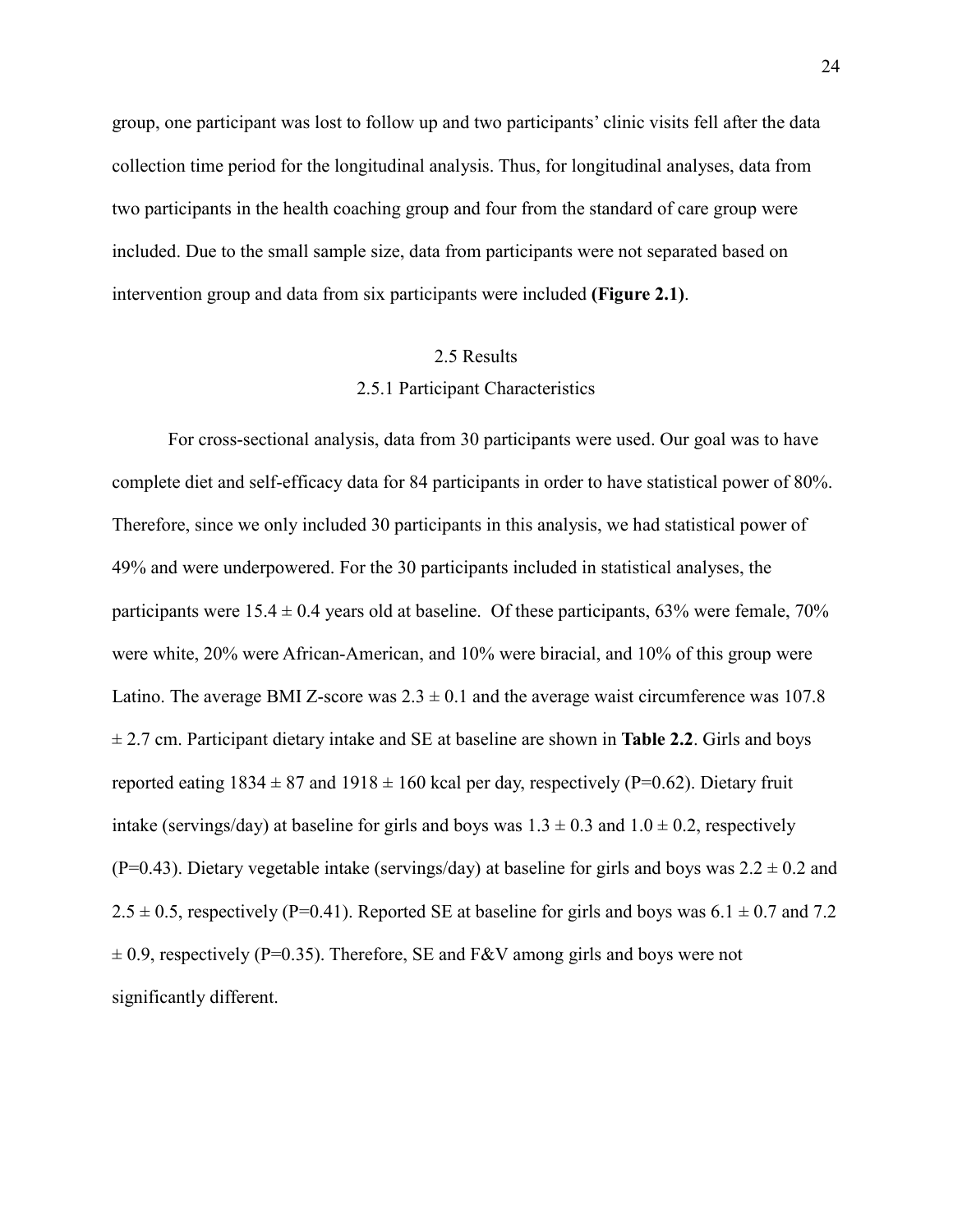2.5.2 Changes in Fruit and Vegetable Consumption and Self-Efficacy During the Intervention

 We determined changes in F&V consumption and SE during the intervention (**Table 2.3**). Following the exclusion process (**Figure 2.1**), six participants were included in the longitudinal analysis; two were in the health coaching group and four were in the dietary consult control group. Due to the small sample size we did not determine whether the changes in SE or F&V consumption were different between groups. For this total population, 83% were White, 17% were African American; and none were Latino. The participants were  $16.5 \pm 0.76$  years and 67% of the population was male. In this small sample, we did not observe any changes from baseline in dietary intake of F&V or in SE after the intervention. Dietary fruit intake (servings/day) at baseline and six-month follow up for the total population was  $0.9 \pm 0.3$  and  $1.4 \pm 0.5$ , respectively (P=0.09). Dietary vegetable intake at baseline and six-month follow up for the total population was  $1.8 \pm 0.3$  and  $1.9 \pm 0.5$ , respectively (P=0.72). Reported SE at baseline and sixmonth follow-up for the total population was  $7.5 \pm 1.3$  and  $6.5 \pm 0.8$ , respectively (P=0.42). In addition, measures of obesity did not change during the six-month intervention (**Table 2.4**).

#### 2.5.3 Associations Between Self-Efficacy and Intake of Fruits and Vegetables

 To assess the association between baseline SE and F&V consumption, a Spearman correlation was performed on the cross-sectional data that included 30 participants (**Table 2.3**). There was no significant correlation found between baseline  $SE$  and fruit consumption,  $R=$  0.248, P= 0.186. There was no significant correlation found between baseline SE and vegetable consumption, R=0.116, P=0.542.

 To assess the relationship between SE and F&V consumption after the intervention, a Spearman correlation was performed using six-month follow up values (**Table 2.5**). There was no significant correlation found between six-month values for SE and fruit consumption,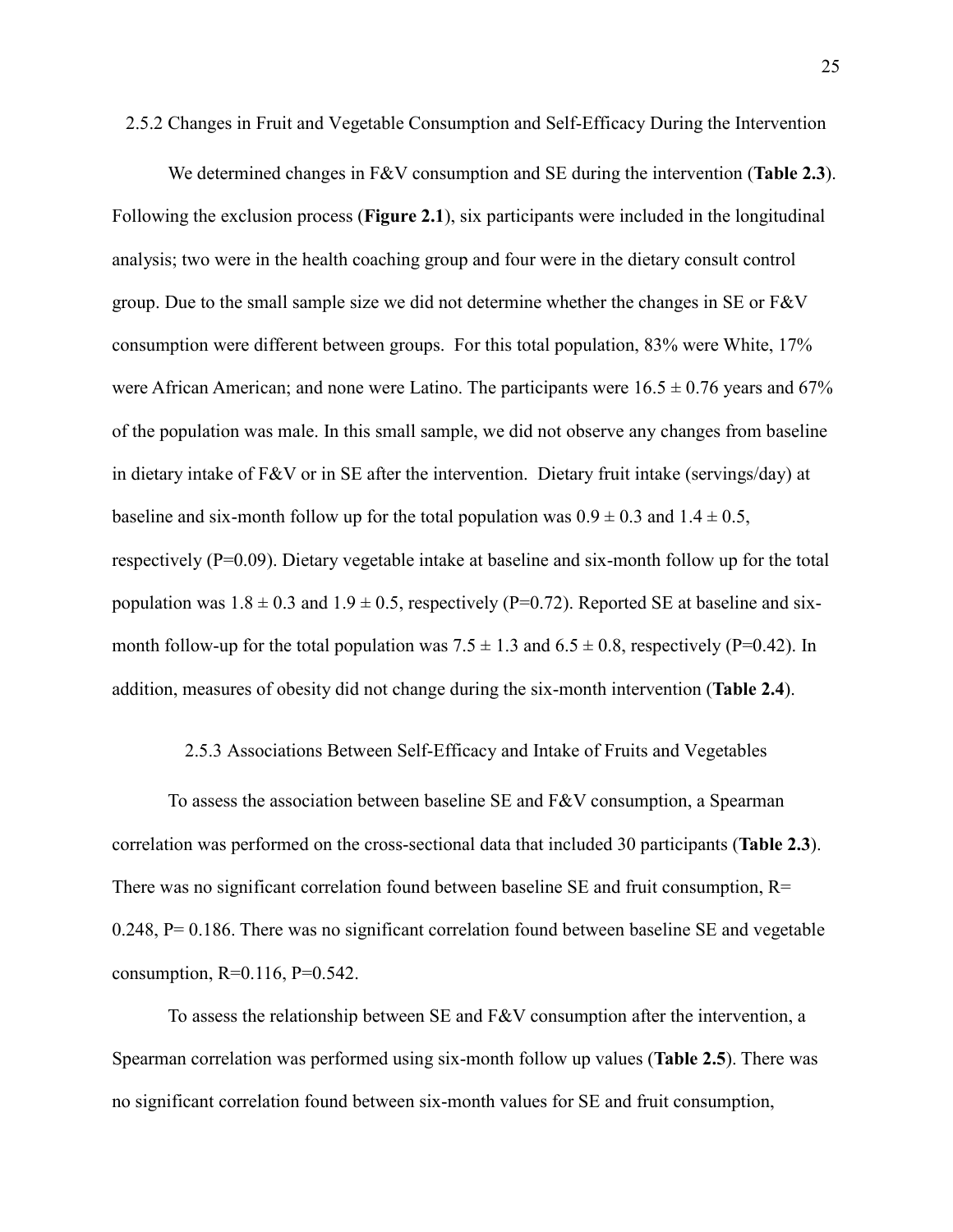R=0.617, P= 0.192. Also, there was no significant correlation found between six-month follow up SE and vegetable consumption  $R = -0.370$ ,  $P = 0.470$ . In order to determine the correlation between the change in screening and six-month follow up SE and F&V consumption, a Spearman correlation was performed (**Table 2.5**). Change values used for this spearman correlation included the cross-sectional data subtracted from the six-month data. There was a significant correlation found between change in fruit intake and change in SE, R=0.841, P=0.036. There was no significant correlation found between change in vegetable intake and change in SE, R= -0.087, P=0.870.

#### 2.5.4 Underreporting

2.5.4 Underreporting<br>Reported intake for girls and boys was  $1834 \pm 87$  and  $1918 \pm 160$  kcal/day, respectively (**Table 2.6**). Of the 30 participants included in the cross-sectional analysis, we found that 18 were underreporting. We calculated that these eighteen participants were underreporting by 14%.

#### 2.5.5 Chi Square Analysis

 A chi-square test was performed and the gender between participants who remained and those who dropped out of the study were not different (P=0.46) (**Table 2.1**). However, race was significant in terms of participants who dropped out as majority of the participants who dropped [out were African American \(P=0.03\)](https://outwereAfricanAmerican(P=0.03).

#### 2.6 Discussion

 The purpose of this study was to determine relationships between SE and F&V consumption among adolescents that were participating in a behavioral lifestyle intervention. Our participants did not meet the recommendations for fruit intake but did meet the recommendations for vegetable intake. Also, SE and fruit and vegetable intake did not change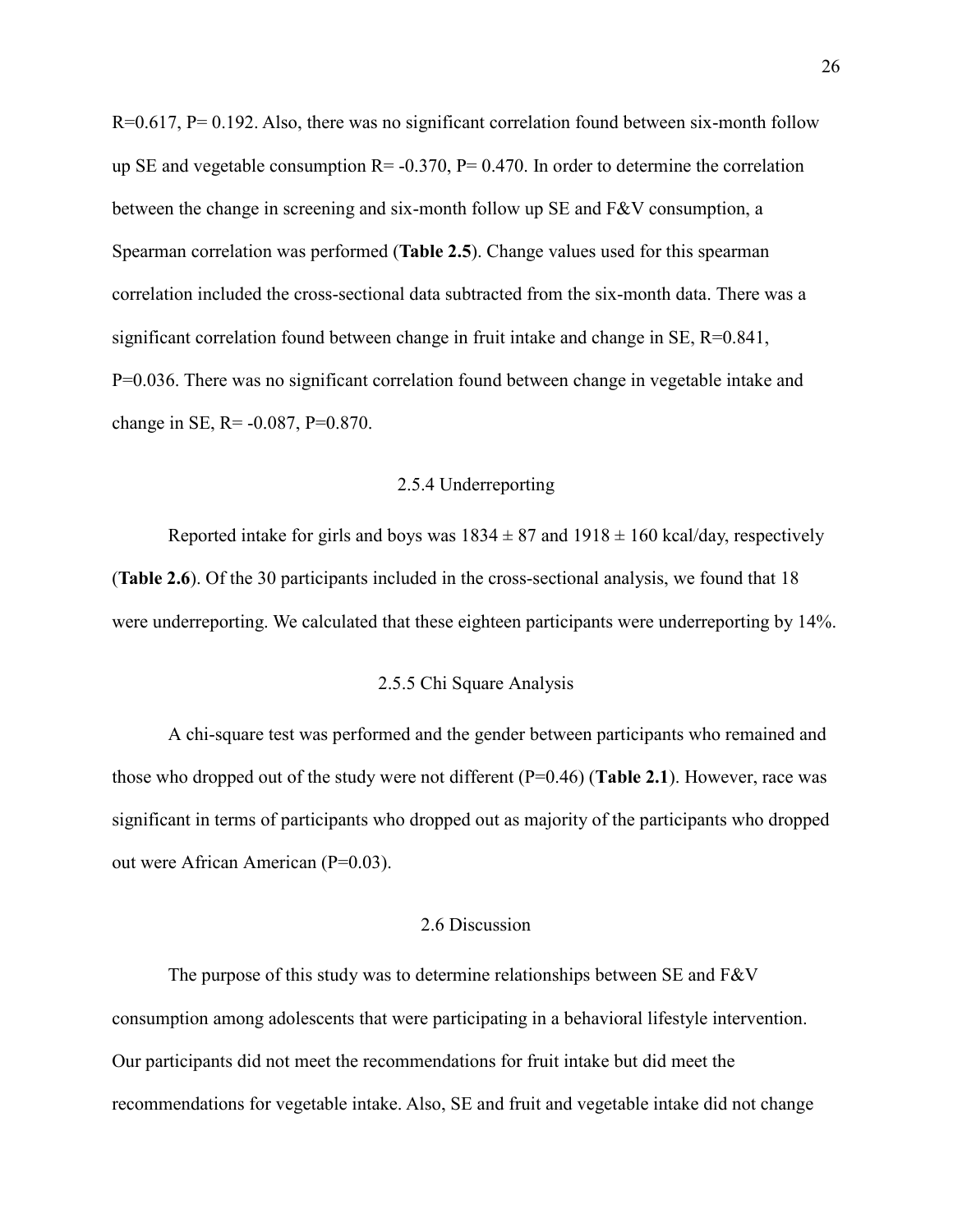during the six-month period. We were underpowered and were therefore not able to determine if SE was correlated with fruit and vegetable intake at baseline or six-month follow up. Recruitment was difficult for this study which explains our small sample size. At baseline, fruit and vegetable intake for girls and boys were similar. Further, reported energy intake among boys and girls at baseline were also similar. There was no significant difference found between SE for girls and boys at baseline.

 Our participants were very obese yet boys reported consuming fewer calories than their sedentary energy expenditure. According to our analysis on underreporting, girls and boys in our sample size were underreporting which may impact the accuracy of the fruit and vegetable intake data. Although there are not many studies that have identified foods that are commonly underreported in children and adolescents, adults typically underreport sweetened foods and drinks [120, 121]. A study analyzing NHANES data found that overweight and obese boys and girls reported consuming fewer calories than their healthy weight counterparts [122]. These findings are in contrast with the expectation that overweight and obese adolescents consume more energy than their healthy-weight peers. This may be due to a predisposition of individuals who are obese to underreport their dietary intake [123-125].

 We did not find changes in SE and vegetable intake between baseline and six-months. One reason for not finding any differences could be our low number of participants for which we collected longitudinal data. With a larger sample size, we may be able to find differences in these values. Although we did not meet our sample size goals, mailing postcards was an effective method for recruitment as 12 of the 30 participants included in the cross-sectional analysis were recruited using this method. Most participants who responded to the postcards showed a desire to change their lifestyle behavior. Thus, our sample size might reflect individuals who are ready to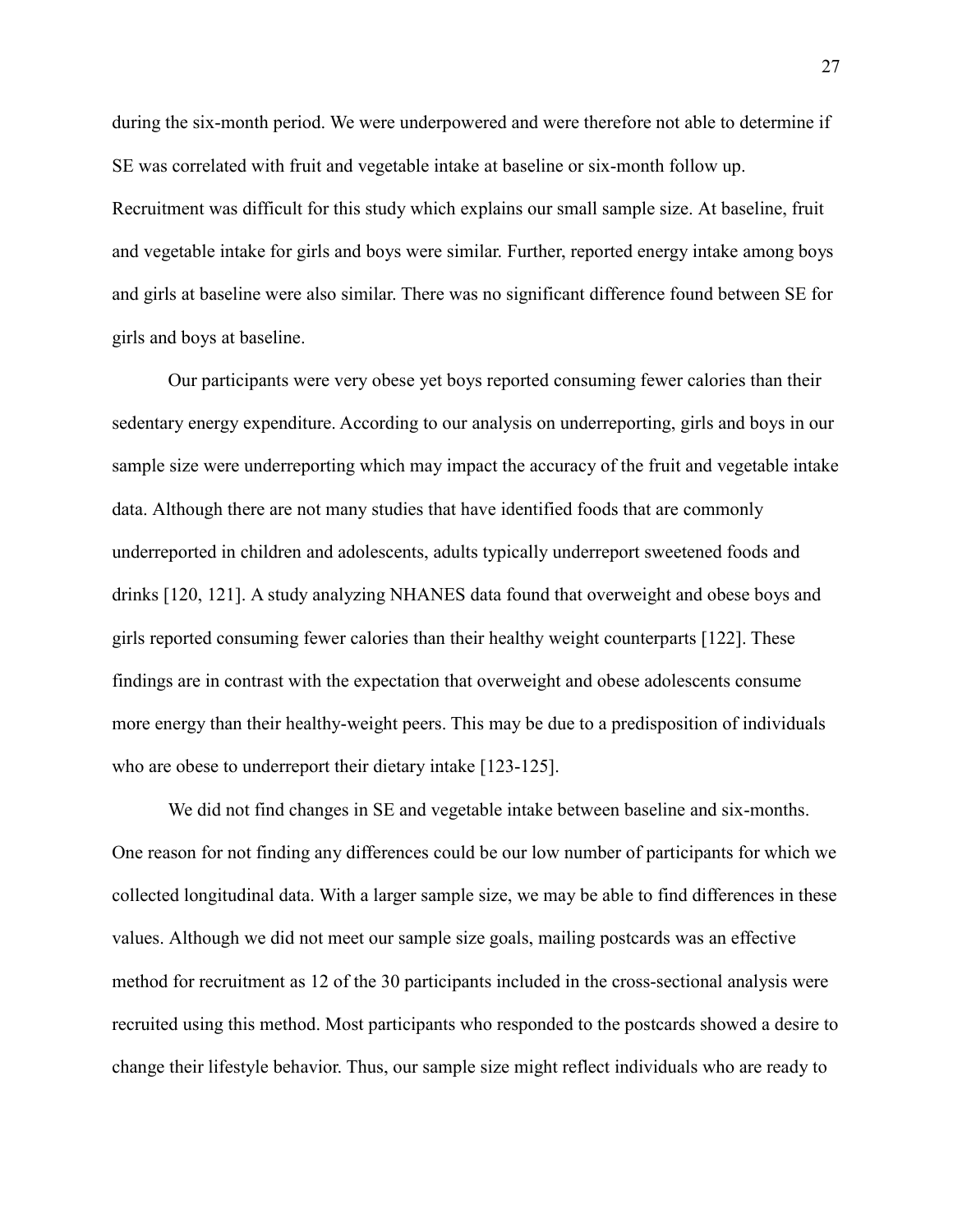change. Also, our chi-square analysis revealed that majority of the participants that dropped out of the study were African-American. Therefore, in the future we need to increase our efforts to improve attrition in this population.

had higher levels of perceived benefits of consuming F&V such as avoiding weight gain and being healthy [109, 126, 127]. We did not assess our participants' perceived benefits of fruit and vegetable consumption so this could play a role in participants' level of SE. We measured SE on a 10-point scale and found that SE for our sample size was on average 6 out of 10 for girls and 7 out of 10 for boys. Self-efficacy is usually measured on a five-point scale and previous studies have shown that adolescents usually rank their self-efficacy for F&V as a 3 on a 5-point scale [79, 81]. Therefore, girls in our sample size had average self-efficacy while boys had slightly higher than average self-efficacy. Results from previous studies found that adolescents who had higher SE towards F&V

 Another limitation of our study included only having one question to assess SE. Self- efficacy is usually measured by administering a questionnaire that has a Likert scale format with multiple questions assessing SE [82, 128]. By only having one question to assess SE, we could not accurately determine if our participants had higher SE towards fruit or vegetables because our SE questionnaire assessed their SE towards consuming F&V combined. Also, our SE questionnaire had a Likert scale format which used an ordinal scale, thus limiting the choices of the responses. For future studies, having multiple questions for SE and assessing SE as a continuous variable might provide a more accurate view of adolescents' SE. However, most studies use a Likert scale format so a new self-efficacy questionnaire with a continuous scale would need to be developed. Previous studies had several questions that assessed SE towards F&V [81, 110, 129]. By developing numerous questions that assess SE towards F&V separately,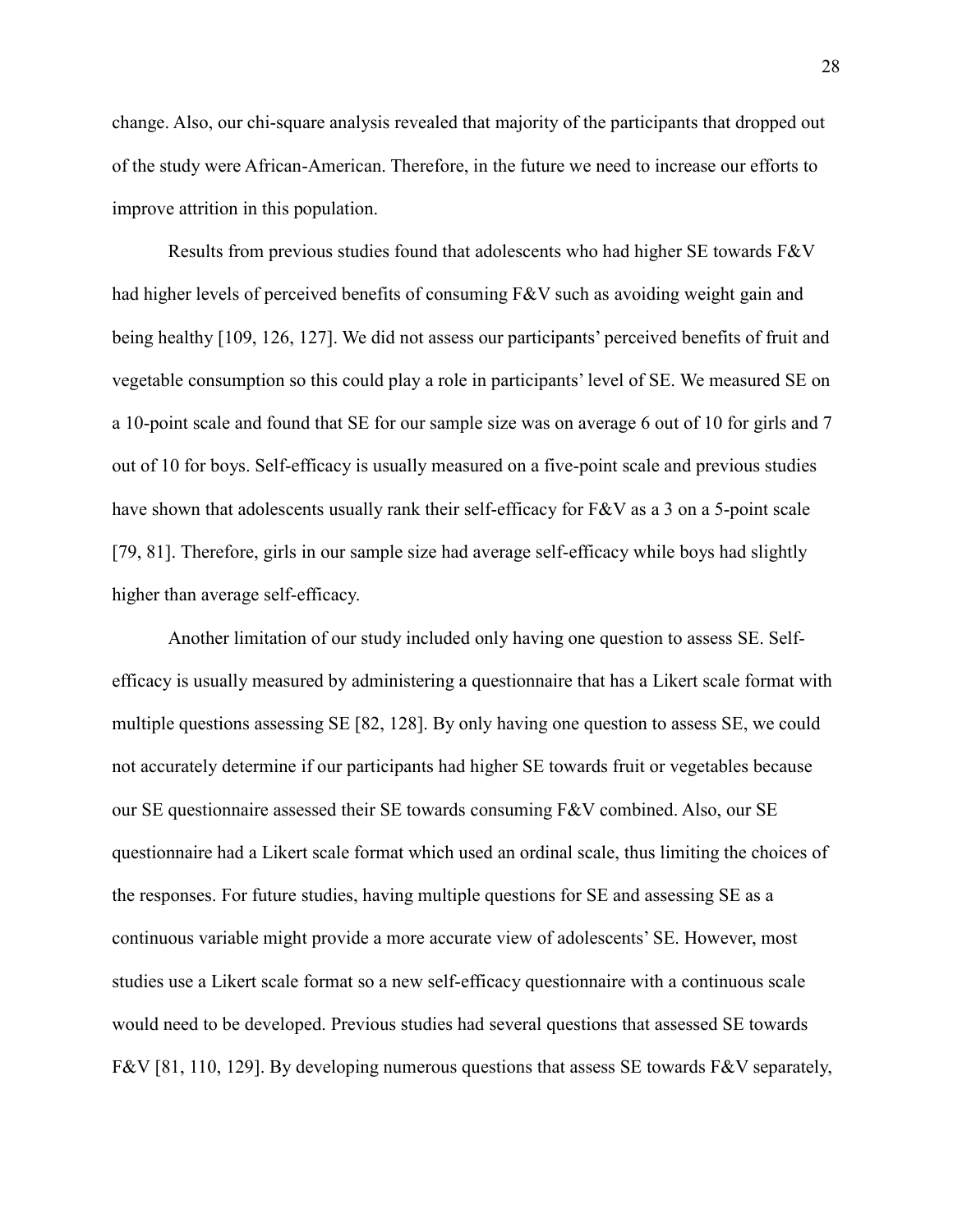we might have a more in-depth perspective on factors that influenced our participant's SE. A strength of our self-efficacy measurement was that self-efficacy was assessed at the baseline and six-month clinic visits. Self-efficacy assesses one's confidence in making a decision in the moment to perform a given behavior. Thus, it was optimal that we measured self-efficacy for fruit and vegetable intake at screening and at the six-month follow up in order to determine how self-efficacy would relate to fruit and vegetable consumption for those specific time points. Therefore, I would expect self-efficacy at baseline to affect baseline F&V consumption and selfefficacy at six-months to affect  $F&V$  consumption at six-month follow up.

 Another limitation of our study is that our primary aim was based on a correlation between self-efficacy and fruit and vegetable consumption at baseline. However, high self- efficacy could be a result of previous nutrition education. Therefore, we would not be able to discern if increased fruit and vegetable intake was a result of high self-efficacy or previous nutrition knowledge. We could have assessed previous nutrition education by asking participants if and how often they had attended a nutrition consultation, class, or event in the past six months. This way, we could have compared self-efficacy and fruit and vegetable consumption with participants who had received nutrition education recently to those who had not.

 One strength of our study was the use of the TADA app for collection of fruit and vegetable intake. The TADA app is an easy and less burdensome method of dietary assessment as participants can take pictures of their food and send it to our database. The TADA app also sends reminders to participants to take pictures of their food throughout the day which may help with participants forgetting to take pictures of their meals. Therefore, participants' use of the TADA app in our study is an optimal method of dietary assessment. However, there were some malfunctions with the TADA app that resulted in an inability to receive several participants'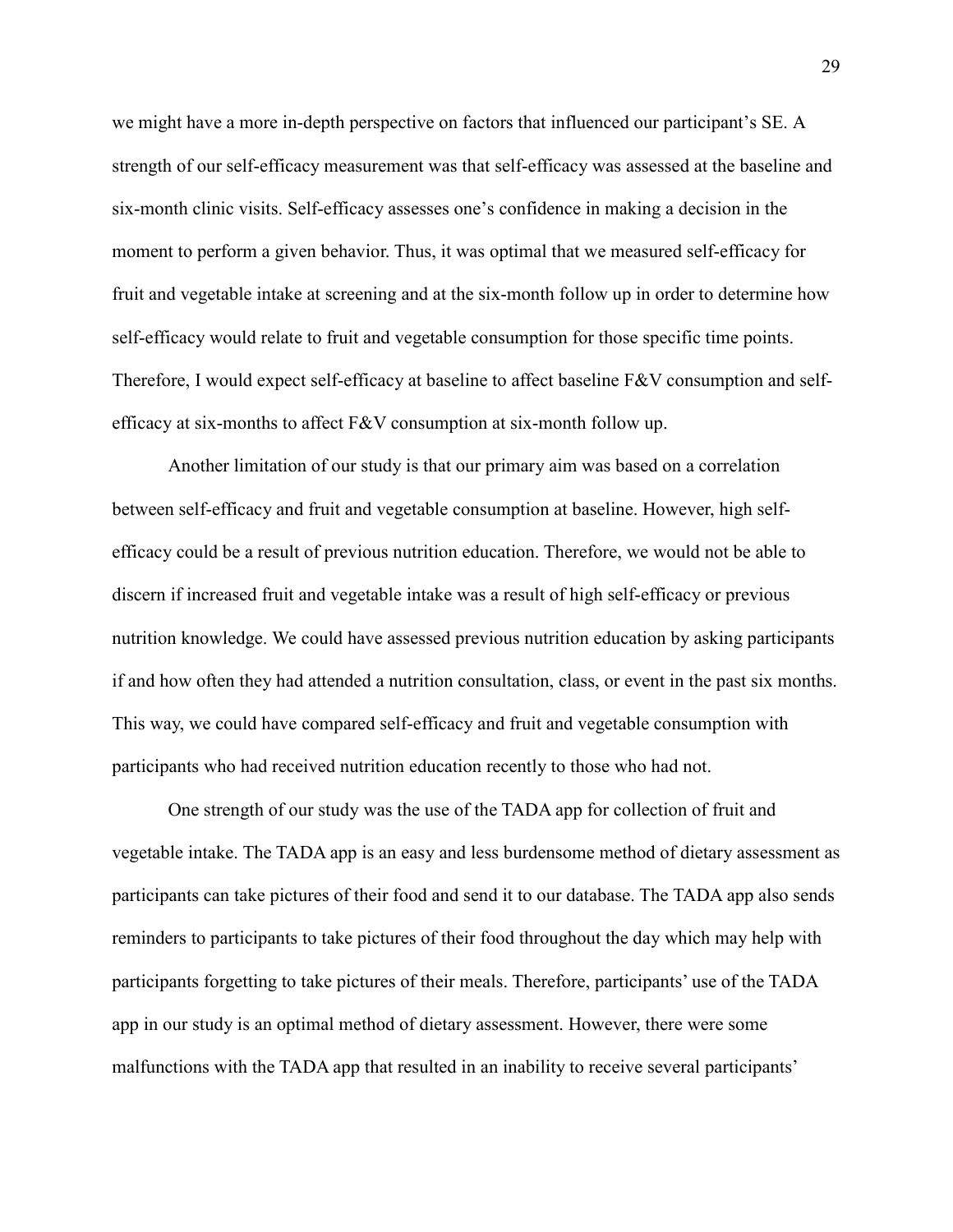pictures. The reason for the malfunction included incompatibility of the TADA app with the iPod software, therefore we began using iPhones to solve this issue.

 Boys and girls had similar levels of SE in our sample size. This is surprising as previous research shows that girls are usually more confident in their ability to eat 5 servings of F&V [130]. Adolescents tend to have higher SE towards fruits than vegetables [131] but we were not able to assess this because we measured SE towards  $F&V$  together. Higher SE towards fruit intake may be related to adolescents' preference for fruit which has been demonstrated previously [132]. Research has shown that adolescents' preference for fruit play a major role in their consumption of F&V [110, 126]. Our finding that girls and boys consumed similar amounts of  $F&V$  is surprising as this is in contrary with other studies that found that girls consumed more F&V than boys [35, 133-138]. Girls tend to have more positive views towards the benefits of consuming F&V and therefore have higher SE and higher fruits and vegetable consumption [83]. In comparison to the general adolescent population, our sample size consumed more F&V. However, our sample size still did not meet the recommendations for servings of fruit. The evidence in this study is not strong enough to assess the relationship between self-efficacy and fruit and vegetable consumption since we did not have sufficient power. This pilot study can serve as the foundation for future studies that can further investigate the correlation of self-efficacy and fruit and vegetable intake among adolescents.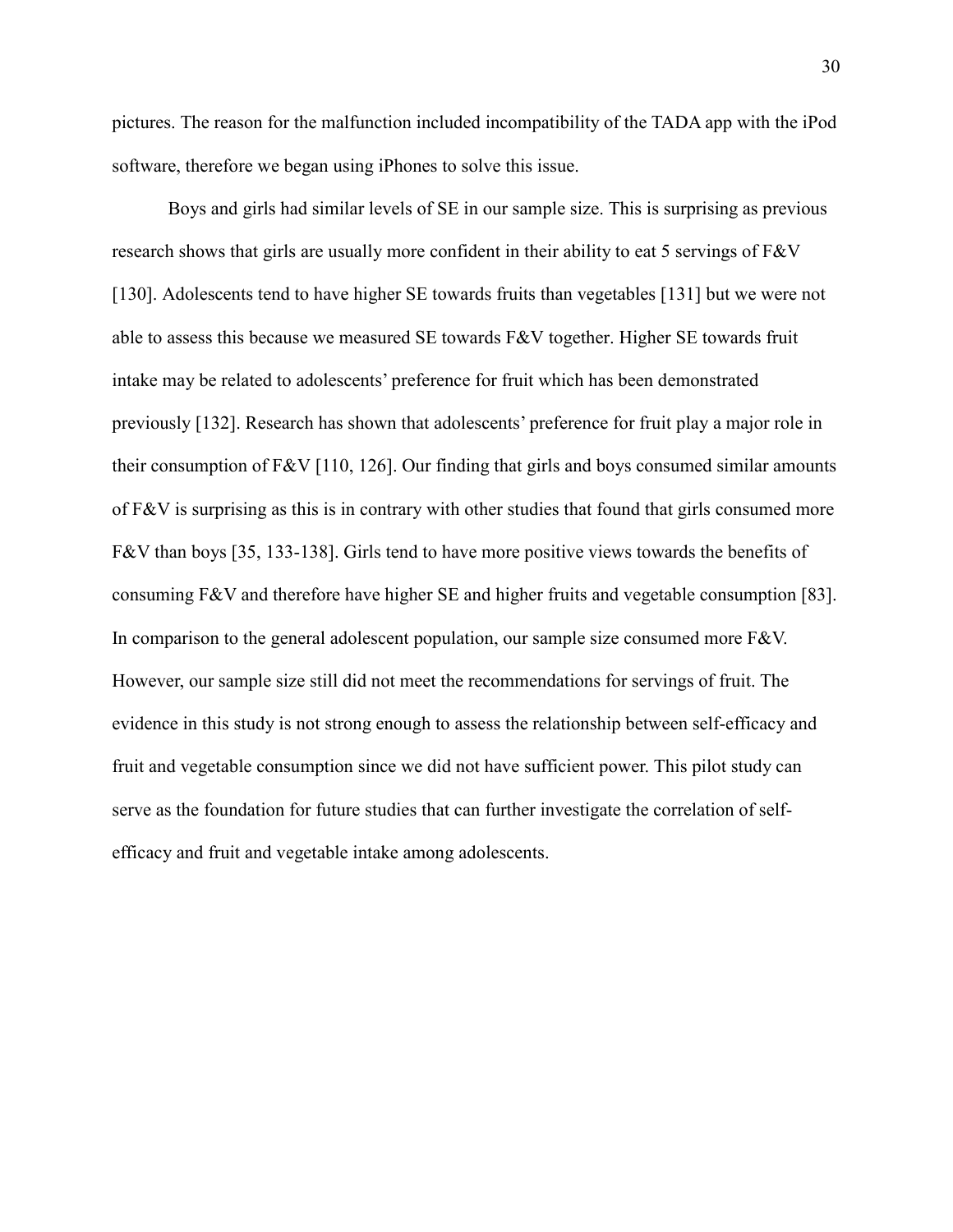

Figure 2.1 Participant Flow Diagram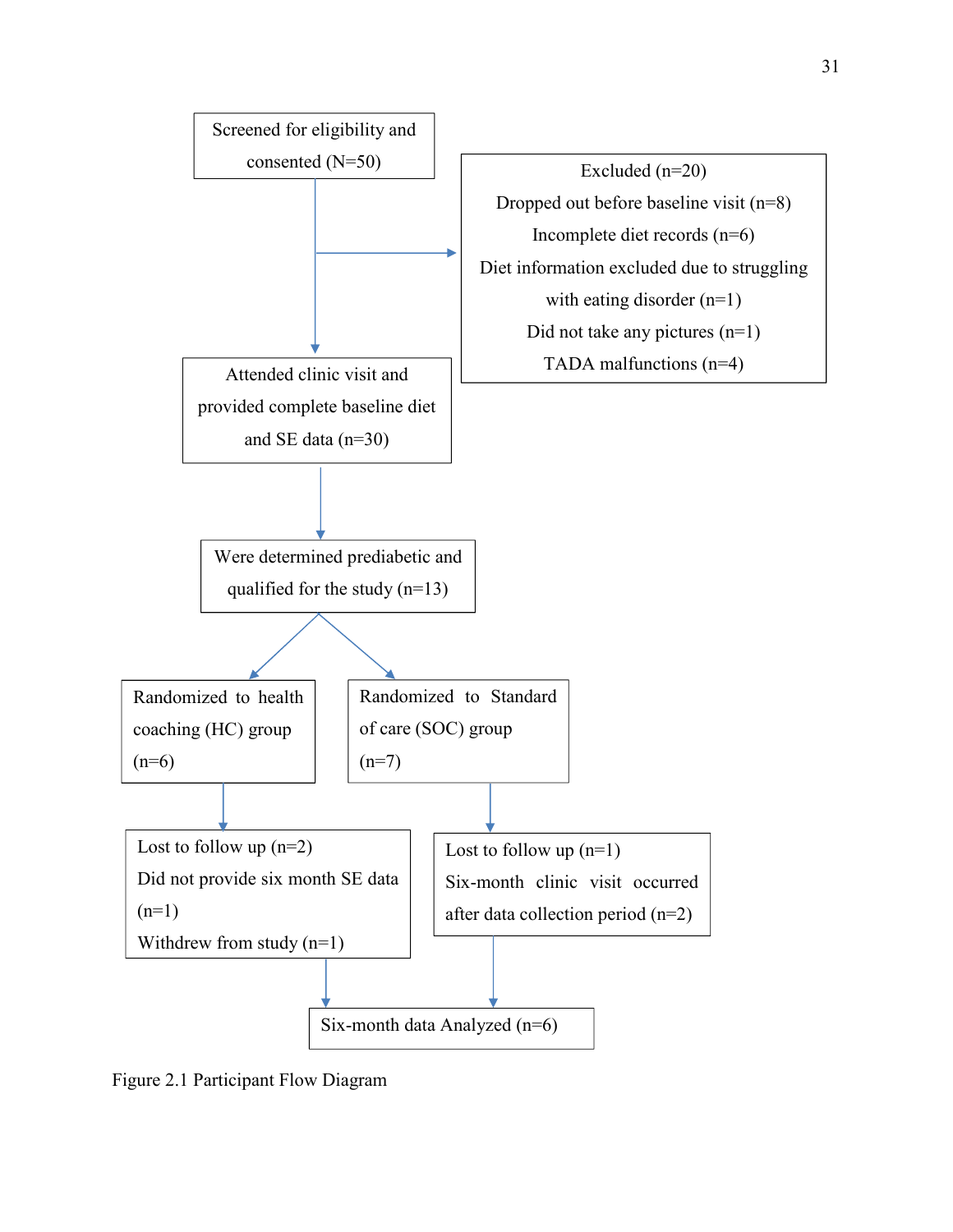| Cross-Sectional Analysis |                 |                |         |  |
|--------------------------|-----------------|----------------|---------|--|
| Category                 | <b>Included</b> | Excluded       | P value |  |
| Sample Size (% female)   | 30(63%)         | $20(52.6\%)$   | 0.46    |  |
| Race                     | 70:30           | 31:69          | 0.03    |  |
| (% White: nonwhite)      |                 |                |         |  |
| Age                      | $154 \pm 04$    | $13.6 \pm 0.5$ | 0.01    |  |

Table 2.1 Participant Demographics for those Included Compared with those Excluded from

 Differences for gender and race were determined from a chi-square analysis. Differences in age were determined using a t-test.

| Outcome                                  | <b>Girls</b>  | <b>Boys</b>    | P value |
|------------------------------------------|---------------|----------------|---------|
| <b>Energy Intake</b><br>(kcal/day)       | $1834 \pm 87$ | $1918 \pm 160$ | 0.62    |
| Fruit intake (cups,<br>servings/day)     | $1.3 \pm 0.3$ | $1.0 \pm 0.2$  | 0.43    |
| Vegetable Intake (cups,<br>servings/day) | $2.2 \pm 0.2$ | $2.5 \pm 0.5$  | 0.41    |
| Self-efficacy                            | $6.1 \pm 0.7$ | $7.2 \pm 0.9$  | 0.35    |

Table 2.2 Participant Dietary Intake and Self-efficacy at Baseline (n=30)

 Fruit and vegetable intake is reported as an average intake of the four days of dietary assessment. \*P<0.05 was deemed as significant. Independent samples t-test was performed.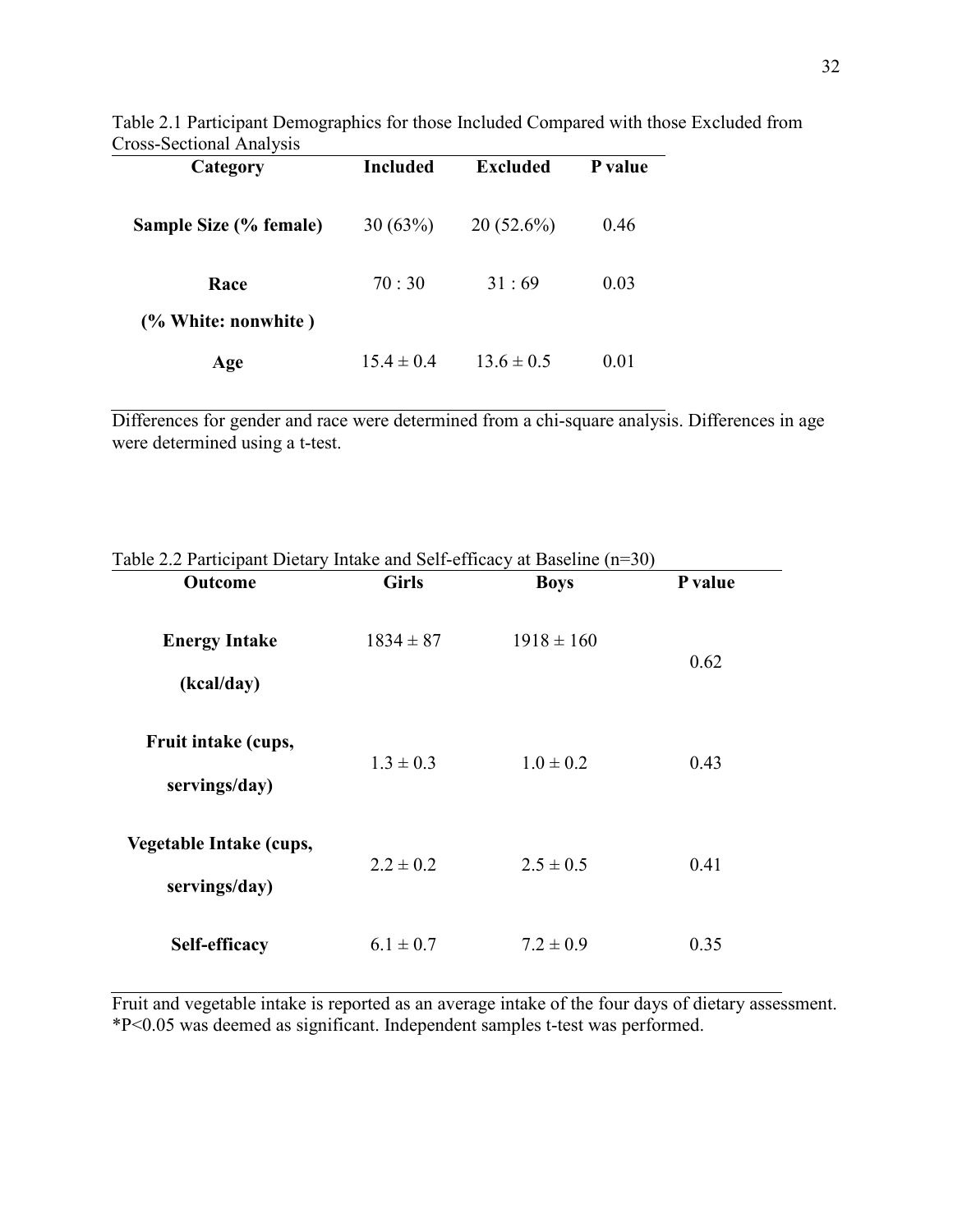| Table 2.3 Participant Demographics for Longitudinal Analysis $(n=6)$<br>Category | Value           |  |
|----------------------------------------------------------------------------------|-----------------|--|
| Sex of the participants, girls, $N(\%)$                                          | 2(33%)          |  |
| Age                                                                              | $16.5 \pm 0.76$ |  |
| Race/Ethnicity (% White: Black:                                                  | 83:17:0         |  |
| Other)                                                                           |                 |  |
|                                                                                  |                 |  |

 Table 2.4 Fruit and Vegetable Intake, Self-efficacy, and Measures of Obesity at Baseline and Six-month Timepoint (n=6)

|                                       | <b>Baseline</b> | 6 month         | Δ              | P-value |
|---------------------------------------|-----------------|-----------------|----------------|---------|
| <b>Fruit intake</b>                   | $0.9 \pm 0.3$   | $1.4 \pm 0.5$   | $0.5 \pm 0.2$  | 0.09    |
| Vegetable intake                      | $1.8 \pm 0.3$   | $1.9 \pm 0.5$   | $0.1 \pm 0.3$  | 0.72    |
| Self-efficacy                         | $7.5 \pm 1.3$   | $6.5 \pm 0.8$   | $-1.0 \pm 1.1$ | 0.42    |
| <b>BMI Z-score</b>                    | $2.3 \pm 0.3$   | $2.4 \pm 0.3$   | $0.1 \pm 0.1$  | 0.29    |
| <b>Waist</b><br>Circumference<br>(cm) | $109.3 \pm 8.2$ | $113.5 \pm 7.8$ | $4.2 \pm 2.1$  | 0.11    |

Results from paired samples t-test  $(n=6)$  at the baseline time point and after the six-month health coaching intervention. Data are presented as mean  $\pm$  standard error. \*P<0.05 was deemed as significant.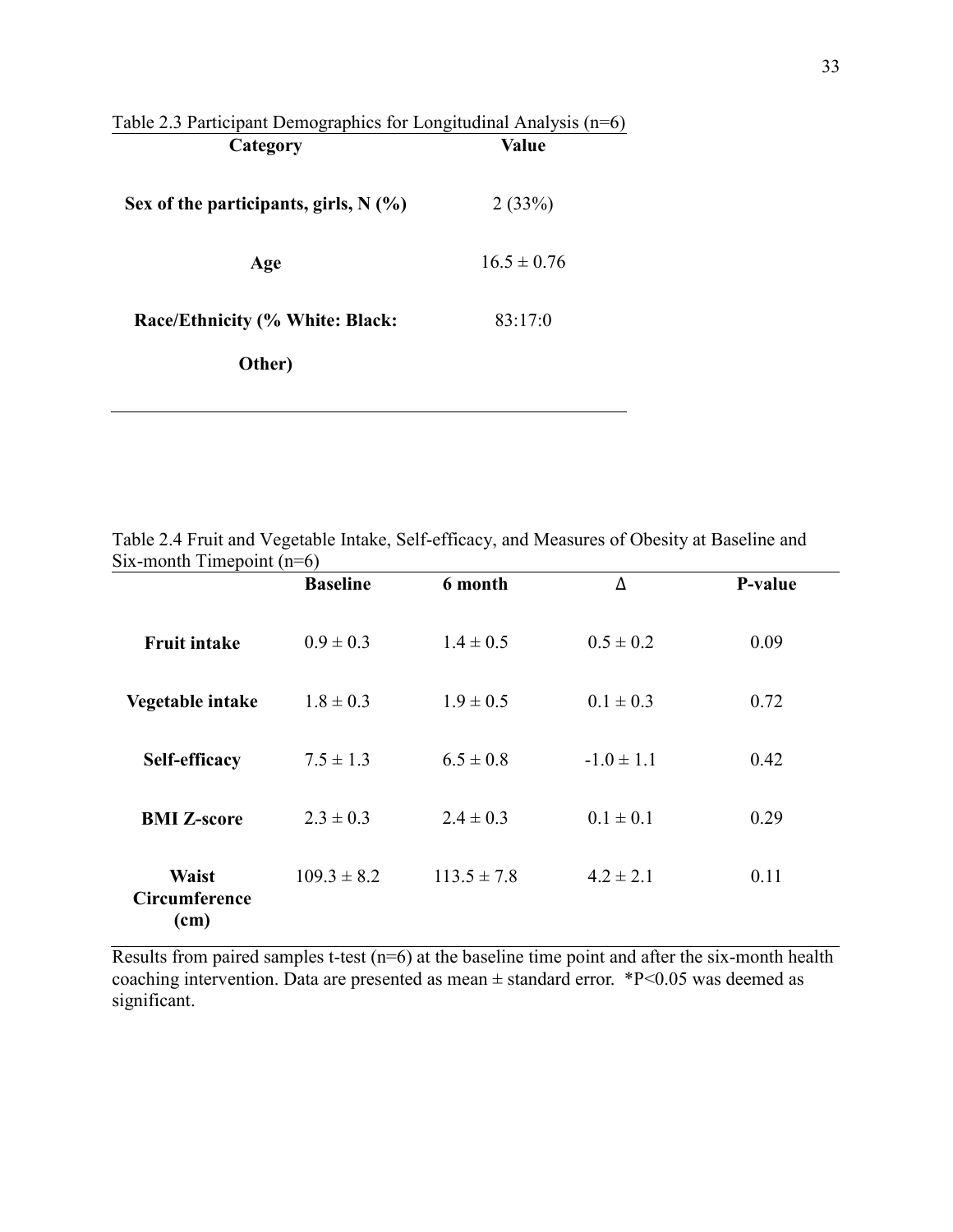Table 2.5 Spearman Correlation Results

| $14010 \, \text{Z}$ . Opearman Conclution Results<br>$N=30$ | <b>Baseline SE</b>  |  |
|-------------------------------------------------------------|---------------------|--|
| <b>Baseline Fruit Intake</b>                                | $R=0.248$           |  |
|                                                             | $P=0.186$           |  |
| <b>Baseline Vegetable Intake</b>                            | $R=0.116$           |  |
|                                                             | $P=0.542$           |  |
| $N=6$                                                       | <b>Six-month SE</b> |  |
| <b>Six-month Fruit Intake</b>                               | $R=0.617$           |  |
|                                                             | $P=0.192$           |  |
| <b>Six-month Vegetable intake</b>                           | $R = -0.370$        |  |
|                                                             | $P=0.470$           |  |
| $N=6$                                                       | <b>Change in SE</b> |  |
| <b>Change in Fruit intake</b>                               | $R = 0.841$         |  |
|                                                             | $P = 0.036*$        |  |
| <b>Change in Vegetable Intake</b>                           | $R = -0.087$        |  |
|                                                             | $P=0.870$           |  |

 Results from the spearman correlation for cross-sectional (n=30) and longitudinal (n=6) data.  $*P<0.05$  was deemed as significant. Data are presented as mean  $\pm$  standard error of the mean.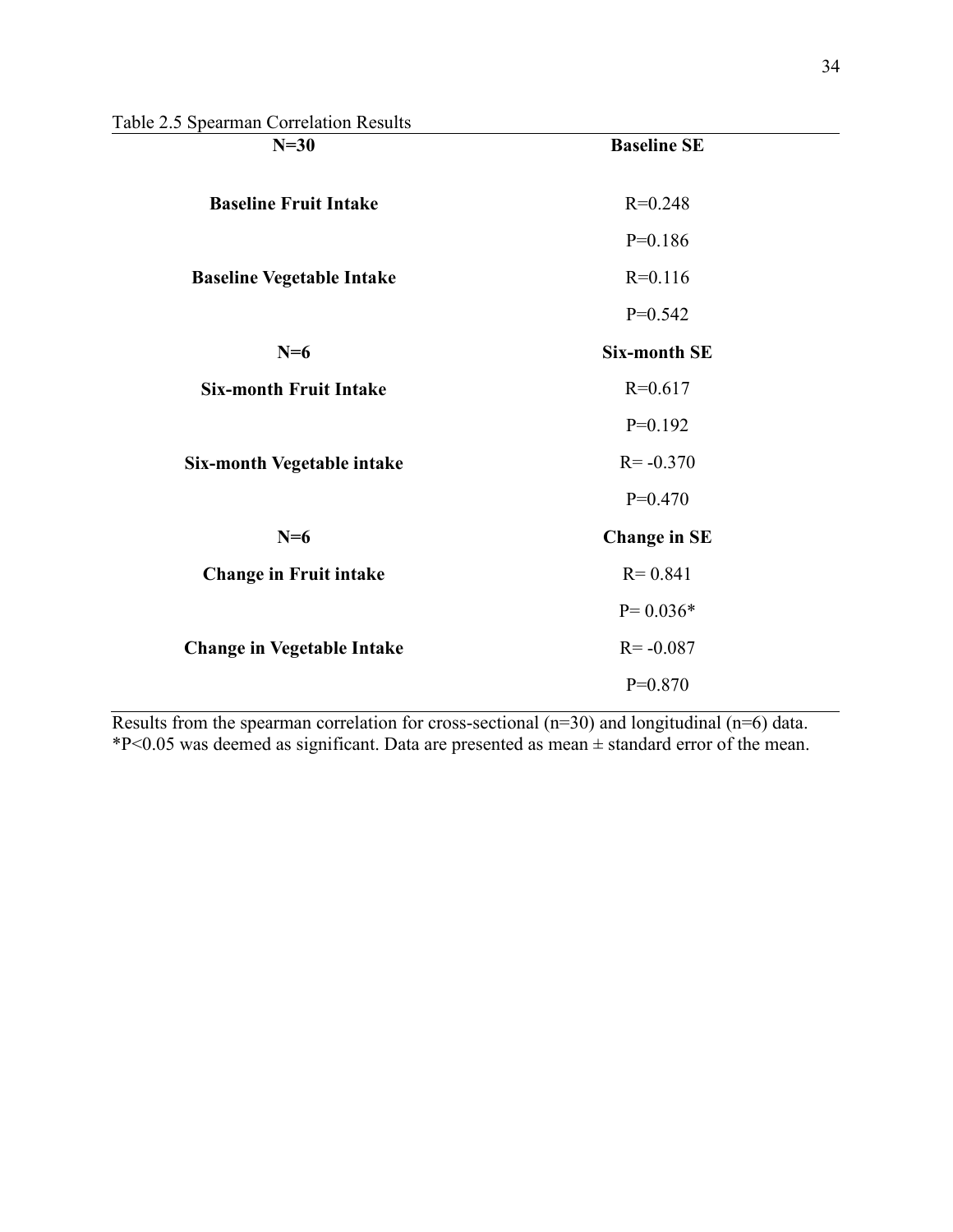| <b>Sex</b> | Average<br><b>Reported</b><br><b>Intake</b>    | Average<br>sedentary<br>energy<br>expenditure | % sedentary<br>energy<br>expenditure<br>consumption |
|------------|------------------------------------------------|-----------------------------------------------|-----------------------------------------------------|
| Female     | $(\text{mean} \pm \text{SE})$<br>$1834 \pm 87$ | estimated<br>$2420.6 \pm 88.9$                | 80%                                                 |
| Male       | $1918 \pm 160$                                 | $2901.9 \pm 177.7$                            | 72%                                                 |

Table 2.6 Reported Intake and Calculated Energy Needs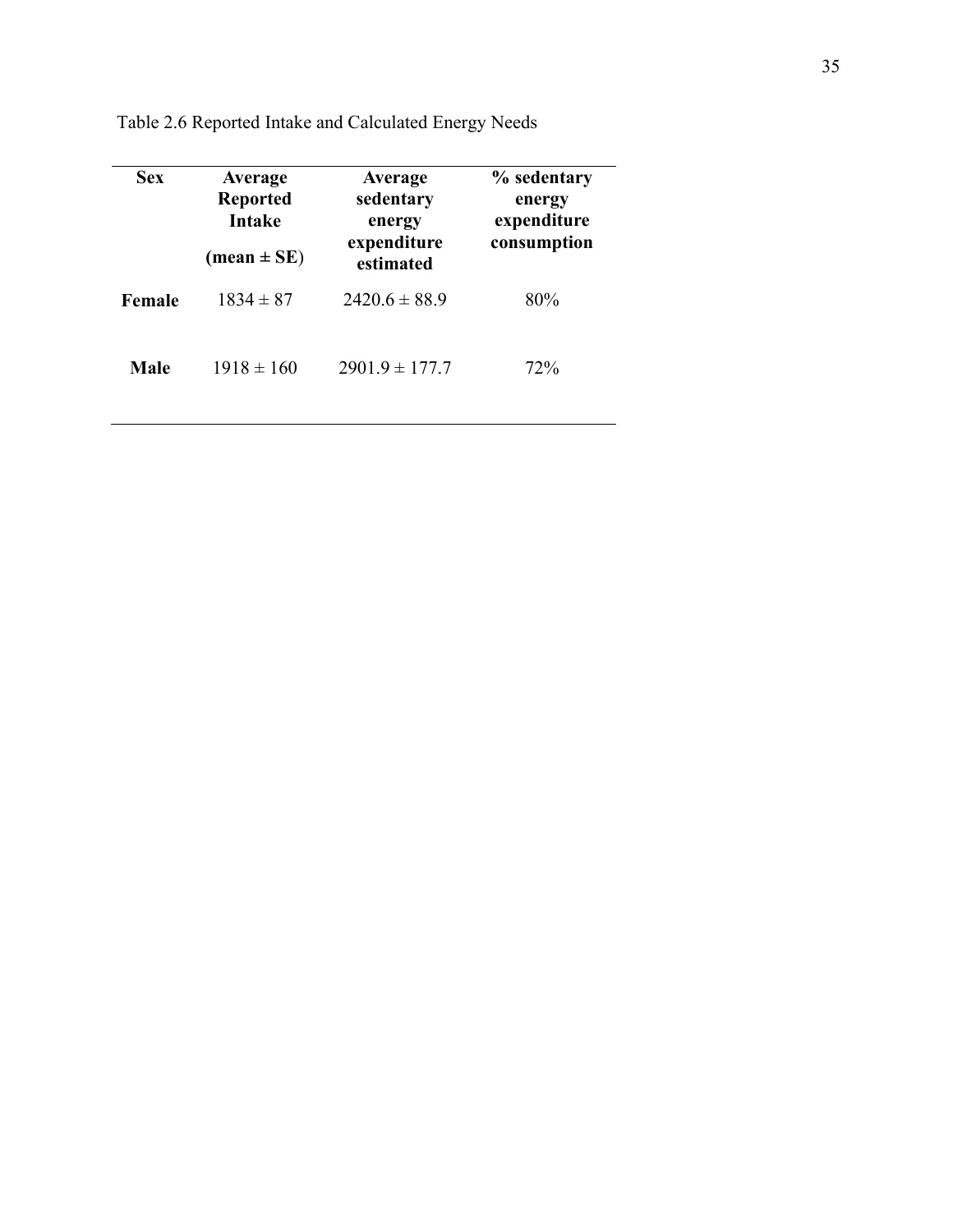### **CHAPTER 3. CONCLUSIONS AND FUTURE DIRECTIONS**

#### 3.1 Conclusions

 In conclusion, we were not able to determine whether self-efficacy was correlated with fruit and vegetable intake because we were underpowered. Previous studies that have sufficient power have found a correlation between these variables. Therefore, we need to achieve an adequate sample size to research this topic further. More in-depth studies that measure self- efficacy and fruit and vegetable intake before and after an intervention need to be conducted in adolescents. Also, these studies need to include researchers adequately explaining self-efficacy to participants to ensure they understand the concept of self-efficacy and how it includes confidence towards performing a behavior at the specific time of assessment.

#### 3.2 Future Directions

 better detect differences between intervention and control groups. Our power calculation found that we needed 84 participants. Therefore, future directions for this study could include obtaining self-efficacy and fruit and vegetable data on at least 84 participants. Recruitment for our study is ongoing, therefore, increasing our sample size to 84 participants is achievable. For participants that are recruited in the intervention phase of our study, it might be beneficial to assess family involvement in the intervention and its effects on adolescents' self-efficacy. There are studies that have found that an increase in family involvement, especially parent modeling for healthy eating, improves adolescents' attitudes towards healthy eating [139-141]. In the future, we would like to analyze the effect of our health coaching intervention. Therefore, obtaining more longitudinal data by finding alternative methods to keep participants engaged throughout the entire study In the future, we would like to include a larger sample size of participants in order to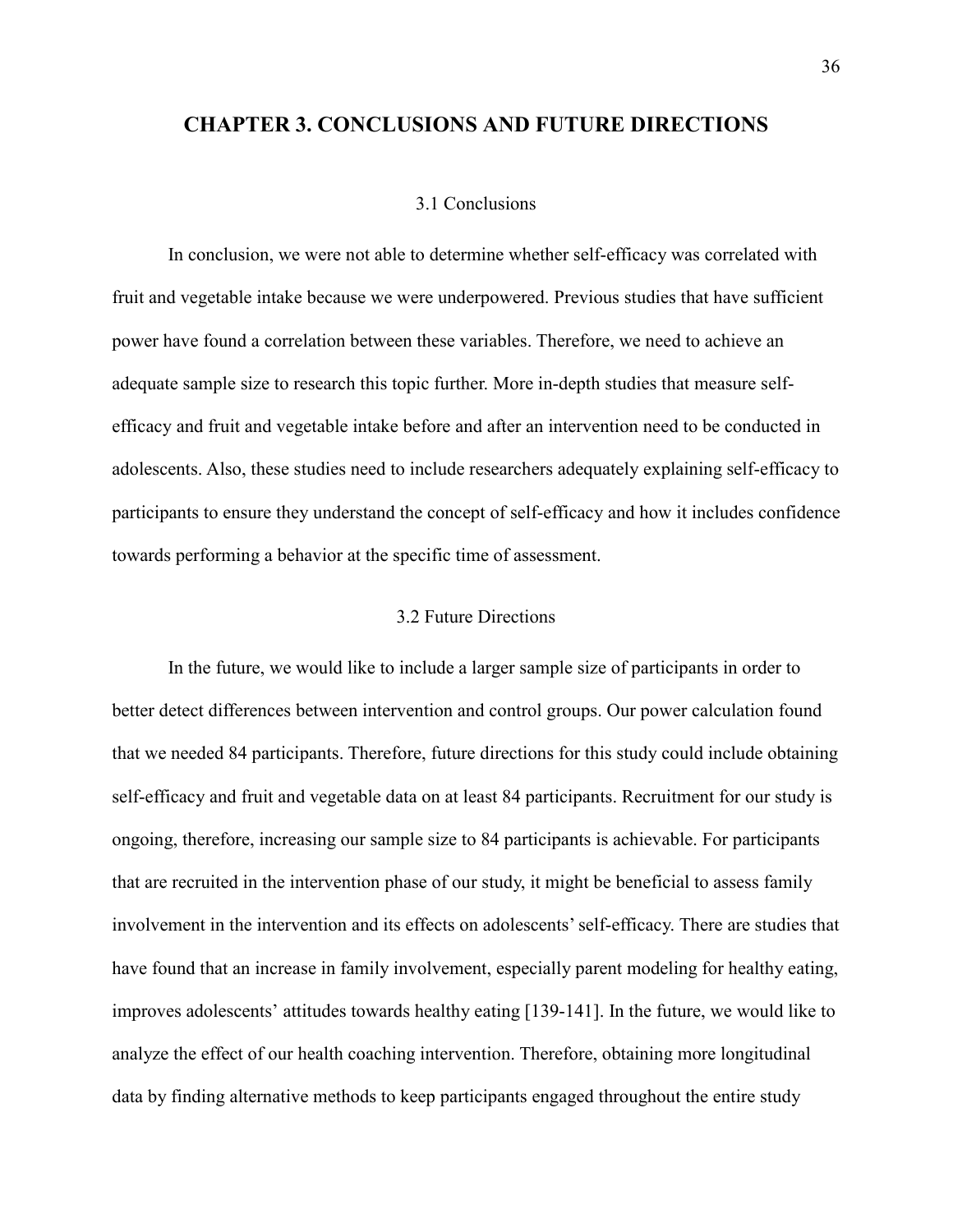would be beneficial. We would also like to recruit a more diverse population as majority of our participants were Non-Hispanic Caucasian. Self-efficacy and its impact on fruit and vegetable consumption may differ by race. Therefore, it is important to recruit a diverse sample of participants from different ethnic backgrounds.

 The topic of our study is significant for public health as adolescents are currently at a higher risk for adult diseases and a healthy diet plays a role in the prevention of such diseases. Targeting ways to help adolescents adopt healthy eating behaviors, such as increasing consumption of fruit and vegetables, is of the utmost importance in our obesogenic society. Therefore, continuing to conduct studies that establish and target determinants of behavior change in adolescents is imperative.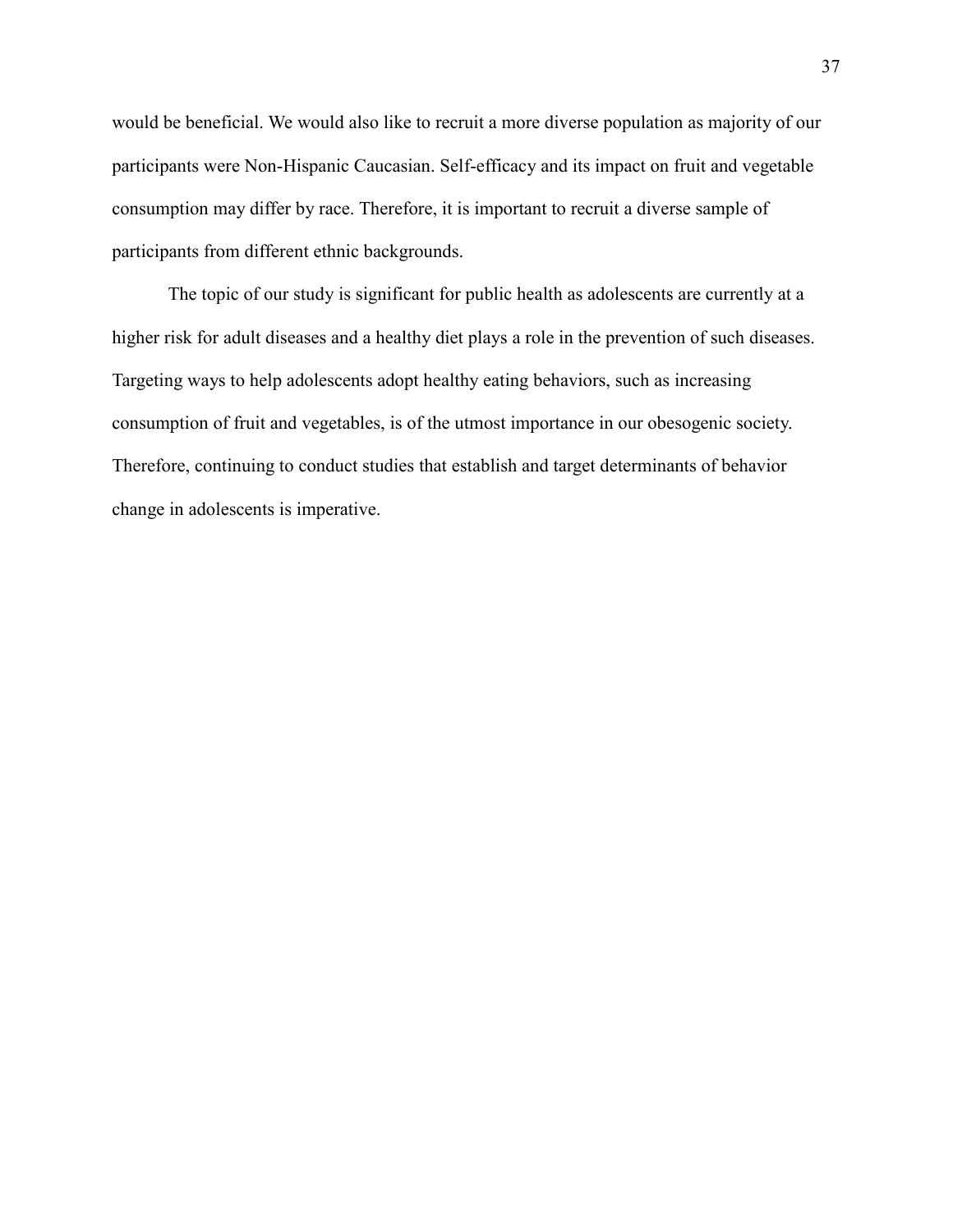## **LIST OF REFERENCES**

- $1.$ 1. Ogden CL, Yanovski SZ, Carroll MD, Flegal KM: **The Epidemiology of Obesity.**  *Gastroenterology* 2007, **132:**2087-2102.
- $2.$  **of overweight and obesity in the united states, 1999-2004.** *JAMA* 2006, **295:**1549- 2. Ogden CL, Carroll MD, Curtin LR, McDowell MA, Tabak CJ, Flegal KM: **Prevalence**  1555.
- $3.$  **children and adolescents in the united states, 1988-1994 through 2013-2014.** *JAMA*  3. Ogden CL, Carroll MD, Lawman HG, et al.: **Trends in obesity prevalence among**  2016, **315:**2292-2299.
- 4.  **Obesity.** *National Health Statistics Report* 2010**:**1-5. 4. Ogden CL, Flegal KM: **Changes in Terminology for Childhood Overweight and**
- 5.  **Assessment, and Treatment of Child and Adolescent Overweight and Obesity: Summary Report.** *Pediatrics* 2007, **120:**S164. 5. Barlow SE: **Expert Committee Recommendations Regarding the Prevention,**
- 6.  **Language?** *Advances in Nutrition* 2011, **2:**159S-166S. 6. Flegal KM, Ogden CL: **Childhood Obesity: Are We All Speaking the Same**
- 7.  **childhood overweight into adulthood: a systematic review of the literature.** *Obesity reviews* 2008, **9:**474-488. 7. Singh AS, Mulder C, Twisk JW, Van Mechelen W, Chinapaw MJ: **Tracking of**
- 8.  **adolescence on morbidity and premature mortality in adulthood: systematic review.**   *International journal of obesity* 2011, **35:**891. 8. Reilly JJ, Kelly J: **Long-term impact of overweight and obesity in childhood and**
- 9. Bucchianeri MM, Arikian AJ, Hannan PJ, Eisenberg ME, Neumark-Sztainer D: **Body dissatisfaction from adolescence to young adulthood: Findings from a 10-year**   **longitudinal study.** *Body image* 2013, **10:**1-7.
- 10.  **elementary school children: evidence for a causal relationship.** *International journal of obesity* 2004, **28:**1233. Hesketh K, Wake M, Waters E: **Body mass index and parent-reported self-esteem in**
- 11.  **A Controlled Study in a Clinical and Nonclinical Sample1.** *Journal of Pediatric Psychology* 1997, **22:**59-71. 11. Braet C, Mervielde I, Vandereycken W: **Psychological Aspects of Childhood Obesity:**
- 12.  **Korean Children.** *The Journal of Pediatrics* 2008, **152:**502-506. 12. Shin NY, Shin MS: **Body Dissatisfaction, Self-Esteem, and Depression in Obese**
- 13. Friedlander SL, Larkin EK, Rosen CL, Palermo TM, Redline S: **Decreased quality of life associated with obesity in school-aged children.** *Arch Pediatr Adolesc Med* 2003, **157:**1206-1211.
- 14. Whitaker BN, Fisher PL, Jambhekar S, Com G, Razzaq S, Thompson JE, Nick TG, Ward  WL: **Impact of Degree of Obesity on Sleep, Quality of Life, and Depression in**   **Youth.** *Journal of Pediatric Health Care* 2018, **32:**e37-e44.
- 15. Takahashi E, Yoshida K, Sugimori H, Miyakawa M, Izuno T, Yamagami T, Kagamimori  S: **Influence factors on the development of obesity in 3-year-old children based on the Toyama study.** *Prev Med* 1999, **28:**293-296.
- 16. 16. Jebb SA: **Dietary strategies for the prevention of obesity.** *Proc Nutr Soc* 2005, **64:**217- 227.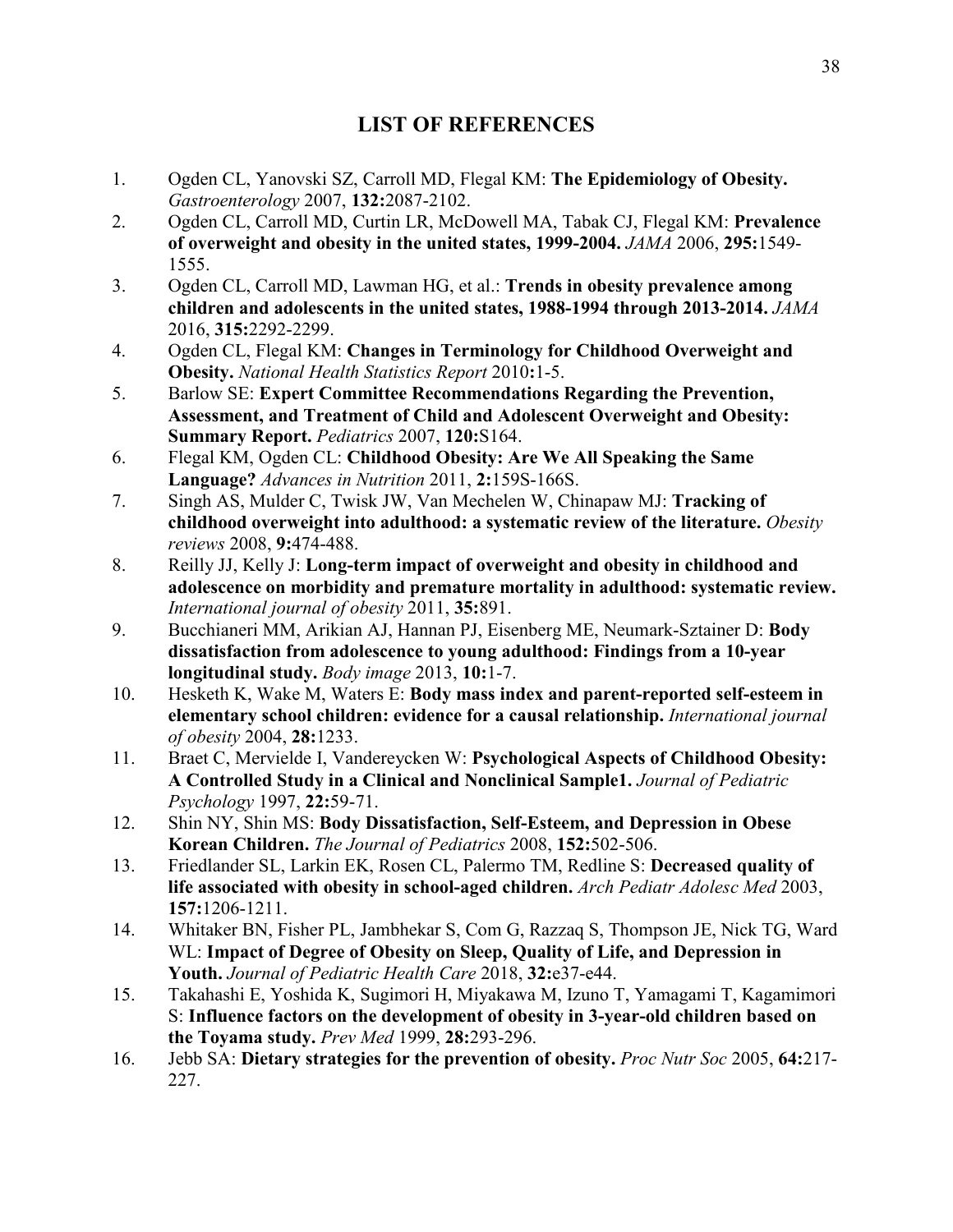- $17.$  **trends, part 2.** *Preventing Chronic Disease* 2005, **2**. 17. Sturm R: **Childhood obesity – what we can learn from existing data on societal**
- 18.  **2003-2007.** *Ann Epidemiol* 2010, **20:**40-52. 18. Singh GK, Siahpush M, Kogan MD: **Rising social inequalities in US childhood obesity,**
- 19.  **and dietary quality of low-income adults in the Supplemental Nutrition Assistance**   **Program–.** *The American journal of clinical nutrition* 2012, **96:**977-988. 19. Leung CW, Ding EL, Catalano PJ, Villamor E, Rimm EB, Willett WC: **Dietary intake**
- 20.  **a cause for concern in light of increasing body weights.** *American Journal of Nutrition*  20. St-Onge MP KK, Heymsfield SB.: **Changes in childhood food consumption patterns:**  2003, **78:**1068-1073.
- 21. Bowman SA, Gortmaker SL, Ebbeling CB, Pereira MA, Ludwig DS: **Effects of fast-food consumption on energy intake and diet quality among children in a national household survey.** *Pediatrics* 2004, **113:**112-118.
- 22. Hu FB, Rimm EB: **Changes in Intake of Fruits and Vegetables and Weight Change in United States Men and Women Followed for Up to 24 Years: Analysis from Three Prospective Cohort Studies.** *PLoS Medicine* 2015, **12:**e1001878. Bertoia ML, Mukamal KJ, Cahill LE, Hou T, Ludwig DS, Mozaffarian D, Willett WC,
- 23. Whitlock EP, O'Connor EA, Williams SB, Beil TL, Lutz KW: **Effectiveness of weight management interventions in children: a targeted systematic review for the USPSTF.** *Pediatrics* 2010**:**peds. 2009-1955.
- 24.  **Prevention of overweight and obesity in children and youth: a systematic review and**   **meta-analysis.** *CMAJ open* 2015, **3:**E23. Peirson L, Fitzpatrick-Lewis D, Morrison K, Ciliska D, Kenny M, Ali MU, Raina P:
- 25. Al-Khudairy L, Loveman E, Colquitt JL, Mead E, Johnson RE, Fraser H, Olajide J, Murphy M, Velho RM, O'Malley C, et al: **Diet, physical activity and behavioural interventions for the treatment of overweight or obese adolescents aged 12 to 17**   **years.** *Cochrane Database of Systematic Reviews* 2017.
- 26. US-Department-of-Agriculture-and-US-Department-of-Health-and-Human Services:  **Dietary Guidelines for Americans, 2010.** 2010.
- 27.  **diabetes mellitus: meta-analysis of prospective cohort studies.** *BMJ Open* 2014, **4**. Li M, Fan Y, Zhang X, Hou W, Tang Z: **Fruit and vegetable intake and risk of type 2**
- 28.  **Relationship between Fruit and Vegetable Consumption and Weight Management?**   *Nutrition Reviews* 2004, **62:**1-17. 28. Rolls BJ, Ello‐Martin JA, Tohill BC: **What Can Intervention Studies Tell Us about the**
- 29.  **adiposity: a systematic review.** *Obesity Reviews* 2011, **12**. Ledoux T, Hingle M, Baranowski T: **Relationship of fruit and vegetable intake with**
- 30. Lakkakula AP, Zanovec M, Silverman L, Murphy E, Tuuri G: **Black children with high preferences for fruits and vegetables are at less risk of being at risk of overweight or**   **overweight.** *Journal of the Academy of Nutrition and Dietetics* 2008, **108:**1912-1915.
- $31.$  2012, **3:**506-516. 31. Slavin JL, Lloyd B: **Health Benefits of Fruits and Vegetables.** *Advances in Nutrition*
- 32. Dietary-Guidelines-Committee: **Scientific Report of the 2015 Dietary Guidelines**   **Advisory Committee.** *United States Department of Agriculture Printing Office* 2015.
- 33.  **US children and adolescents: 1989-2010.** *Journal of the Academy of Nutrition and*  33. Slining MM, Mathias KC, Popkin BM: **Trends in food and beverage sources among**  *Dietetics* 2013, **113:**1683-1694.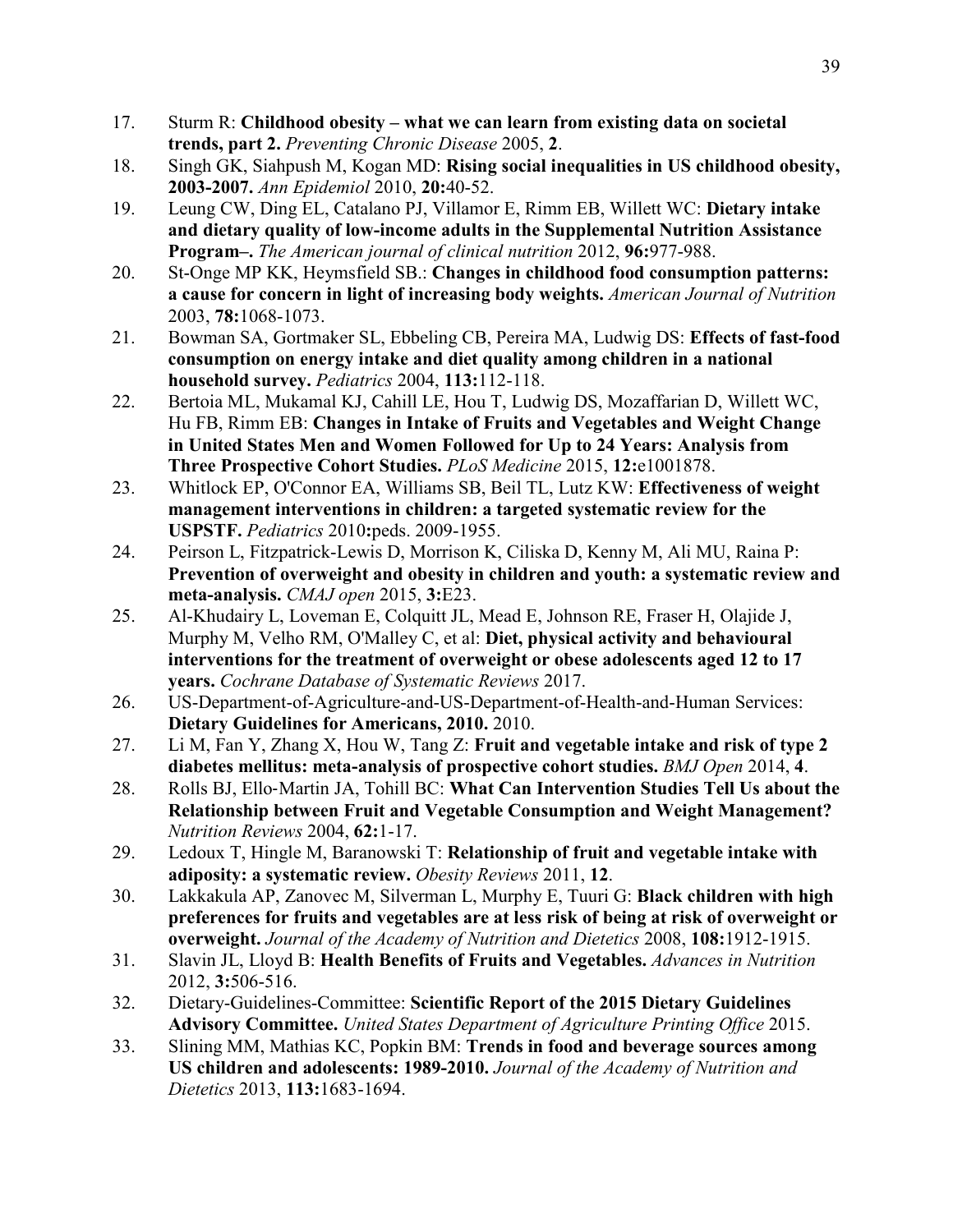- 34. Nihiser AJ, Rhodes DG: **Vital signs: fruit and vegetable intake among children - United States, 2003-2010.** *MMWR Morb Mortal Wkly Rep* 2014, **63:**671-676. 34. Kim SA, Moore LV, Galuska D, Wright AP, Harris D, Grummer-Strawn LM, Merlo CL,
- 35. Vereecken C, Pedersen TP, Ojala K, Krølner R, Dzielska A, Ahluwalia N, Giacchi M, Kelly C: **Fruit and vegetable consumption trends among adolescents from 2002 to 2010 in 33 countries.** *European Journal of Public Health* 2015, **25:**16-19.
- 36.  **fruits, vegetables and energy-dense snacks.** *British Journal of Nutrition* 2010, **105:**795- 36. Pearson N, Ball K, Crawford D: **Predictors of changes in adolescents' consumption of**  803.
- 37. Rasmussen M, Krølner R, Klepp K-I, Lytle L, Brug J, Bere E, Due P: **Determinants of fruit and vegetable consumption among children and adolescents: a review of the literature. Part I: quantitative studies.** *International Journal of Behavioral Nutrition and Physical Activity* 2006, **3:**22.
- 38.  **among children and adolescents from 2001 to 2009.** *JAMA* 2014, **311:**1778-1786. Dabelea D, Mayer-Davis EJ, Saydah S, et al.: **Prevalence of type 1 and type 2 diabetes**
- 39. Matthews VL, Wien M, Sabaté J: **The risk of child and adolescent overweight is related to types of food consumed.** *Nutrition Journal* 2011, **10:**71.
- 40.  **smoking, physical activity, and food choice behaviors.** *Am J Public Health* 1994, 40. Kelder SH, Perry CL, Klepp KI, Lytle LL: **Longitudinal tracking of adolescent 84:**1121-1126.
- 41.  **and Food Choices Change over Time? Results from a Cohort Study.** *American Journal of Health Promotion* 2000, **14:**222-228. 41. Lytle LA, Seifert S, Greenstein J, McGovern P: **How Do Children's Eating Patterns**
- 42.  **and vegetable consumption among children and adolescents: a review of the literature. Part II: qualitative studies.** *International Journal of Behavioral nutrition and physical activity* 2011, **8:**112. 42. Krølner R, Rasmussen M, Brug J, Klepp K-I, Wind M, Due P: **Determinants of fruit**
- 43. Monge-Rojas R, Garita C, Sánchez M, Muñoz L: **Barriers to and motivators for healthful eating as perceived by rural and urban Costa Rican adolescents.** *Journal of Nutrition Education and behavior* 2005, **37:**33-40.
- 44.  **food choices in New Zealand.** *Health Promotion International* 1998, **13:**55-65. 44. Hill L, Casswell S, Maskill C, Jones S, Wyllie A: **Fruit and vegetables as adolescent**
- 45.  **focus groups with alternative high school students regarding eating and physical**   **activity.** *Journal of Adolescent Health* 2005, **36:**494-500. 45. Kubik MY, Lytle L, Fulkerson JA: **Fruits, vegetables, and football: findings from**
- 46. McKinley M, Lowis C, Robson P, Wallace J, Morrissey M, Moran A, Livingstone M:  **It's good to talk: children's views on food and nutrition.** *European journal of clinical nutrition* 2005, **59:**542.
- 47.  **children's thoughts about vegetables and fruits.** *Ecology of food and nutrition* 2001, 47. Keim KS, Swanson MA, Cann SE: Caucasian and Mexican American low-income **40:**525-544.
- 48.  **Physical Activity Among California Hmong Adults and Youths.** *Preventing chronic disease* 2007, **4**. 48. Harrison GG, Kim LP, Kagawa-Singer M: **Peer Reviewed: Perceptions of Diet and**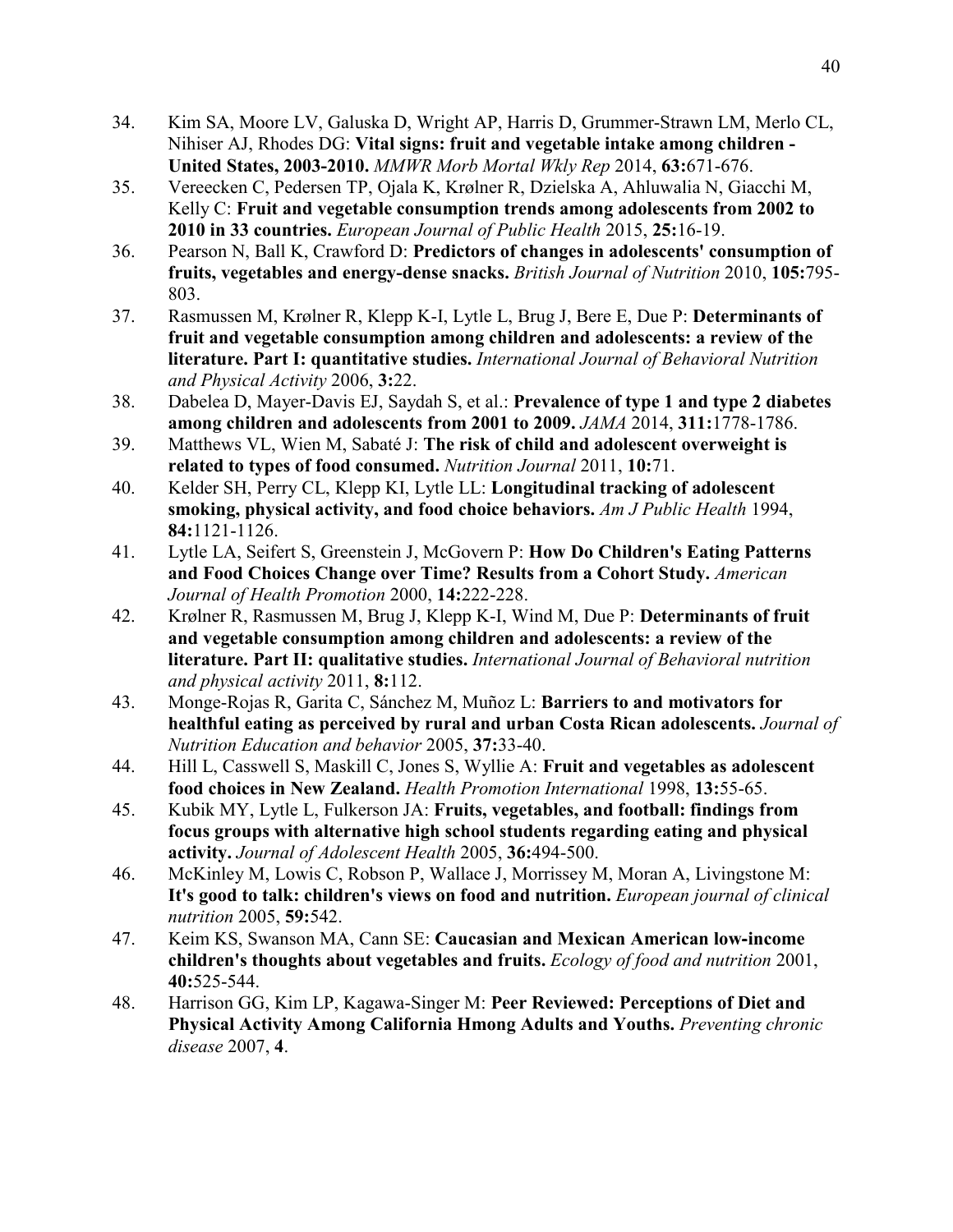- 49.  **healthful eating and physical activity among children and adolescents.** *Journal of the American Dietetic Association* 2003, **103:**497-501. 49. O'Dea JA: **Why do kids eat healthful food? Perceived benefits of and barriers to**
- 50.  **and barriers among youth with diabetes. .** *The Diabetes Educator* 2007, **33:**671-679. 50. Gellar LA, Schrader K, Nansel TR: **Healthy Eating Practices: perceptions, facilitators,**
- 51. Neumark-Sztainer D, Story M, Perry C, Casey MA: **Factors influencing food choices of adolescents: findings from focus-group discussions with adolescents.** *Journal of the American dietetic association* 1999, **99:**929-937.
- 52. Davies M: **Primary prevention of type-2 diabetes and heart disease: action research in secondary schools serving an ethnically diverse UK population.** *Journal of Public Health* 2007, **30:**30-37. 52. Khunti K, Stone M, Bankart J, Sinfield P, Pancholi A, Walker S, Talbot D, Farooqi A,
- 53.  **based nutrition intervention for high school students: Gimme 5.** *American Journal of Health Promotion* 1997, **11:**315-322. 53. Nicklas TA, Johnson CC, Farris R, Rice R, Lyon L, Shi R: **Development of a school-**
- 54.  **vegetable intake: socioeconomic, adult-child, regional, and urban-rural influences.**   *Journal of Nutrition Education* 1995, **27:**261-271. 54. Kirby SD, Baranowski T, Reynolds KD, Taylor G, Binkley D: **Children's fruit and**
- 55.  **of determinants of fruit and vegetable intake among 10-and 11-year-old schoolchildren in the low countries.** *Annals of nutrition and metabolism* 2005, **49:**228- 55. Wind M, Bobelijn K, De Bourdeaudhuij I, Klepp K-I, Brug J: **A qualitative exploration**  235.
- 56.  **perceptions of fruit and vegetables; a qualitative study.** *International Journal of Behavioral Nutrition and Physical Activity* 2007, **4:**30. 56. Zeinstra GG, Koelen MA, Kok FJ, De Graaf C: **Cognitive development and children's**
- 57.  **choices and preferences.** *Health Education Journal* 1995, **54:**312-321. 57. Ross S: **'Do I really have to eat that?': A qualitative study of schoolchildren's food**
- 58.  **Factors in acceptance and performance.** *Amer Diet Ass J* 1973. 58. Walker M, Hill MM, Millman FD: **Fruit and vegetable acceptance by students.**
- 59. Lautenschlager L, Smith C: **Beliefs, knowledge, and values held by inner-city youth about gardening, nutrition, and cooking.** *Agriculture and Human Values* 2007, **24:**245.
- 60. Molaison EF, Connell CL, Stuff JE, Yadrick MK, Bogle M: **Influences on fruit and vegetable consumption by low-income black American adolescents.** *Journal of nutrition education and behavior* 2005, **37:**246-251.
- 61. Stevenson C, Doherty G, Barnett J, Muldoon OT, Trew K: **Adolescents' views of food and eating: Identifying barriers to healthy eating.** *Journal of adolescence* 2007, **30:**417-434.
- 62. RA, Jones LA: **"5 A day" achievement badge for urban boy scouts: Formative**   **evaluation results.** *Journal of Cancer Education* 1998, **13:**162-168. 62. Cullen KW, Baranowski T, Baranowski J, Warnecke C, de Moor C, Nwachokor A, Hajek
- 63. Baranowski T, Domel S, Gould R, Baranowski J, Leonard S, Treiber F, Mullis R:  **Increasing fruit and vegetable consumption among 4th and 5th grade students: results from focus groups using reciprocal determinism.** *Journal of Nutrition Education* 1993, **25:**114-120.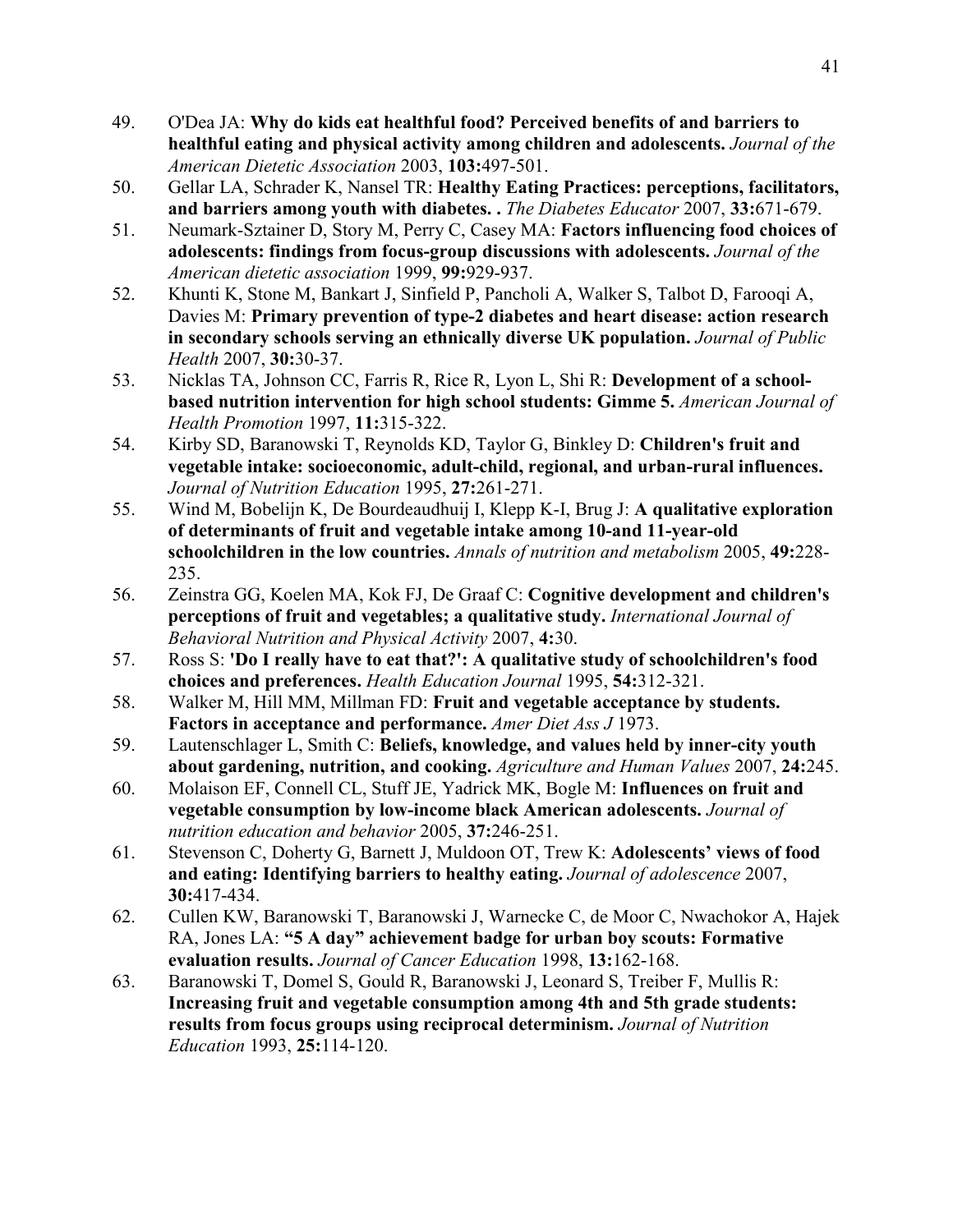- 64. Fitzgerald E, Bunde-Birouste A, Webster E: **Through the eyes of children: engaging primary school-aged children in creating supportive school environments for physical activity and nutrition.** *Health Promotion Journal of Australia* 2009, **20:**127- 132.
- 65.  ‐ **and strategies for healthful eating: a perspective from adolescents from low**‐**income**   **families.** *Family & Community Health* 2006, **29:**17-27. 65. Evans AE, Wilson DK, Buck J, Torbett H, Williams J: **Outcome expectations, barriers,**
- 66. Campbell E: **Dietary choices of urban minority high school students.** *Pediatric nursing* 2009, **35:**171.
- 67.  **Improving the school food environment: results from a pilot study in middle**   **schools.** *Journal of the American Dietetic Association* 2007, **107:**484-489. 67. Cullen KW, Hartstein J, Reynolds KD, Vu M, Resnicow K, Greene N, White MA:
- 68.  **on children's diets: results from focus groups with African-, Euro- and Mexican- American children and their parents.** *Health Education Research* 2000, **15:**581-590. 68. Cullen KW, Baranowski T, Rittenberry L, Olvera N: **Social–environmental influences**
- 69. Jersey: Pearson Education; 2018. 69. Arnett JJ: *Adolescence and Emerging Adulthood: A Cultural Approach* 6th edn. New
- 70.  **and adolescents: effects of diet and physical activity.** *The American Journal of Clinical*  70. Rogol AD, Clark PA, Roemmich JN: **Growth and pubertal development in children**  *Nutrition* 2000, **72:**521S-528S.
- 71. *Behavior* 2004, **31:**143-164. 71. Bandura A: **Health Promotion by Social Cognitive Means.** *Health Education and*
- 72. 2005 9-35. 72. Bandura A: **The Evolution of Social Cognitive Theory.** *Great Minds in Management*
- 73.  **Youth Using the Mediating Variable Model with Intervention Programs.** *Journal of Nutrition Education and Behavior* 2009, **41:**309-318. 73. Cerin E, Barnett A, Baranowski T: **Testing Theories of Dietary Behavior Change in**
- 74. *Rev* 2006, **7:**261-269. 74. Sharma M: **School-based interventions for childhood and adolescent obesity.** *Obes*
- 75. *adolescents* 2006, **5:**307-337. 75. Bandura A: **Guide for constructing self-efficacy scales.** *Self-efficacy beliefs of*
- 76. Anderson-Bill ES, Winett RA, Wojcik JR: **Social Cognitive Determinants of Nutrition and Physical Activity Among Web-Health Users Enrolling in an Online Intervention: The Influence of Social Support, Self-Efficacy, Outcome Expectations,**   **and Self-Regulation.** *Journal of Medical Internet Research* 2011, **13:**e28.
- 77.  **after txt? Results of a randomised trial of smoking cessation using mobile phone text**   **messaging.** *Tob Control* 2005, **14:**255-261. 77. Rodgers A, Corbett T, Bramley D, Riddell T, Wills M, Lin RB, Jones M: **Do u smoke**
- 78.  **Technology Into Psychosocial and Health Behavior Treatments.** *British journal of health psychology* 2010, **15:**1-39. 78. Heron KE, Smyth JM: **Ecological Momentary Interventions: Incorporating Mobile**
- 79.  **self-efficacy, and behavior for fifth grade students attending Title I and non-Title I schools.** *Appetite* 2016, **96:**245-253. 79. Hall E, Chai W, Albrecht JA: **Relationships between nutrition-related knowledge,**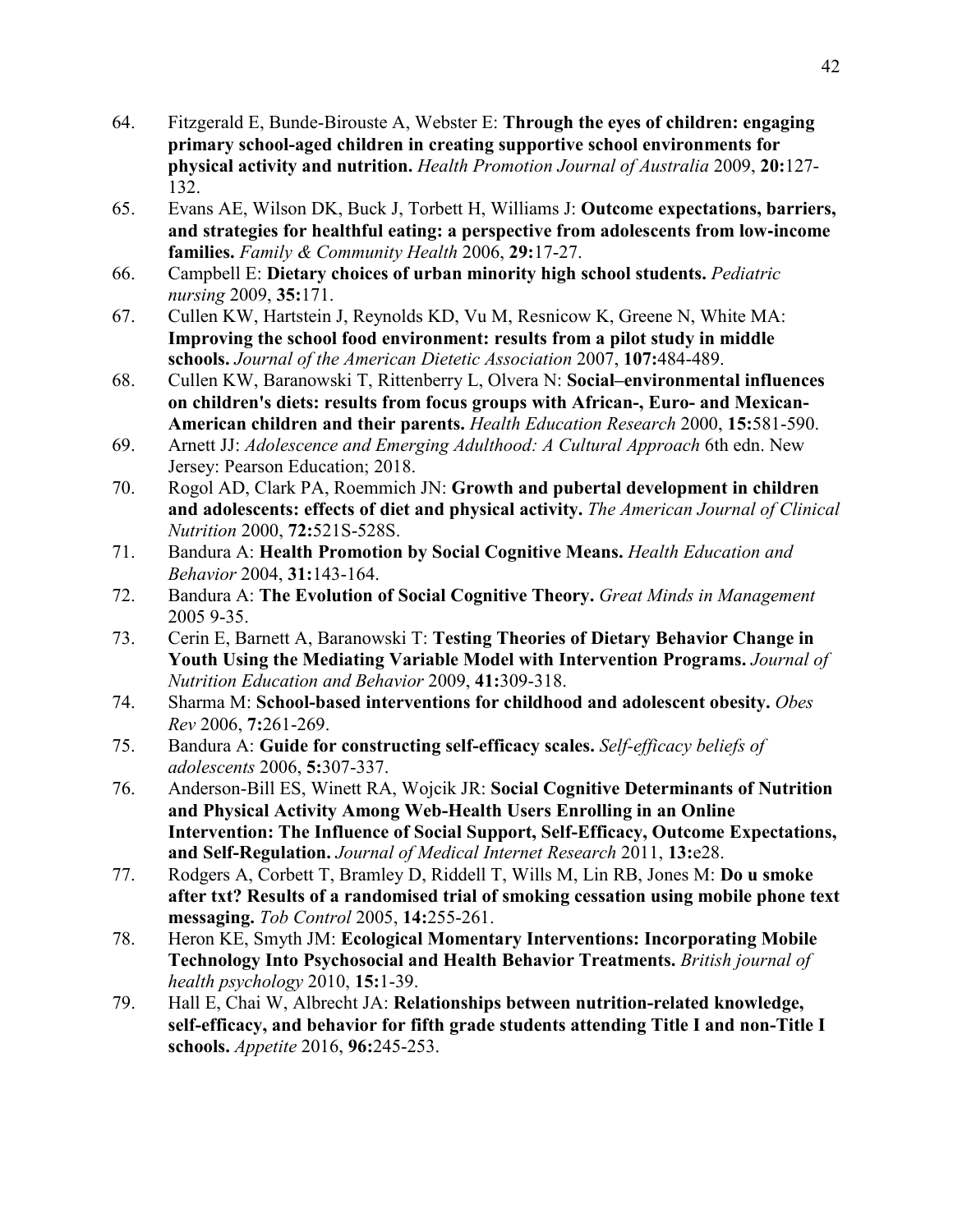- 80.  **fruit and vegetable intake by race, gender, and age among young adolescents.**   *Journal of Nutrition Education and Behavior* 2004, **36:**173-180. 80. Granner ML, Sargent RG, Calderon KS, Hussey JR, Evans AE, Watkins KW: **Factors of**
- 81.  **contribution of psychosocial and home environmental factors in explaining eating behaviours in adolescents.** *Eur J Clin Nutr* 2008, **62:**51-59. 81. Haerens L, Craeynest M, Deforche B, Maes L, Cardon G, De Bourdeaudhuij I: **The**
- 82.  **the role of adolescent self-efficacy.** *Health Educ Res* 2012, **27:**14-23. 82. Pearson N, Ball K, Crawford D: **Parental influences on adolescent fruit consumption:**
- 83.  **fruits, vegetables and energy-dense snacks.** *Br J Nutr* 2011, **105:**795-803. 83. Pearson N, Ball K, Crawford D: **Predictors of changes in adolescents' consumption of**
- 84. Gebremariam MK, Henjum S, Terragni L, Torheim LE: **Correlates of fruit, vegetable, soft drink, and snack intake among adolescents: the ESSENS study.** *Food Nutr Res*  2016, **60:**32512.
- 85.  **survey.** *WHO Reg Publ Eur Ser* 1996, **69:**1-222. 85. King A, Wold B, Tudor-Smith C, Harel Y: **The health of youth. A cross-national**
- 86.  **in food habits and their relation to socio-economic status among Norwegian**   **adolescents, 2001–2009.** *The International Journal of Behavioral Nutrition and Physical Activity* 2014, **11:**115. 86. Fismen A-S, Smith ORF, Torsheim T, Samdal O: **A school based study of time trends**
- 87. Neumark-Sztainer D, Wall M, Perry C, Story M: **Correlates of fruit and vegetable intake among adolescents. Findings from Project EAT.** *Prev Med* 2003, **37:**198-208.
- 88. McClain AD, Chappuis C, Nguyen-Rodriguez ST, Yaroch AL, Spruijt-Metz D:  **Psychosocial correlates of eating behavior in children and adolescents: a review.** *The International Journal of Behavioral Nutrition and Physical Activity* 2009, **6:**54-54.
- 89.  **school program to increase fruit and vegetable consumption: Gimme 5—a fresh nutrition concept for students.** *Journal of school Health* 1998, **68:**248-253. 89. Nicklas TA, Johnson CC, Myers L, Farris RP, Cunningham A: **Outcomes of a high**
- 90.  **Nutrition Education.** *Journal of Nutrition Education* 1997, **29:**86-91. 90. Cullen KW, Bartholomew LK, Parcel GS: **Girl Scouting: An Effective Channel for**
- 91. Reynolds KD, Franklin FA, Binkley D, Raczynski JM, Harrington KF, Kirk KA, Person  S: **Increasing the fruit and vegetable consumption of fourth-graders: results from the high 5 project.** *Prev Med* 2000, **30:**309-319.
- 92.  **Based Approaches to Affect Adolescents' Diets: Results From the TEENS Study.**   *Health Education & Behavior* 2004, **31:**270-287. Lytle LA, Murray DM, Perry CL, Story M, Birnbaum AS, Kubik MY, Varnell S: School-
- 93. Baranowski T, Davis M, Resnicow K, Baranowski J, Doyle C, Lin LS, Smith M, Wang  DT: **Gimme 5 Fruit, Juice, and Vegetables for Fun and Health: Outcome**   **Evaluation.** *Health Education & Behavior* 2000, **27:**96-111.
- 94.  **vegetables: A systematic review.** *Preventive Medicine* 2006, **42:**85-95. 94. Ce´cile Knai JP, Karen Lock, Martin McKee: **Getting children to eat more fruit and**
- 95.  **Promote Intake of Fruit and Vegetables.** *Journal of the American Dietetic Association*  95. Cynthia A. Thomson JR: **A Systematic Review of Behavioral Interventions to**  2011, **111:**1523-1535.
- 96. Fuemmeler BF, Masse LC, Yaroch AL, Resnicow K, Campbell MK, Carr C, Wang T, Williams A: **Psychosocial mediation of fruit and vegetable consumption in the body and soul effectiveness trial.** *Health Psychol* 2006, **25:**474-483.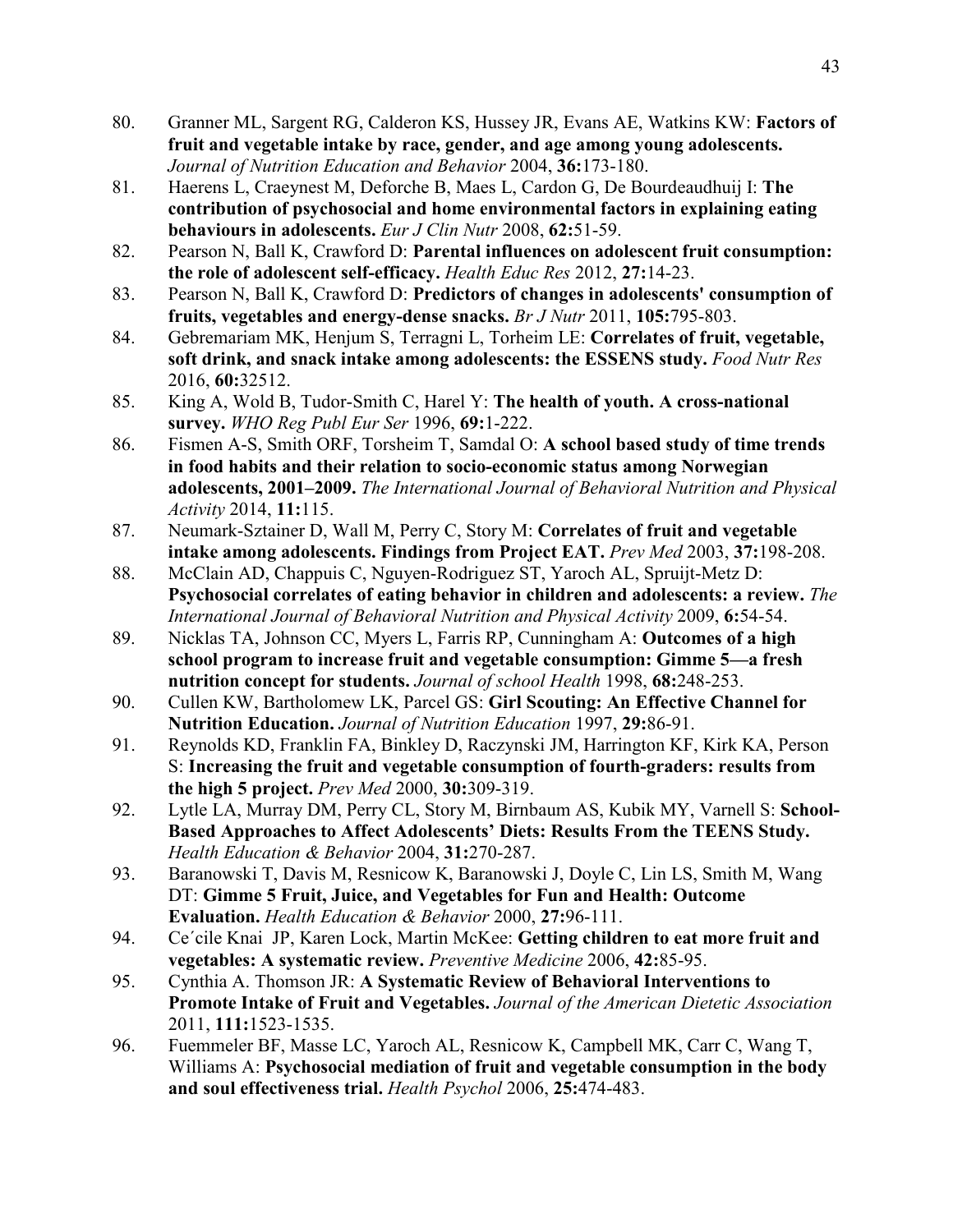- 97. Boushey CJ: **Evidence-Based Development of a Mobile Telephone Food Record.**   *Journal of the American Dietetic Association* 2010, **110:**74-79. 97. Six BL, Schap TE, Zhu FM, Mariappan A, Bosch M, Delp EJ, Ebert DS, Kerr DA,
- 98. Boushey CJ: **Evidence-based development of a mobile telephone food record.** *J Am Diet Assoc* 2010, **110:**74-79. Six BL, Schap TE, Zhu FM, Mariappan A, Bosch M, Delp EJ, Ebert DS, Kerr DA,
- 99.  **children's dietary assessment.** *European journal of clinical nutrition* 2009, **63:**S50-S57. 99. Boushey CJ, Kerr DA, Wright J, Lutes KD, Ebert DS, Delp EJ: **Use of technology in**
- 100.  **Coaching Interventions: A Systematic Review of the State of the Literature.**   *American Journal of Health Promotion* 2015, **29:**e158-e168. 100. Hill B, Richardson B, Skouteris H: **Do We Know How to Design Effective Health**
- 101.  **intervention for weight loss into primary care: A randomized trial.** *JAMA Internal*  Ma J, Yank V, Xiao L, et al.: **Translating the diabetes prevention program lifestyle** *Medicine* 2013, **173:**113-121.
- 102.  **management: digging deeper in the data.** *Disease Management* 2008, **11:**119-128. 102. Bray K, Turpin RS, Jungkind K, Heuser G: **Defining success in diabetes disease**
- 103.  *Benefits Of Wellness Coaching Interventions For Cancer Survivors: 886.*2009. 103. Schmid P, Galantino M, Teixeira J, Botis S, Dagan C, Leonard S, Milos A: *Longitudinal*
- 104. Dalcin A, Jerome GJ, Geller S, et al: **Comparative effectiveness of weight-loss interventions in clinical practice.** *N Engl J Med* 2011, **365:**1959-1968. Appel LJ, Clark JM, Yeh HC, Wang NY, Coughlin JW, Daumit G, Miller ER, 3rd,
- 105.  **integrative review.** *Am J Health Promot* 2010, **25:**e1-e12. 105. Olsen JM, Nesbitt BJ: **Health coaching to improve healthy lifestyle behaviors: an**
- 106.  **Conceptual issues and evidence review.** *J Am Diet Assoc* 2006, **106:**2024-2033. Resnicow K, Davis R, Rollnick S: Motivational interviewing for pediatric obesity:
- 107. *Psychotherapy* 2009, **11:**147-172. 107. Miller WR: **Motivational Interviewing with Problem Drinkers.** *Behavioural*
- 108.  **Measures Associated with Fruit and Vegetable Intake among Middle School**   **Adolescents.** *Journal of Nutrition Education and Behavior* 2012, **44:**2-11. Granner ML, Evans AE: Measurement Properties of Psychosocial and Environmental
- 109.  **fruit and vegetable intake by race, gender, and age among young adolescents.** *J Nutr Educ Behav* 2004, **36:**173-180. 109. Granner ML, Sargent RG, Calderon KS, Hussey JR, Evans AE, Watkins KW: **Factors of**
- 110. Neumark-Sztainer D, Wall M, Perry C, Story M: **Correlates of fruit and vegetable intake among adolescents: Findings from Project EAT.** *Preventive Medicine* 2003, **37:**198-208.
- 111. Glanz K: **Association of awareness, intrapersonal and interpersonal factors, and stage of dietary change with fruit and vegetable consumption: a national survey.** *Am J Health Promot* 2001, **16:**69-78. Van Duyn MA, Kristal AR, Dodd K, Campbell MK, Subar AF, Stables G, Nebeling L,
- $112.$ **Questionnaire?** Cancer Epidemiology Biomarkers & amp; amp; Prevention 2005, Kristal AR, Peters U, Potter JD: **Is It Time to Abandon the Food Frequency 14:**2826.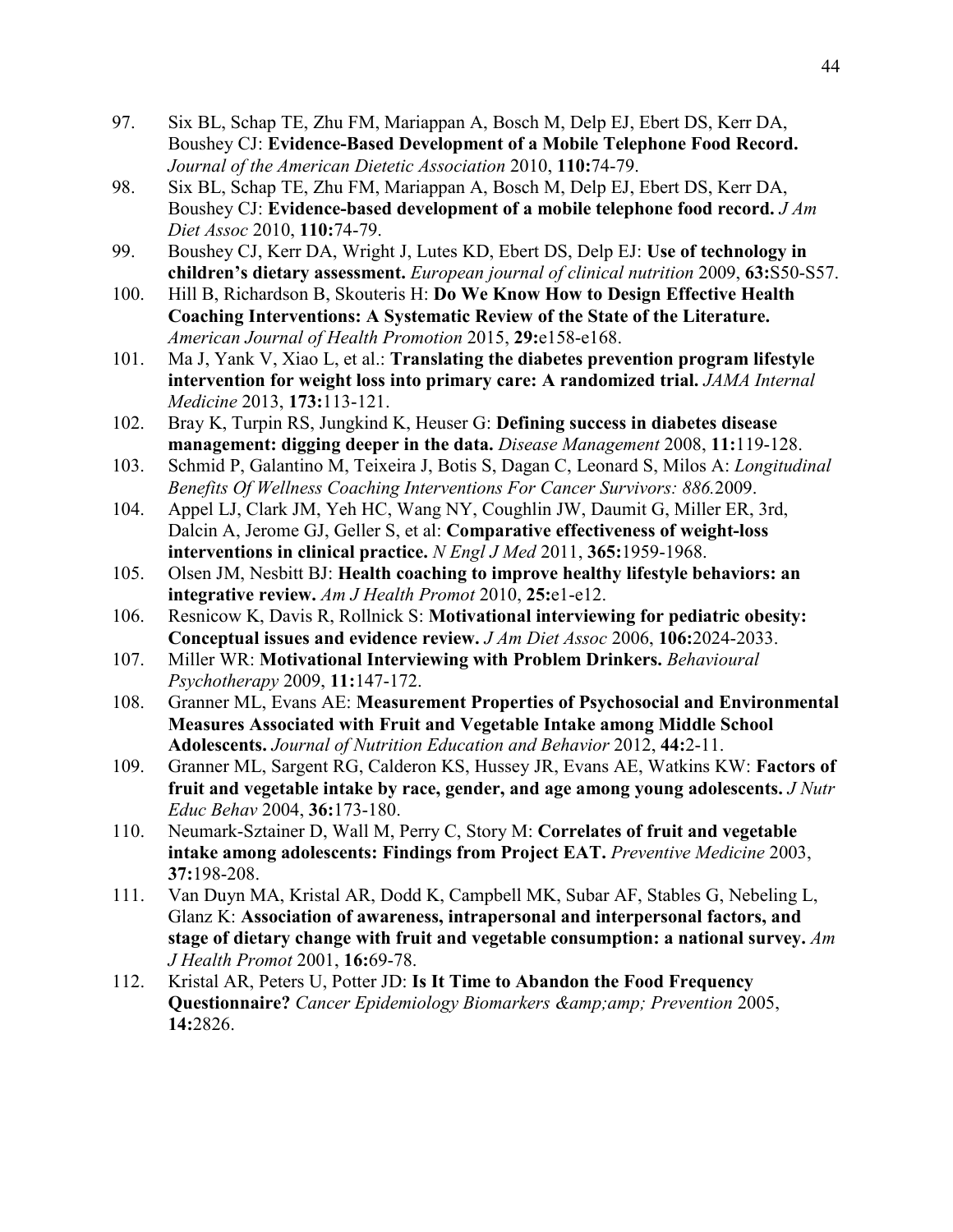- $113.$  **Patterns in Child and Adolescent Consumption of Fruit and Vegetables: Effects of Gender and Ethnicity across Four Sites.** *Journal of the American College of Nutrition*  1999, **18:**248-254. 113. Reynolds KD, Baranowski T, Bishop DB, Farris RP, Binkley D, Nicklas TA, Elmer PJ:
- 114. Delp EJ, Campbell WW, et al: **Dietary Intervention for Glucose Tolerance In Teens (DIG IT): Protocol of a randomized controlled trial using health coaching to prevent youth-onset type 2 diabetes.** *Contemporary clinical trials* 2017, **53:**171-177. Wagner KA, Braun E, Armah SM, Horan D, Smith LG, Pike J, Tu W, Hamilton MT,
- 115. Kuczmarski RJ, Ogden CL, Grummer-Strawn LM, Flegal KM, Guo SS, Wei R, Mei Z, Curtin LR, Roche AF, Johnson CL: **CDC growth charts: United States.** *Adv Data*  2000**:**1-27.
- 116. Ahmad Z, Delp EJ: **How willing are adolescents to record their dietary intake? The mobile food record.** *JMIR Mhealth Uhealth* 2015, **3:**e47. Boushey CJ, Harray AJ, Kerr DA, Schap TE, Paterson S, Aflague T, Bosch Ruiz M,
- 117.  **strategies in the face of daily problems in adolescent type 1 diabetes management.**   *Health Psychology* 2013, **32:**719-728. 117. Berg CA, Butner JE, Butler JM, King PS, Hughes AE, Wiebe DJ: **Parental persuasive**
- 118. Simons-Morton B: **Self-efficacy, outcome expectations, and diabetes self- management in adolescents with type 1 diabetes.** *Journal of Developmental & Behavioral Pediatrics* 2006, **27:**98-105. 118. Iannotti RJ, Schneider S, Nansel TR, Haynie DL, Plotnick LP, Clark LM, Sobel DO,
- 119.  **carbohydrate, fiber, fat, fatty acids, cholesterol, protein, and amino acids (macronutrients).** Washington, DC: National Academy Press; 2005. 119. Council NR: **Food and Nutrition Board. Dietary reference intakes for energy,**
- 120. Krebs-Smith SM, Graubard BI, Kahle LL, Subar AF, Cleveland LE, Ballard-Barbash R:  **Low energy reporters vs others: a comparison of reported food intakes.** *Eur J Clin Nutr* 2000, **54:**281-287.
- 121.  **perceptions vs. reality.** *Family Economics and Nutrition Review* 2002, **14:**67. 121. Basiotis P, Lino M, Dinkins JM: **Consumption of food group servings: People's**
- 122.  **Overweight and Healthy-Weight Children in NHANES, 2001–2008.** *Pediatrics* 2012. Skinner AC, Steiner MJ, Perrin EM: Self-Reported Energy Intake by Age in
- 123.  **Or Non-Specific?** *BMJ: British Medical Journal* 1995, **311:**986-989. 123. Heitmann BL, Lissner L: **Dietary Underreporting By Obese Individuals: Is It Specific**
- 124.  **energy intake in adolescents.** *Jornal de pediatria* 2010, **86:**400-404. 124. Santos LCd, Pascoal MN, Fisberg M, Cintra IdP, Martini LA: **Misreporting of dietary**
- 125. Livingstone MB, Prentice AM, Coward WA, Strain JJ, Black AE, Davies P, Stewart CM, McKenna PG, Whitehead RG: **Validation of estimates of energy intake by weighed dietary record and diet history in children and adolescents.** *The American journal of clinical nutrition* 1992, **56:**29-35.
- 126.  **intake in young adulthood.** *Journal of the Academy of Nutrition and Dietetics* 2012, Larson N, Laska MN, Story M, Neumark-Sztainer D: **Predictors of fruit and vegetable 112:**1216-1222.
- $127.$  **Fruit and vegetable intake correlates during the transition to young adulthood.**   *American journal of preventive medicine* 2008, **35:**33-37. e33. Larson NI, Neumark-Sztainer DR, Harnack LJ, Wall MM, Story MT, Eisenberg ME: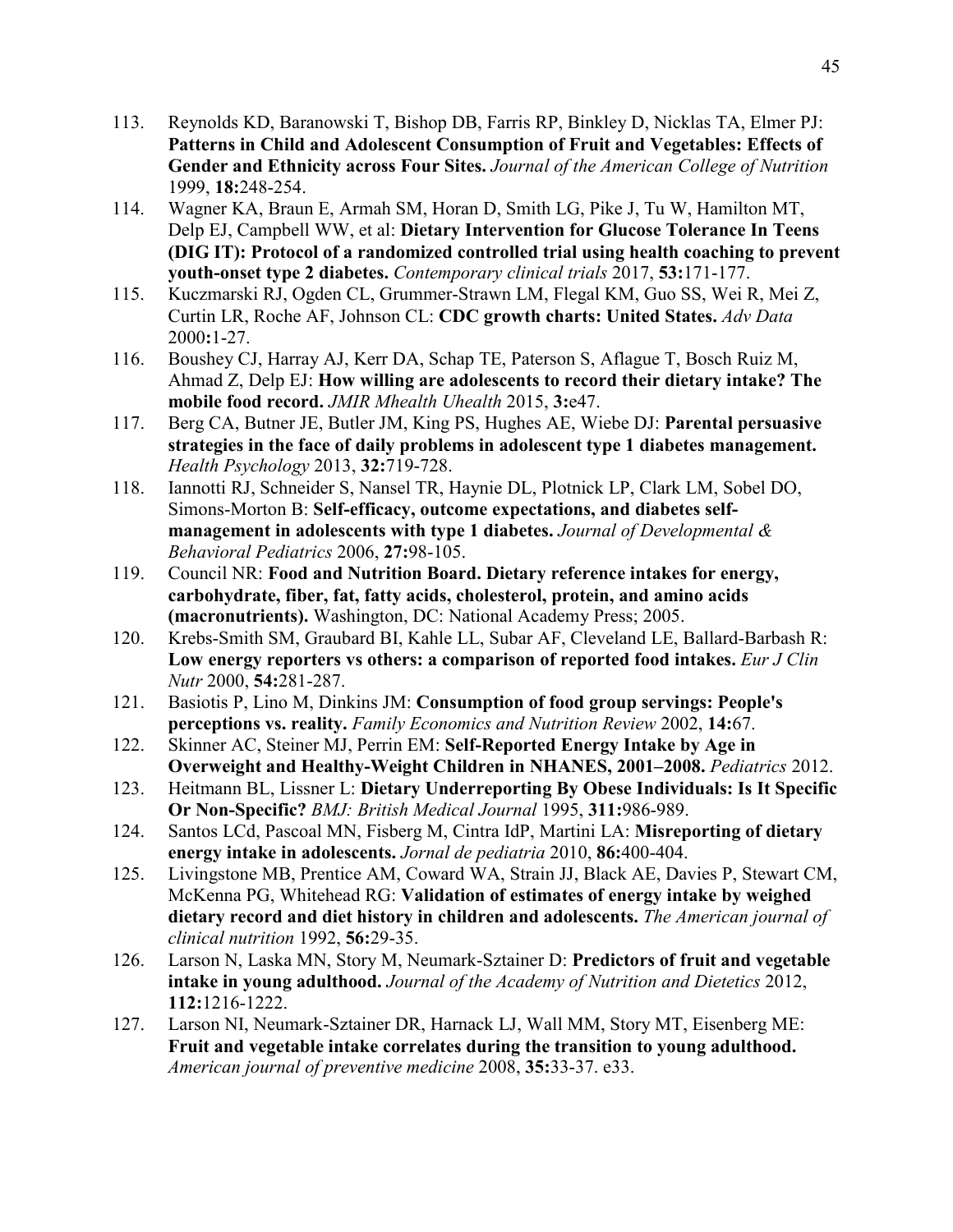- 128.  **brief telephone counseling to increase fruit and vegetable intakes.** *Preventive medicine* 2010, **50:**265-271. 128. Djuric Z, Ellsworth JS, Ren J, Sen A, Ruffin IV MT: **A randomized feasibility trial of**
- 129. Thompson VJ, Bachman CM, Baranowski T, Cullen KW: **Self-efficacy and Norm Measures for Lunch Fruit and Vegetable Consumption are Reliable and Valid Among Fifth Grade Students.** *Journal of nutrition education and behavior* 2007, **39:**2- 7.
- 130.  **practices related to fruit and vegetable consumption of high school students.** *Journal of Adolescent Health* 1999, **24:**244-250. Beech BM, Rice R, Myers L, Johnson C, Nicklas TA: **Knowledge, attitudes, and**
- 131. Vereecken CA, Van Damme W, Maes L: **Measuring attitudes, self-efficacy, and social and environmental influences on fruit and vegetable consumption of 11- and 12- year-old children: Reliability and validity.** *Journal of the American Dietetic Association* 2005, **105:**257-261.
- 132.  *British Journal of Nutrition* 2007, **93:**741-746. 132. Cooke LJ, Wardle J: **Age and gender differences in children's food preferences.**
- 133. Vereecken CA, Inchley J, Subramanian SV, Hublet A, Maes L: **The relative influence of individual and contextual socio-economic status on consumption of fruit and soft drinks among adolescents in Europe.** *European Journal of Public Health* 2005, **15:**224-232.
- 134.  **adolescents by gender and socio-economic status.** *Public Health Nutr* 2002, **5:**671-681. Lien N, Jacobs DR, Jr., Klepp KI: **Exploring predictors of eating behaviour among**
- 135.  **Changes in food habits in healthy Swedish adolescents during the transition from adolescence to adulthood.** *European journal of clinical nutrition* 2002, **56:**532. 135. Von Post-Skagegård M, Samuelson G, Karlström B, Mohsen R, Berglund L, Bratteby L:
- 136. Neumark-Sztainer D, Story M, Resnick MD, Blum RW: **Correlates of inadequate fruit and vegetable consumption among adolescents.** *Preventive medicine* 1996, **25:**497- 505.
- 137. Kristjansdottir AG, Thorsdottir I, De Bourdeaudhuij I, Due P, Wind M, Klepp K-I:  **Determinants of fruit and vegetable intake among 11-year-old schoolchildren in a country of traditionally low fruit and vegetable consumption.** *The International Journal of Behavioral Nutrition and Physical Activity* 2006, **3:**41-41.
- 138.  **frequent vegetable and fruit consumption among socio-economically disadvantaged Australian adolescents.** *Appetite* 2014, **78:**165-171. 138. Stephens LD, McNaughton SA, Crawford D, Ball K: **Longitudinal predictors of**
- 139.  **among parent and youth healthful eating attitudes and youth dietary intake in a cross-sectional study of youth with type 1 diabetes.** *International Journal of Behavioral Nutrition and Physical Activity* 2013, **10:**125. 139. Nansel TR, Haynie DL, Lipsky LM, Wang J, Mehta SN, Laffel LM: **Relationships**
- 140.  **and middle school student fruit and vegetable consumption.** *J Nutr Educ Behav* 2004, 140. Young EM, Fors SW, Hayes DM: **Associations between perceived parent behaviors 36:**2-8.
- 141. Fitzgerald A, Heary C, Kelly C, Nixon E, Shevlin M: **Self-efficacy for healthy eating and peer support for unhealthy eating are associated with adolescents' food intake patterns.** *Appetite* 2013, **63:**48-58.